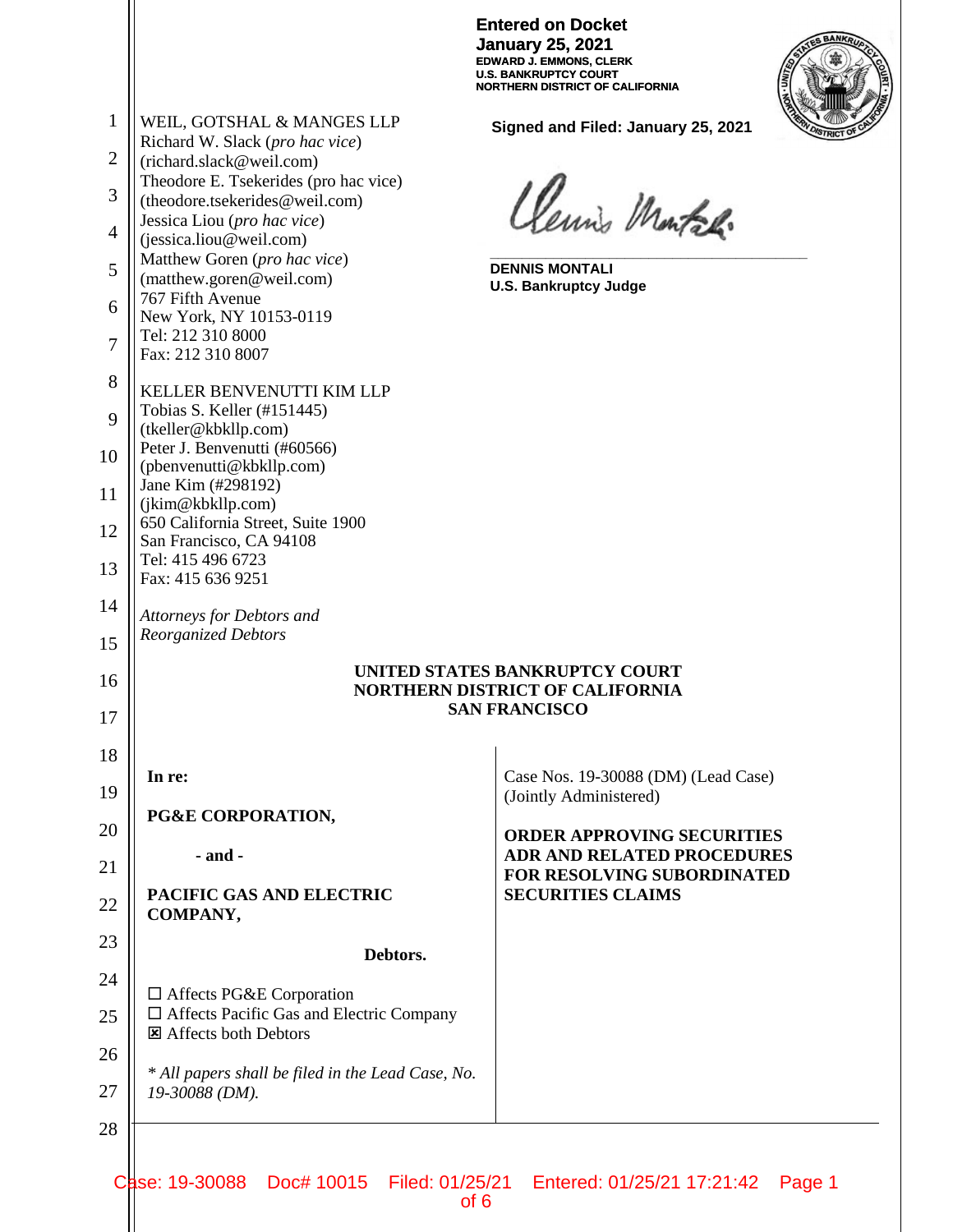| $\mathbf{1}$   |                                                                                                                                                                                                              | Upon the motion, dated September 1, 2020 (the "Motion"), <sup>1</sup> of PG&E Corporation and                                                                                                                                                     |  |
|----------------|--------------------------------------------------------------------------------------------------------------------------------------------------------------------------------------------------------------|---------------------------------------------------------------------------------------------------------------------------------------------------------------------------------------------------------------------------------------------------|--|
| $\overline{2}$ | Pacific Gas and Electric Company, as debtors and reorganized debtors (together, the "Debtors" or,                                                                                                            |                                                                                                                                                                                                                                                   |  |
| 3              | as reorganized pursuant to the Plan, the "Reorganized Debtors") in the above-captioned chapter 11                                                                                                            |                                                                                                                                                                                                                                                   |  |
| $\overline{4}$ |                                                                                                                                                                                                              | cases (the "Chapter 11 Cases"), pursuant to section 105(a) of title 11 of the United States Code (the                                                                                                                                             |  |
| 5              |                                                                                                                                                                                                              | "Bankruptcy Code"), for entry of an order:                                                                                                                                                                                                        |  |
| 6              | (a)                                                                                                                                                                                                          | approving the procedures, attached hereto as <b>Exhibit A-1</b> (the "Securities Claim<br>Information Procedures"), requiring Subordinated Securities Claimants to submit                                                                         |  |
| $\tau$         |                                                                                                                                                                                                              | to the Reorganized Debtors the trading data information with respect to the<br>Subordinated Securities Claims necessary to allow the Reorganized Debtors to                                                                                       |  |
| 8              |                                                                                                                                                                                                              | evaluate the individual Subordinated Securities Claims;                                                                                                                                                                                           |  |
| 9<br>10        | (b)                                                                                                                                                                                                          | approving the procedures, attached hereto as <b>Exhibit A-2</b> (the "Securities ADR<br><b>Procedures</b> "), for facilitating the potential settlement of Subordinated Securities                                                                |  |
| 11             |                                                                                                                                                                                                              | Claims, including, without limitation, (i) procedures to allow the Reorganized<br>Debtors and the Subordinated Securities Claimants to exchange settlement offers,                                                                                |  |
| 12             |                                                                                                                                                                                                              | and (ii) procedures for both standard and abbreviated mandatory non-binding<br>mediation of Subordinated Securities Claims, including, without limitation,                                                                                        |  |
| 13             |                                                                                                                                                                                                              | approving the form of Abbreviated Mediation Notice and Standard Mediation<br>Notice; and                                                                                                                                                          |  |
| 14             |                                                                                                                                                                                                              |                                                                                                                                                                                                                                                   |  |
| 15             | (c)                                                                                                                                                                                                          | approving the procedures, attached hereto as <b>Exhibit A-3</b> (the "Securities<br><b>Omnibus Objection Procedures,"</b> and, together with the Securities Claims<br>Information Procedures and the Securities Omnibus Objection Procedures, the |  |
| 16<br>17       |                                                                                                                                                                                                              | "Securities Claims Procedures"), to allow the Reorganized Debtors to file<br>objections, on an omnibus basis, to Subordinated Securities Claims that are not                                                                                      |  |
| 18             |                                                                                                                                                                                                              | otherwise settled and/or are procedurally defective;                                                                                                                                                                                              |  |
| 19             | and consideration of the Motion and the requested relief being a core proceeding pursuant to 28                                                                                                              |                                                                                                                                                                                                                                                   |  |
| 20             | U.S.C. § 157(b); and venue being proper before this Court pursuant to 28 U.S.C. §§ 1408 and                                                                                                                  |                                                                                                                                                                                                                                                   |  |
| 21             | 1409; and a hearing having been held on the Motion (the "Hearing"); and the Court having found                                                                                                               |                                                                                                                                                                                                                                                   |  |
| 22             | and determined that notice of the Motion as provided to the parties listed therein is reasonable and<br>sufficient, and it appearing that no other or further notice need be provided; and this Court having |                                                                                                                                                                                                                                                   |  |
| 23             |                                                                                                                                                                                                              |                                                                                                                                                                                                                                                   |  |
| 24             |                                                                                                                                                                                                              | reviewed the Motion, the Keable Declaration, and the Radetich Declaration submitted in support                                                                                                                                                    |  |
| 25             |                                                                                                                                                                                                              |                                                                                                                                                                                                                                                   |  |
| 26             |                                                                                                                                                                                                              | <sup>1</sup> Capitalized terms used but not herein defined have the meanings ascribed to such terms in the<br>Motion or the Debtors' and Shareholder Proponents' Joint Chapter 11 Plan of Reorganization                                          |  |
| 27             | Dated June 19, 2020 [Dkt. No. 8048] (as it may be amended, modified, or supplemented and<br>together which any exhibits or schedules thereto, the "Plan"), as applicable.                                    |                                                                                                                                                                                                                                                   |  |
| 28             |                                                                                                                                                                                                              |                                                                                                                                                                                                                                                   |  |

of 6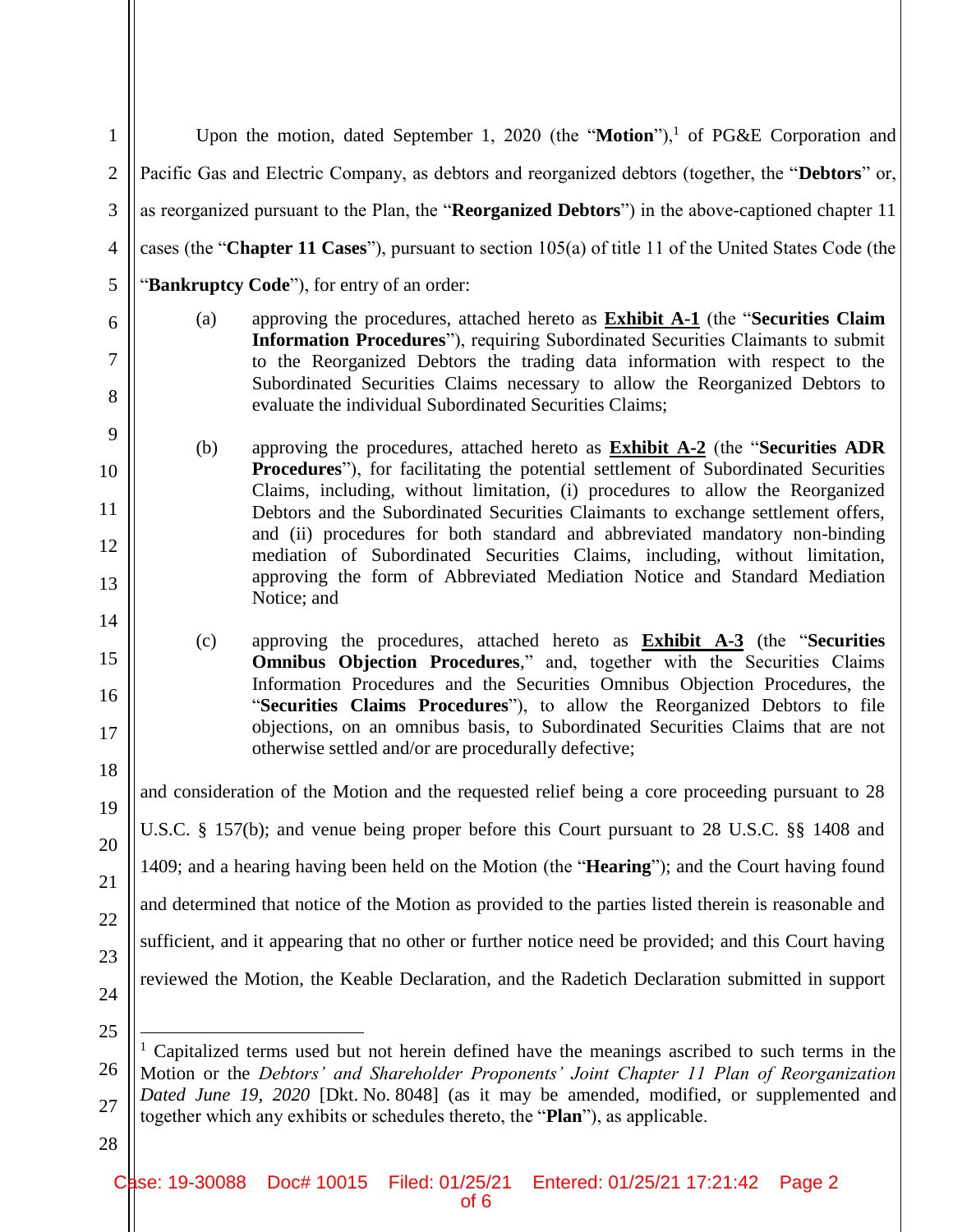1 2 3 4 5 6 7 8 9 10 11 thereof, as well as the objections to the Motion filed by the Public Employees Retirement Association of New Mexico ("**PERA**") [Dkt. No. 9189] (the "**PERA Objection**"), Chevron Master Pension Trust and Chevron UK Pension Plan ("**Chevron**") [Dkt. No. 9190] (the "**Chevron Objection**," and together with the PERA Objection, the "**Objections**"), and the joinders thereto [Dkt. Nos. 9191–9201, 9207–9211, 9213–9214, 9216, 9218–9220, 9225–9230, 9233–9244, 9252] (the "**Joinders**," and the entities that filed the Joinders, collectively with PERA and Chevron, the "**Objectors**"); and this Court having determined that the legal and factual bases set forth in the Motion establish just cause for the relief granted herein; and it appearing that the relief requested in the Motion is in the best interests of the Debtors, their estates, creditors, shareholders, and all parties in interest; and upon all of the proceedings had before this Court and after due deliberation and sufficient cause appearing therefor,

12

#### **IT IS HEREBY ORDERED THAT:**

13 14 1. The Motion is granted as provided herein, and any remaining Objections are overruled to the extent not otherwise resolved or withdrawn prior to the Hearing.

15 16 17 2. The Securities Claim Information Procedures attached hereto as **Exhibit A-1** are approved, and the Reorganized Debtors are authorized to implement the Securities Claim Information Procedures as set forth therein.

18 19 20 21 22 23 24 3. The Trading Information Request Form, substantially in the form attached hereto as **Annex 1**, is approved. The Reorganized Debtors are authorized to serve the Trading Information Request Form in accordance with the Securities Claims Information Procedures. Nothing in this Order (or the Exhibits and Annexes thereto) shall be construed to require Subordinated Securities Claimants to produce information duplicative of what the claimants have previously provided. Nothing herein shall be construed to alter the rights of the parties with respect to their burdens of proof in connection with a Subordinated Securities Claim.

25 26 27 4. The Securities ADR Procedures attached hereto as **Exhibit A-2**, including without limitation, the Offer Procedures and the Securities Mediation Procedures, are approved and the Reorganized Debtors are authorized to implement the Securities ADR Procedures as set forth

28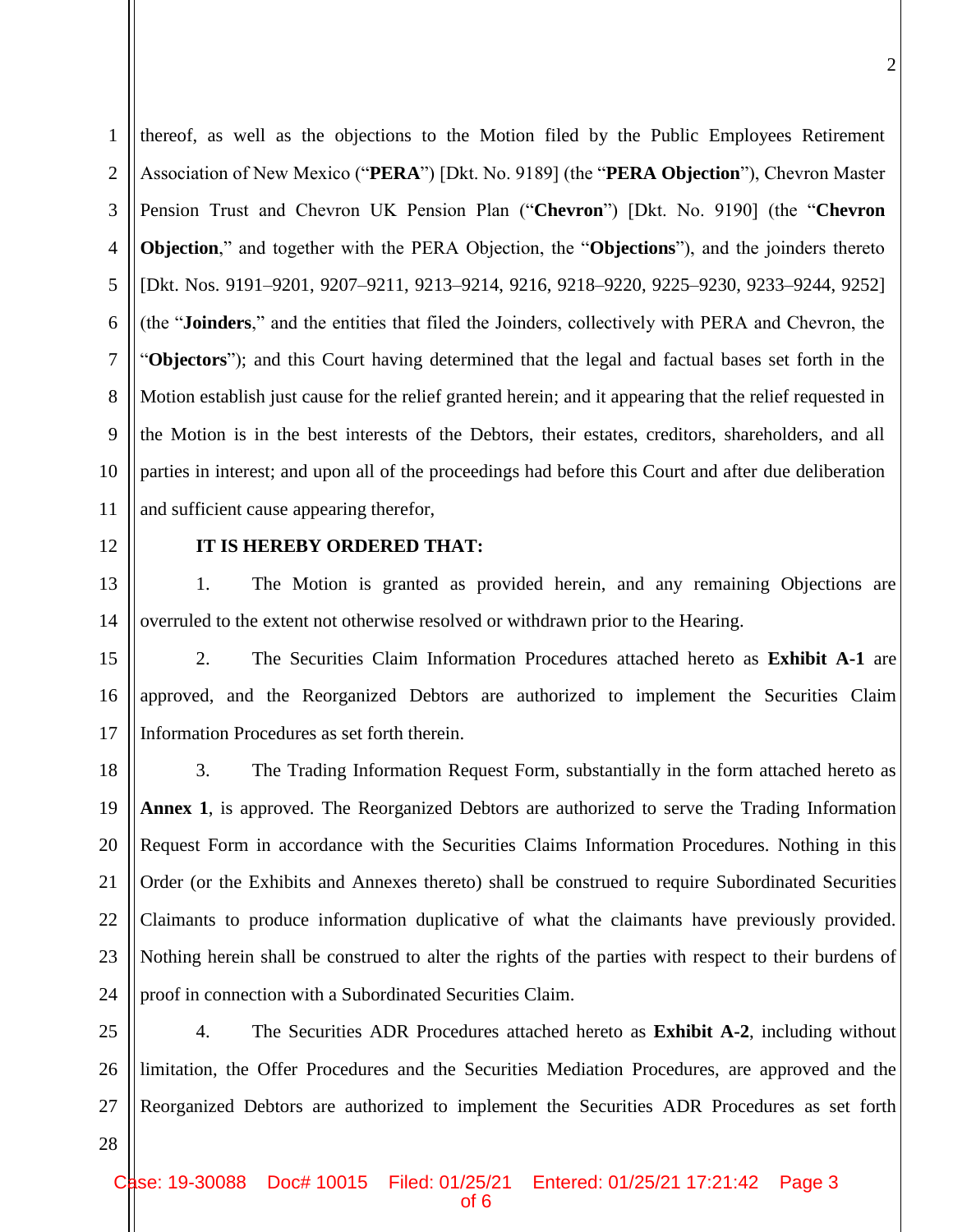2

3

4

5

therein.

5. The Abbreviated Mediation Notice and the Standard Mediation Notice, substantially in the forms annexed hereto as **Annex 2** and **Annex 3**, respectively, are approved. The Reorganized Debtors are authorized to send the Abbreviated Mediation and the Standard Mediation Notice in accordance with the Securities ADR Procedures.

6 7 8 9 10 11 12 13 14 15 16 6. Pursuant to Section III.A.2 and III.B.2 of the Securities ADR Procedures, the Reorganized Debtors shall, upon notice, seek approval from the Court of proposed panels of qualified and experienced mediators for each of the Abbreviated and Standard Mediations. As part of their submission(s), the Reorganized Debtors shall seek from each proposed Mediator and disclose information regarding any current or past work that the proposed Mediator has performed for, or on behalf of, the Reorganized Debtors and other potential conflicts, disclosed by the Mediator to the Reorganized Debtors, that, in the Mediator's view, could create a reasonable inference of bias. Reorganized Debtors shall include for each Mediator a resume or *curriculum vitae* showing the Mediator's college and post-graduate education, and his or her legal and ADR experience. An example can be found on the section of the Court's website for the Bankruptcy Dispute Resolution Program.

17

18 19 7. The Securities Omnibus Objection Procedures attached hereto as **Exhibit A-3** are approved, and the Reorganized Debtors are authorized to implement the Securities Omnibus Objection Procedures as set forth therein.

20

21

22

23

24

25

26

8. The Reorganized Debtors may object to the Subordinated Securities Claims on the grounds identified in Bankruptcy Rule 3007(d) as well as on any of the following grounds:

- (a) the Subordinated Securities Claims seek to recover amounts paid to purchase PG&E debt or equity securities where such purchase(s) occurred outside of the Subject Period as set forth in the Extended Bar Date Order;
- (b) the holder of a Subordinated Securities Claims sold all or part of his or her position(s) before the release of any purported "corrective disclosure(s)";
- (c) the Subordinated Securities Claims constitute Unauthorized Bulk Claims, but only after giving any Bulk Claim filer forty-five (45) days written notice to provide proof of authorization for such filing; and
- 27 28
- (d) the Subordinated Securities Claims are otherwise objectionable under

Case: 19-30088 Doc# 10015 Filed: 01/25/21 Entered: 01/25/21 17:21:42 Page 4 of 6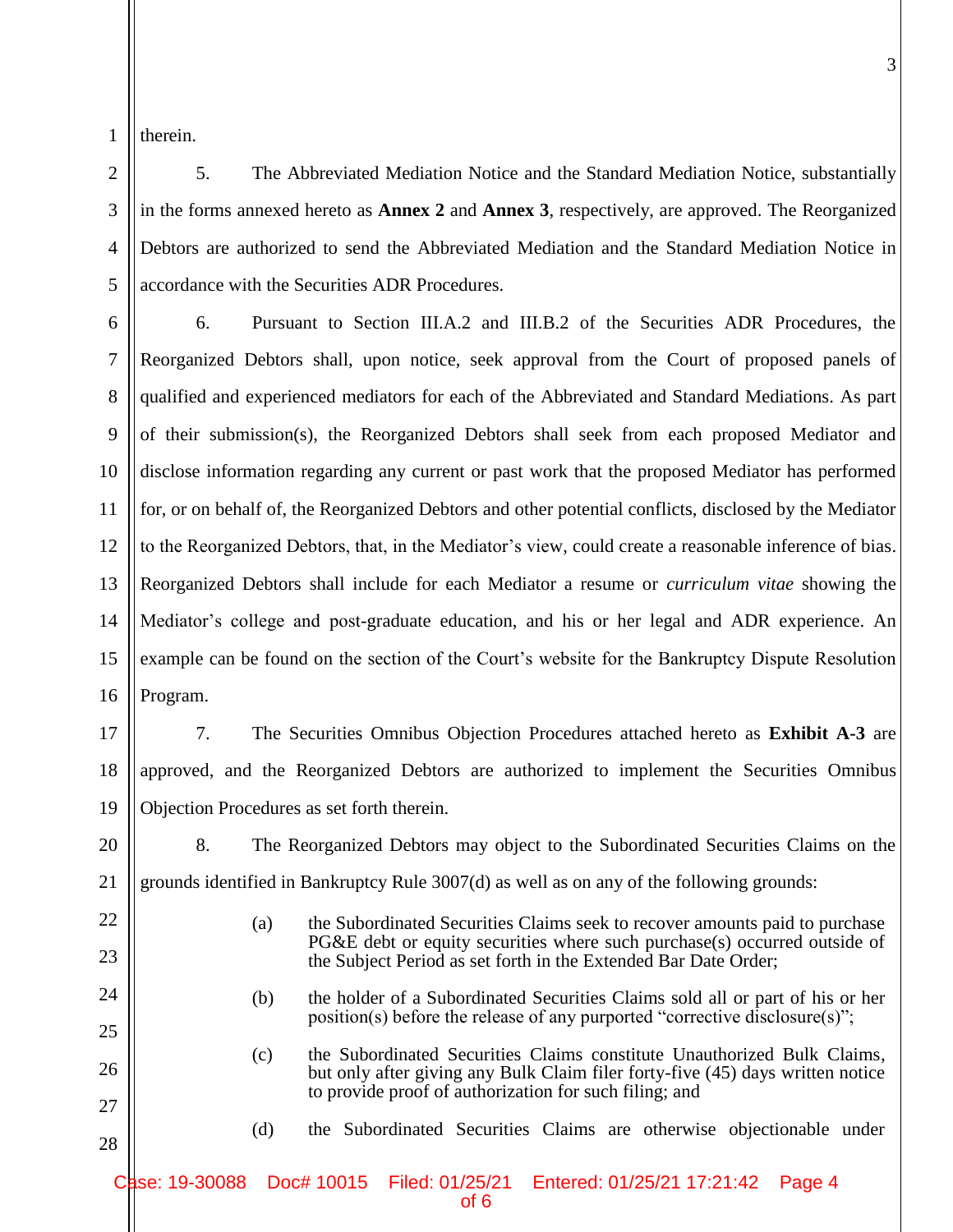applicable bankruptcy or non-bankruptcy law, including due to the failure to file timely claims by the Extended Bar Date, and statute of limitations bases.

4

2

3

4

6

7

8

9

1

9. The authority granted to the Reorganized Debtors to object in an omnibus objection on the additional grounds set forth in Paragraph 8 above is without prejudice to the right of any individual Subordinated Securities Claimant to oppose or contest any such objection.

5

10. In the event a Subordinated Securities Claim designated for the Securities ADR Procedures is not resolved through the Offer Procedures or the Securities Mediation Procedures, as applicable, the deadline for the Reorganized Debtors to object to such Subordinated Securities Claim shall be the later of (i) the deadline set forth in Section 7.1 of the Plan, and (ii) sixty (60) days after the termination of such Offer or Securities Mediation Procedures.

10 11 12 13 14 15 16 17 18 19 20 21 22 11. The Securities Claims Procedures shall not and do not apply to the proofs of claim (collectively, the "**Underwriter Proofs of Claim**") filed by or on behalf of Barclays Capital Inc., BNP Paribas Securities Corp., Morgan Stanley & Co. LLC, MUFG Securities Americas, Inc., The Williams Capital Group, L.P. (n/k/a Siebert Williams Shank & Co., LLC), Citigroup Global Markets Inc., J.P. Morgan Securities LLC, Merrill Lynch, Pierce, Fenner & Smith Inc. (n/k/a BofA Securities, Inc.), Mizuho Securities USA LLC, Goldman, Sachs & Co., LLC, RBC Capital Markets, LLC, Wells Fargo Securities, LLC, BNY Mellon Capital Markets, LLC, TD Securities (USA) LLC, C.L. King & Associates, Inc., Great Pacific Securities, CIBC World Markets Corp., SMBC Nikko Securities America, Inc., U.S. Bancorp Investments, Inc., Lebenthal & Co., LLC, Mischler Financial Group, Inc., Blaylock Van, LLC, Samuel A. Ramirez & Company, Inc., and MFR Securities, Inc., in their capacity as underwriters for certain prepetition debt transactions of the Debtors (collectively, the "**Underwriters**"), arising out of or relating to the Underwriting Agreements. <sup>2</sup> Nothing in this Order or the Securities Claims Procedures shall in any way be

 $\overline{a}$ 

<sup>23</sup> 24 25 26 27 <sup>2</sup> The "**Underwriting Agreements**" include (i) that certain Underwriting Agreement dated as of February 23, 2016 among Pacific Gas and Electric Company and the representatives party thereto, as representatives of the underwriters named therein, relating to \$600,000,000 aggregate principal amount of 2.95% Senior Notes due March 1, 2026, (ii) that certain Underwriting Agreement dated as of November 28, 2016 among Pacific Gas and Electric Company and the representatives party thereto, as representatives of the underwriters named therein, relating to \$400,000,000 aggregate principal amount of 4.00% Senior Notes due December 1, 2046 and \$250,000,000 aggregate principal amount of Floating Rate Senior Notes due November 30, 2017, and/or (iii) that certain

<sup>28</sup>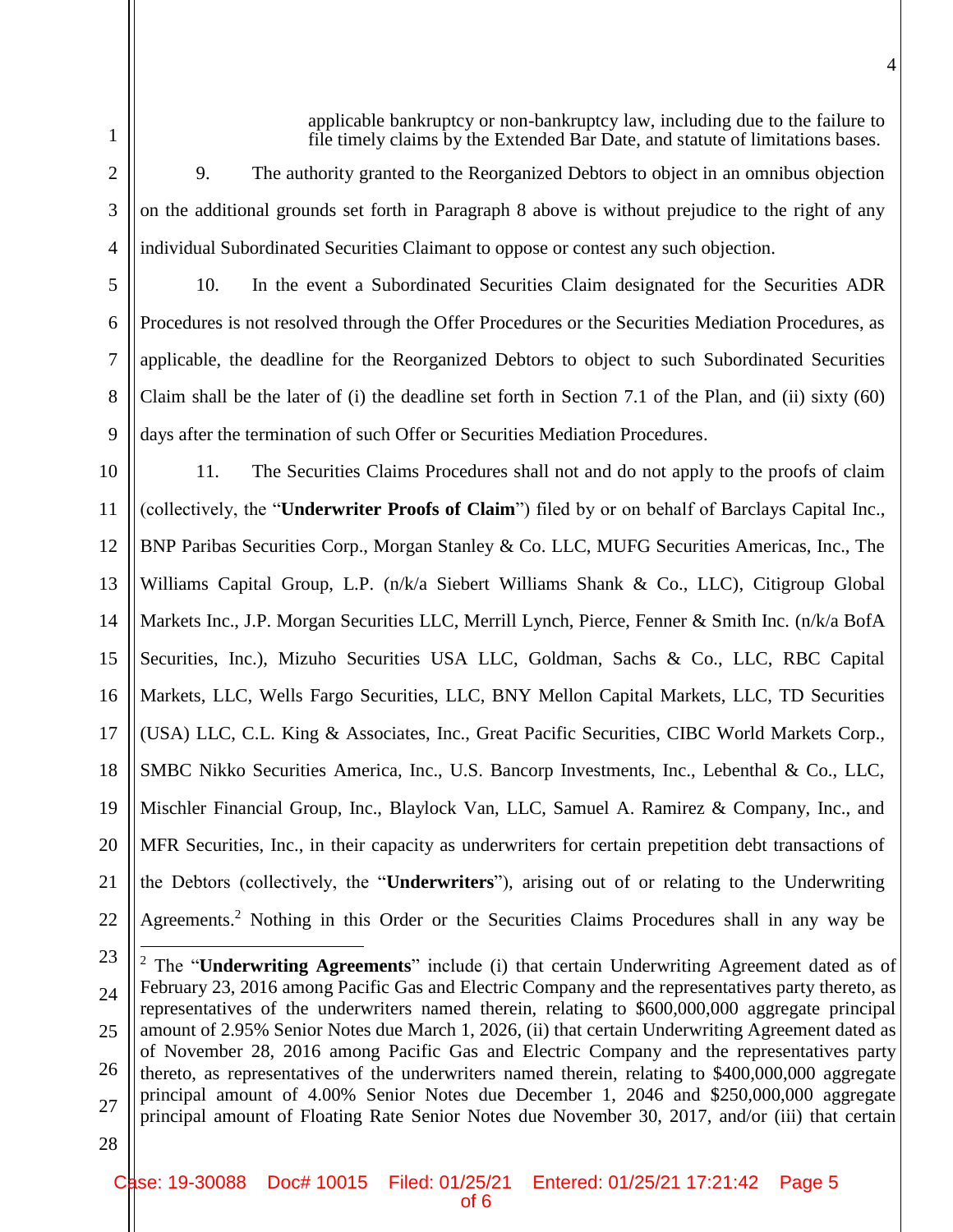| $\mathbf{1}$   | construed or interpreted to impose upon any Underwriter any liability arising from the Reorganized                                                                            |  |
|----------------|-------------------------------------------------------------------------------------------------------------------------------------------------------------------------------|--|
| $\overline{2}$ | Debtors' actions taken in connection with the Securities Claims Procedures. For the avoidance of                                                                              |  |
| 3              | doubt, nothing in the Securities Claims Procedures shall, or be deemed to, disallow, constitute an                                                                            |  |
| $\overline{4}$ | objection to the Underwriter Proofs of Claim or shall, or be deemed to, prejudice the rights, claims                                                                          |  |
| 5              | and defenses of the Reorganized Debtors or of the Underwriters with respect to the Underwriter                                                                                |  |
| 6              | Proofs of Claim.                                                                                                                                                              |  |
| 7              | Notice of the Securities Claims Procedures Motion as provided therein shall be<br>12.                                                                                         |  |
| 8              | deemed good and sufficient and the requirements of the Bankruptcy Local Rules are satisfied by                                                                                |  |
| 9              | such notice.                                                                                                                                                                  |  |
| 10             | The Debtors are authorized to take all necessary actions to effect the relief granted<br>13.                                                                                  |  |
| 11             | pursuant to this Order.                                                                                                                                                       |  |
| 12             | This Court shall retain jurisdiction to hear and determine all matters arising from or<br>14.                                                                                 |  |
| 13             | related to the implementation, interpretation, or enforcement of this Order.                                                                                                  |  |
| 14             |                                                                                                                                                                               |  |
| 15             | <b>** END OF ORDER **</b>                                                                                                                                                     |  |
| 16             |                                                                                                                                                                               |  |
| 17             |                                                                                                                                                                               |  |
| 18             |                                                                                                                                                                               |  |
| 19             |                                                                                                                                                                               |  |
| 20             |                                                                                                                                                                               |  |
| 21             |                                                                                                                                                                               |  |
| 22             |                                                                                                                                                                               |  |
| 23             |                                                                                                                                                                               |  |
| 24             |                                                                                                                                                                               |  |
| 25             | Underwriting Agreement dated as of March 7, 2017 among Pacific Gas and Electric Company and                                                                                   |  |
| 26             | the representatives party thereto, as representatives of the underwriters named therein, relating to                                                                          |  |
| 27             | \$400,000,000 aggregate principal amount of 3.30% Senior Notes due March 15, 2027 and<br>\$200,000,000 aggregate principal amount of 4.00% Senior Notes due December 1, 2046. |  |
| 28             |                                                                                                                                                                               |  |
|                | ase: 19-30088<br>Doc# 10015 Filed: 01/25/21 Entered: 01/25/21 17:21:42<br>Page 6                                                                                              |  |

of 6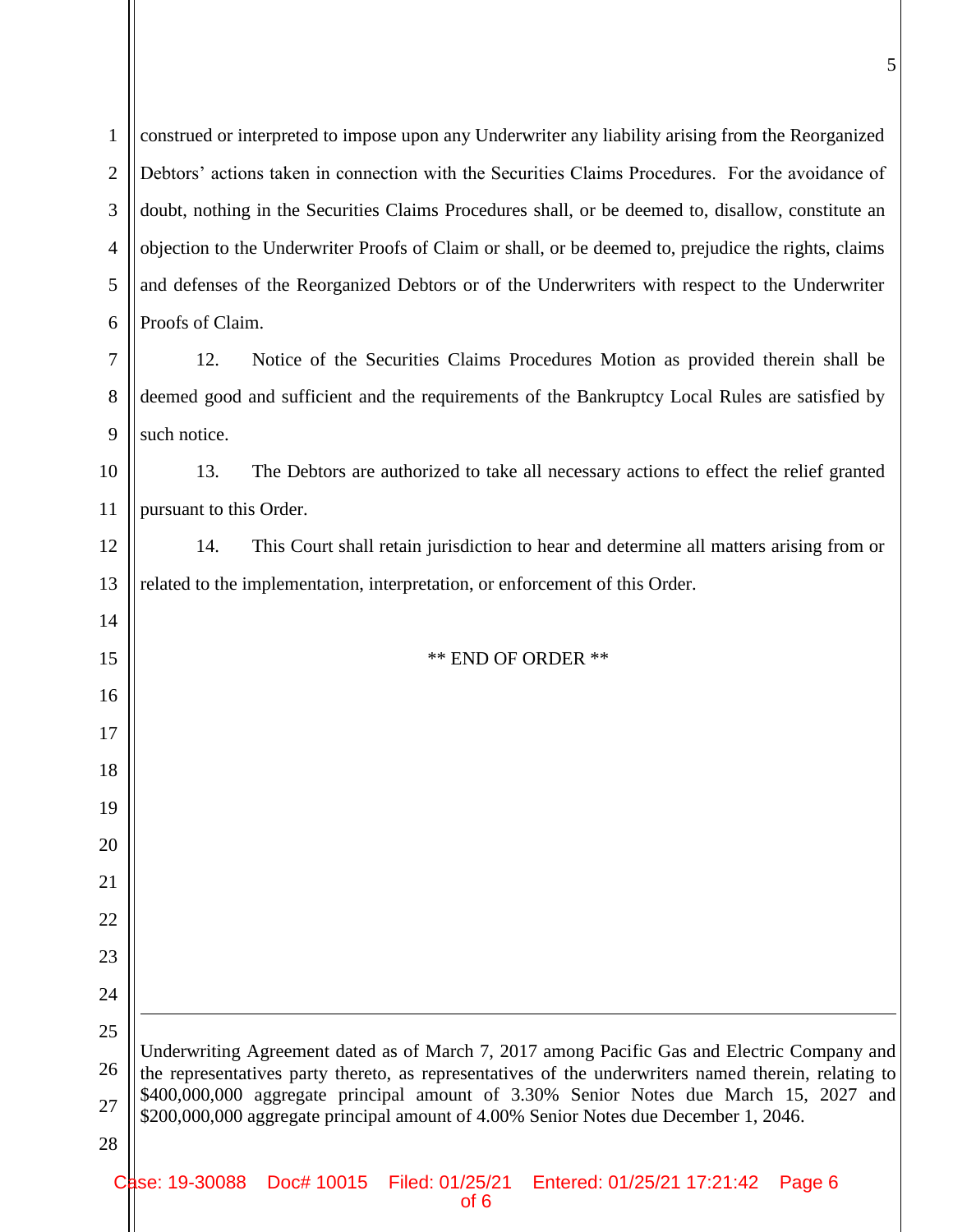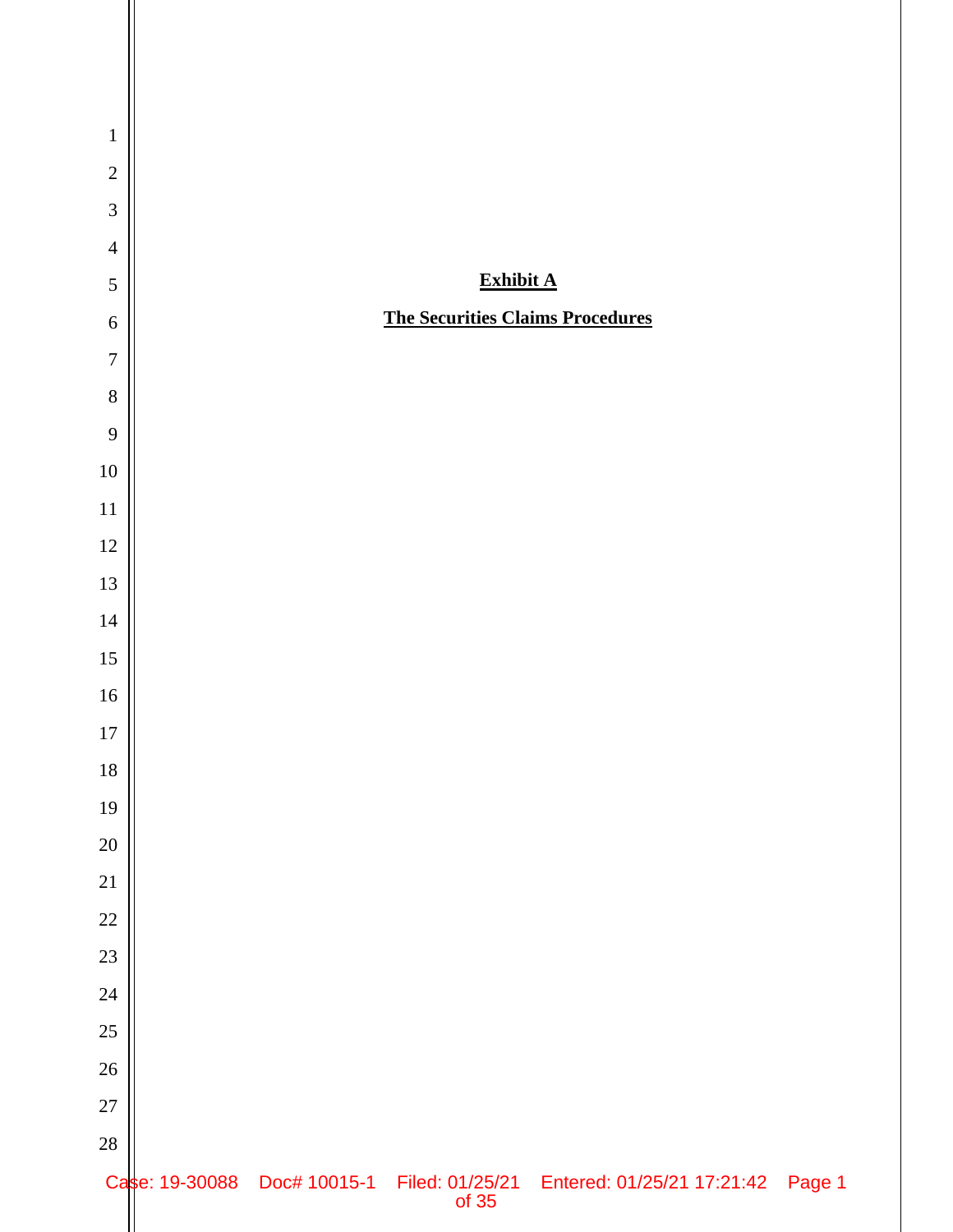

Weil, Gotshal & Manges LLP **Weil, Gotshal & Manges LLP** 767 Fifth Avenue<br>New York, NY 10153-0119 New York, NY 10153-0119 767 Fifth Avenue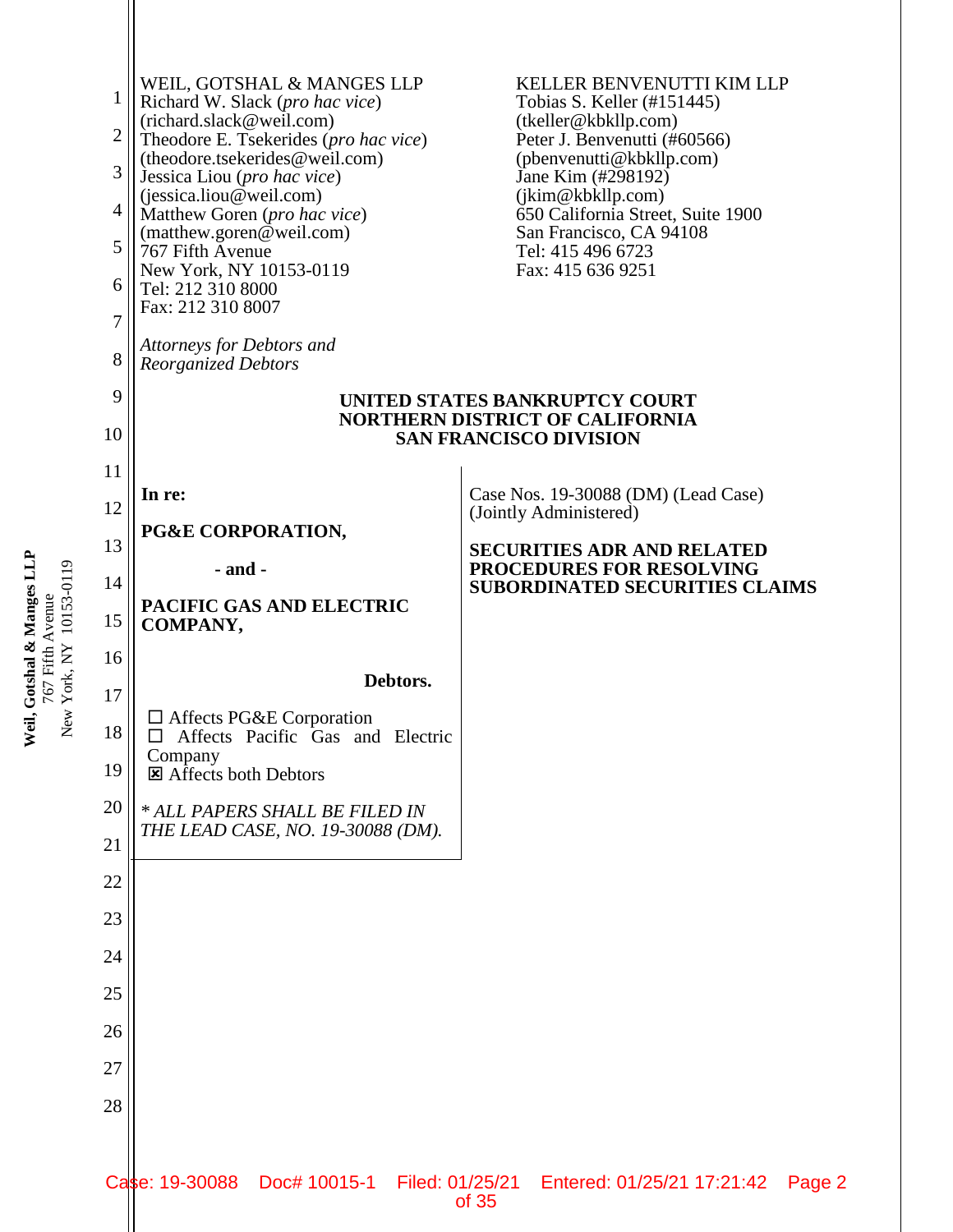2

3

4

5

6

7

8

9

10

14

15

16

17

18

The following procedures (the "**Securities Claims Procedures**") for resolving claims, other than Excluded Claims (defined below), that are subject to subordination pursuant to section 510(b) of title 11 of the United States Code (the "**Bankruptcy Code**") (collectively, the "**Subordinated Securities Claims**" and the holders of Subordinated Securities Claims, the "**Subordinated Securities Claimants**") have been adopted and approved by Order of the Bankruptcy Court, dated [ $\bullet$ ], 2021 [Dkt. No. [ $\bullet$ ]] (the "**Securities Claims Procedures Order**"), in the above-captioned chapter 11 cases (the "**Chapter 11 Cases**") of PG&E Corporation ("**HoldCo**") and Pacific Gas and Electric Company (the "**Utility**"), as debtors and reorganized debtors (collectively, the "**Debtors**," or as reorganized pursuant to the Plan (as defined below), the "**Reorganized Debtors**").

### **SUMMARY OF THE SECURITIES CLAIM PROCEDURES**

These Securities Claims Procedures are designed to facilitate and simplify the resolution of certain proofs of claim that have been submitted in these Chapter 11 Cases, and specifically to allow the Reorganized Debtors to pursue expedient resolutions of those claims through settlement. The Securities Claims Procedures apply to certain purported creditors who filed proofs of claim based on their alleged losses incurred related to purchases of publicly-traded PG&E debt and/or equity securities as a result of alleged inadequate or fraudulent disclosures or non-disclosures of information from April 29, 2015 through November 15, 2018, inclusive.

19 20 21 22 23 24 25 26 27 To that end, the Securities Claims Procedures—which are diagrammed in a user-friendly format in Exhibit B attached hereto—first provide that each claimant will receive and respond to a targeted information request regarding the claimant's trading history. The Reorganized Debtors will then decide whether to: (i) attempt to negotiate a settlement directly with the claimant; (ii) mediate with the claimant; (iii) file an omnibus objection on grounds that are common to that claimant and other claimants; and/or (iv) object to the claim on the basis that it lacks merit under the applicable federal securities laws. The Reorganized Debtors may employ one or more of these processes to resolve the Subordinated Securities Claims, and may do so sequentially for any Subordinated Securities Claim.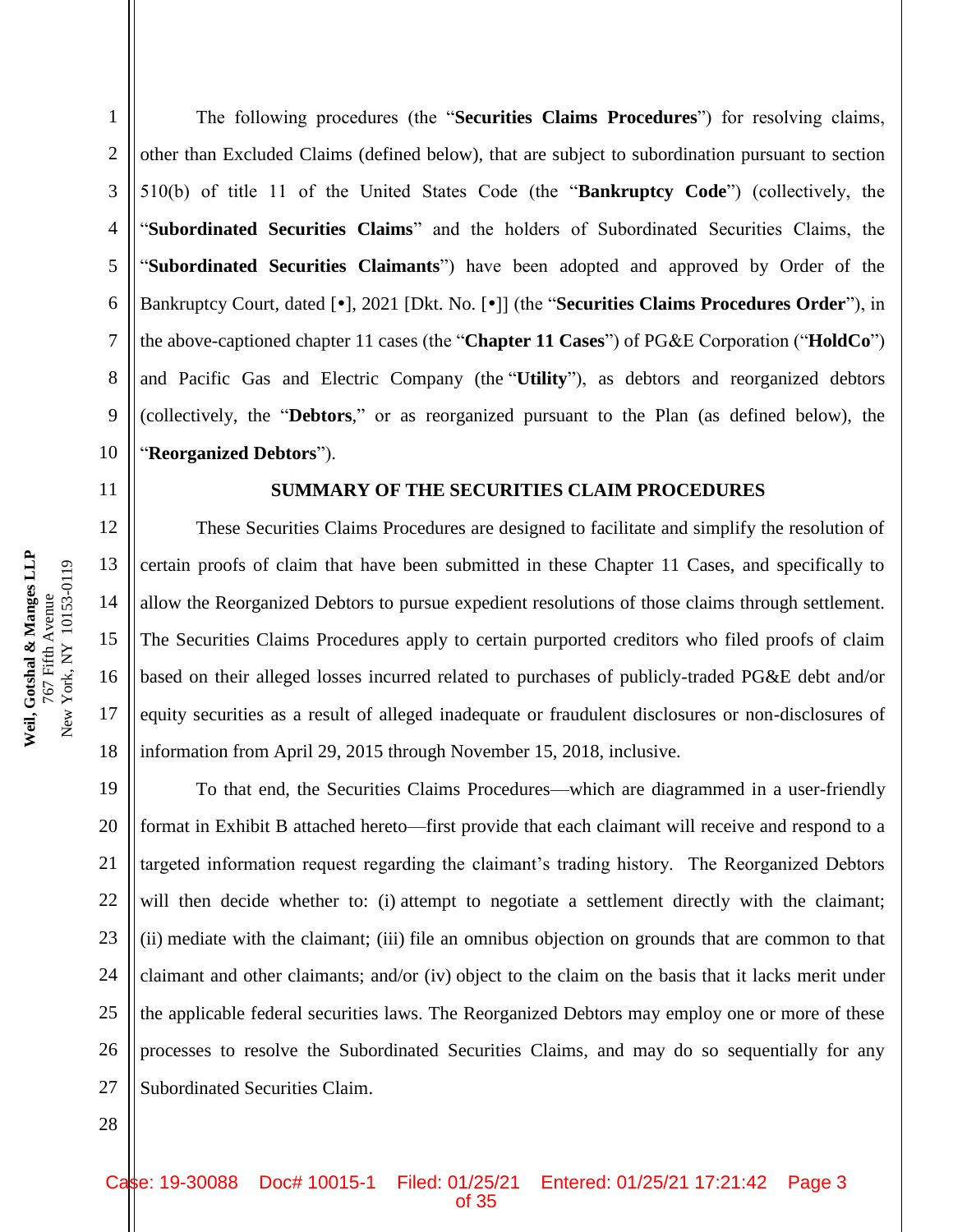**Weil, Gotshal & Manges LLP** 767 Fifth Avenue New York, NY 10153-0119

New York, NY 10153-0119 767 Fifth Avenue

Weil, Gotshal & Manges LLP

1

These procedures are summarized more fully below:

- 1. **Securities Claims Information Procedures**. To allow the Reorganized Debtors to properly assess each of the individual Subordinated Securities Claims and determine the appropriate path forward for each claim under the other Securities Claims Procedures (*e.g*., settlement offer, mediation, or potential objection), the Reorganized Debtors are requesting that all Subordinated Securities Claimants be required to provide (to the extent not already provided) the Reorganized Debtors by mail or via a user-friendly online portal with complete trading data in connection with their asserted Subordinated Securities Claims.
- 2. **Securities ADR Procedures.** Recognizing that the Subordinated Securities Claims are comprised of different types of claimants and varying amounts of asserted and potential damages, the Reorganized Debtors are proposing three (3) separate mechanisms for potential settlement of Subordinated Securities Claims, each of which is explained in further detail below:
	- a. *The Offer Procedures*. These procedures will allow the Reorganized Debtors and Subordinated Securities Claimants to exchange settlement offers and counteroffers confidentially and without mediation;
	- b. *The Abbreviated Mediation Process.* These are procedures for abbreviated mandatory, non-binding mediation because formal mediation may not be appropriate for all Subordinated Securities Claims, especially those with smaller asserted or potential claim amounts; and
	- c. *The Standard Mediation Process.* These are procedures for regular mandatory, non-binding mediation, principally for claimants that have asserted or have larger potential Subordinated Securities Claims.
- 3. **Securities Omnibus Objection Procedures.** The Securities Omnibus Objection Procedures, which are substantially similar to those already adopted by the Court with respect to claims other than Subordinated Securities Claims, will allow the Reorganized Debtors to file objections, on an omnibus basis, to Subordinated Securities Claims that are not otherwise settled and/or are facially or procedurally defective. This process will eliminate the need to potentially file thousands of duplicative individual objections to Subordinated Securities Claims, as well as the associated expense and administrative burden both to the Reorganized Debtors and the Court.

The Reorganized Debtors believe these processes will facilitate prompt settlement and payment of the allowed Subordinated Securities Claims. If the above-described procedures do not resolve all Subordinated Securities Claims, and merits-based objections to remaining claims (if any) are required, such objections will be made pursuant to section 502 of the Bankruptcy Code and consistent with Rule 3007 of the Federal Rules of Bankruptcy Procedure (the "**Bankruptcy Rules**").

27 28

24

25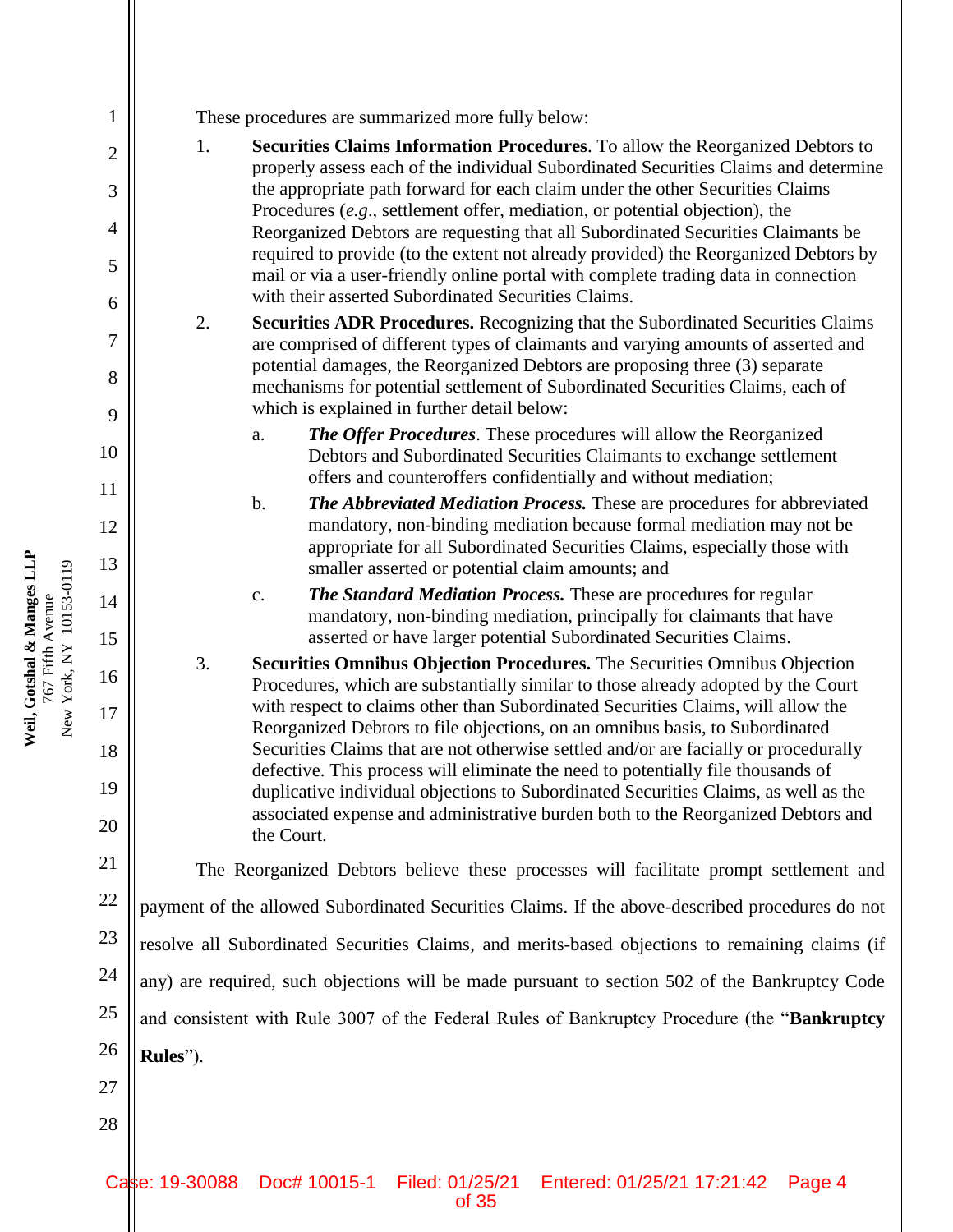# **CLAIMS SUBJECT TO THE SECURITIES CLAIMS PROCEDURES**

2

9

10

11

12

13

14

15

16

25

26

1

# **A. Subordinated Securities Claims**

3 4 5 6 7 8 The claims subject to these Securities Claims Procedures include all Subordinated Securities Claims other than Excluded Claims, as defined below. Specifically, these Securities Claims Procedures are limited to claims that fall into the following classes of claims under the *Debtors' and Shareholder Proponents' Joint Chapter 11 Plan of Reorganization Dated June 19, 2020* [Dkt. No. 8048] (as it may be amended, modified, or supplemented and together with any exhibits or schedules thereto, the "**Plan**").<sup>1</sup>

### **Subordinated Debt Claims**

- (i) Class  $9A -$  HoldCo Subordinated Debt Claims any Claim against HoldCo that is subject to subordination under section  $510(b)$  of the Bankruptcy Code, including any Claim for reimbursement, indemnification or contribution, but excluding any HoldCo Rescission or Damage Claims.
- (ii) Class  $10B Utility$  Subordinated Debt Claims any Claim against the Utility that is subject to subordination under section  $510(b)$  of the Bankruptcy Code, including any Claim for reimbursement, indemnification or contribution.

# **Subordinated Equity Claims**

(iii) Class 10A-II – HoldCo Rescission or Damage Claims – any Claim against HoldCo subject to subordination pursuant to section 510(b) of the Bankruptcy Code arising from or related to the common stock of HoldCo.

### **B. Excluded Claims**

17 18 19 20 21 22 23 24 These Securities Claims Procedures shall not apply to any Subordinated Securities Claim filed by: (i) the Public Employees Retirement Association of New Mexico ("**PERA**"), (ii) York County on behalf of County of York Retirement Fund ("**York County**"), (iii) City of Warren Police and Fire Retirement System ("**City of Warren**"), (iv) Mid-Jersey Trucking Industry & Local No. 701 Pension Fund ("**Mid-Jersey**"), and (v) the Underwriters (collectively, the "**Excluded Claims**"). The holders of Excluded Claims are collectively referred to herein as "**Excluded Claimants**."

27 28  $\overline{a}$ <sup>1</sup> Capitalized terms used but not herein defined have the meanings ascribed to such terms in the Plan.

**Weil, Gotshal & Manges LLP** Weil, Gotshal & Manges LLP New York, NY 10153-0119 New York, NY 10153-0119 767 Fifth Avenue 767 Fifth Avenue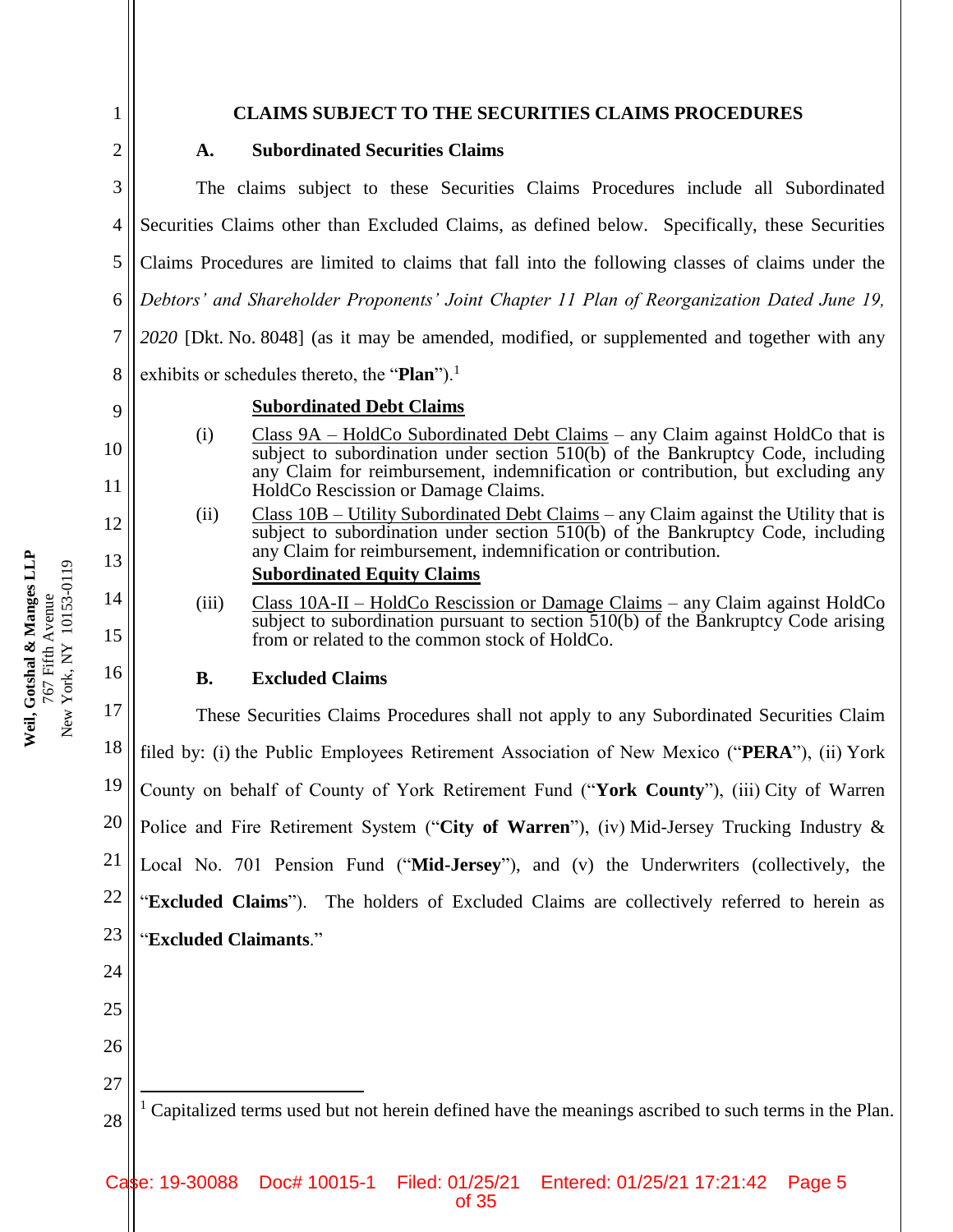

Weil, Gotshal & Manges LLP<br>767 Fifth Avenue<br>New York, NY 10153-0119 **Weil, Gotshal & Manges LLP** New York, NY 10153-0119 767 Fifth Avenue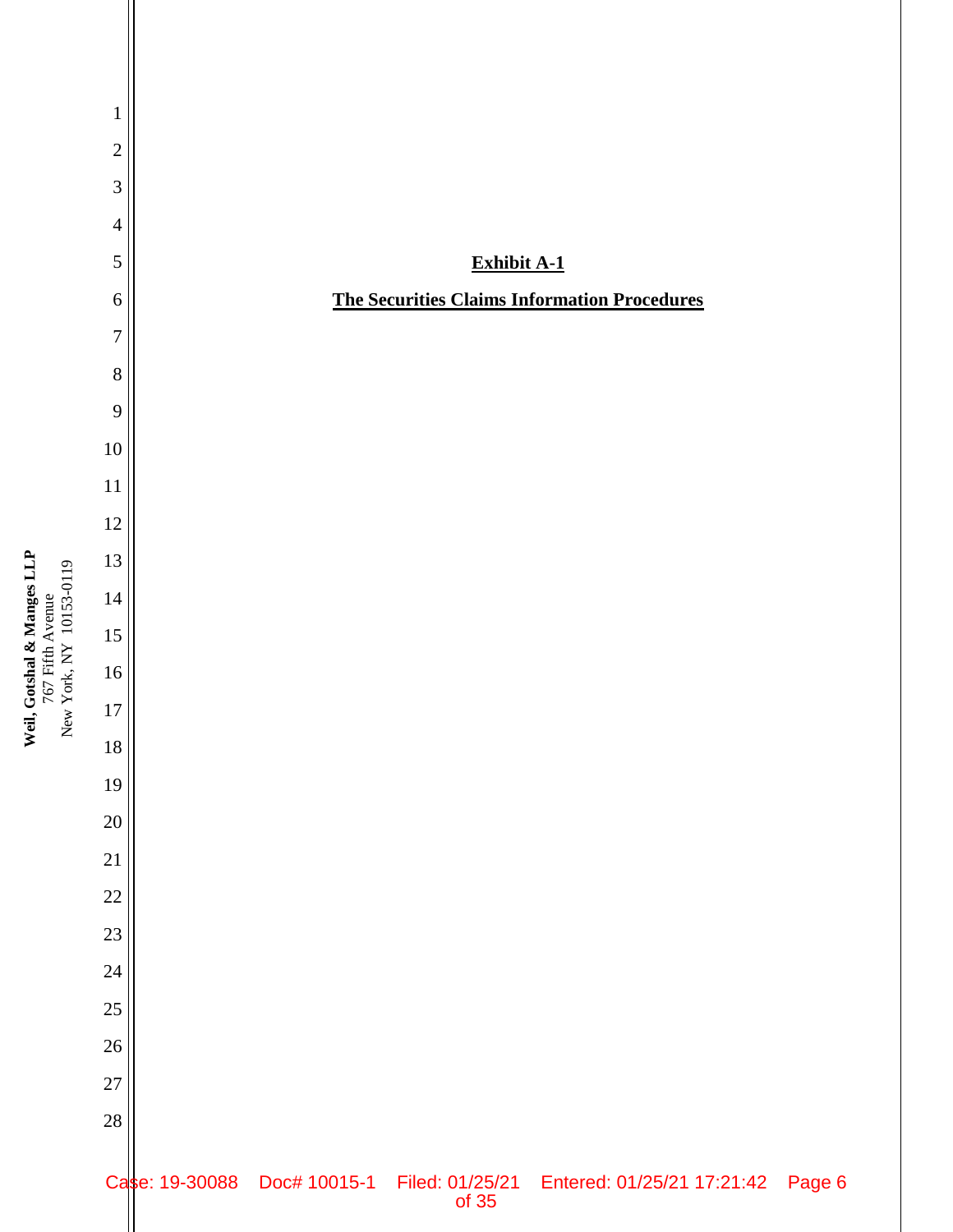1 2 3 4 5 6 The following procedures (the "**Securities Claims Information Procedures**") have been adopted and approved by Order of the Bankruptcy Court, dated  $[\bullet]$ , 2021 [Dkt. No.  $[\bullet]$ ] (the "**Securities Claims Procedures Order**"), in the above-captioned chapter 11 cases (the "**Chapter 11 Cases**") of PG&E Corporation ("**HoldCo**") and Pacific Gas and Electric Company (the "**Utility**"), as debtors and reorganized debtors (collectively, the "**Debtors**," or as reorganized pursuant to the Plan, the "**Reorganized Debtors**").

7

## **I. THE SECURITIES CLAIMS INFORMATION PROCEDURES**

8 9 10 11 The Securities Claims Information Procedures are intended to, in the simplest and most expedient way, get complete trading information from the Subordinated Securities Claimants that is necessary for the Reorganized Debtors to evaluate whether a claim can be resolved consensually and the amount of any offer to settle that the Reorganized Debtors may make to each claimant.

12

28

#### **A. Initiating the Securities Claims Information Procedures**

13 14 15 16 The Securities Claims Information Procedures begin when the Reorganized Debtors, at their sole discretion, send a Subordinated Securities Claimant the following materials (collectively, the "**Claim Information Materials**"): (i) a request for trading information (the "**Trading Information Request Form**"); and (ii) a copy of these Securities Claims Information Procedures.

17 18 19 20 The Reorganized Debtors will send the Claim Information Materials to a Subordinated Securities Claimant at the address listed on that claimant's most recently filed proof of claim. If the proof of claim indicates that the claimant is represented by counsel, the Reorganized Debtors will also send the Claim Information Materials to that claimant's counsel.

21 22 23 24 25 26 27 Subordinated Securities Claimants must complete and return the Trading Information Request Form no later than forty-five (45) days after the mailing of the Trading Information Request Form (the "**Information Deadline**"). The completed Trading Information Request Form must be received by the Reorganized Debtors before the Information Deadline. If the Trading Information Request Form is not returned on time, the Claimant may not receive a settlement offer or an opportunity to participate in mediation, and may be required to respond to a formal claims objection to be resolved by the Bankruptcy Court.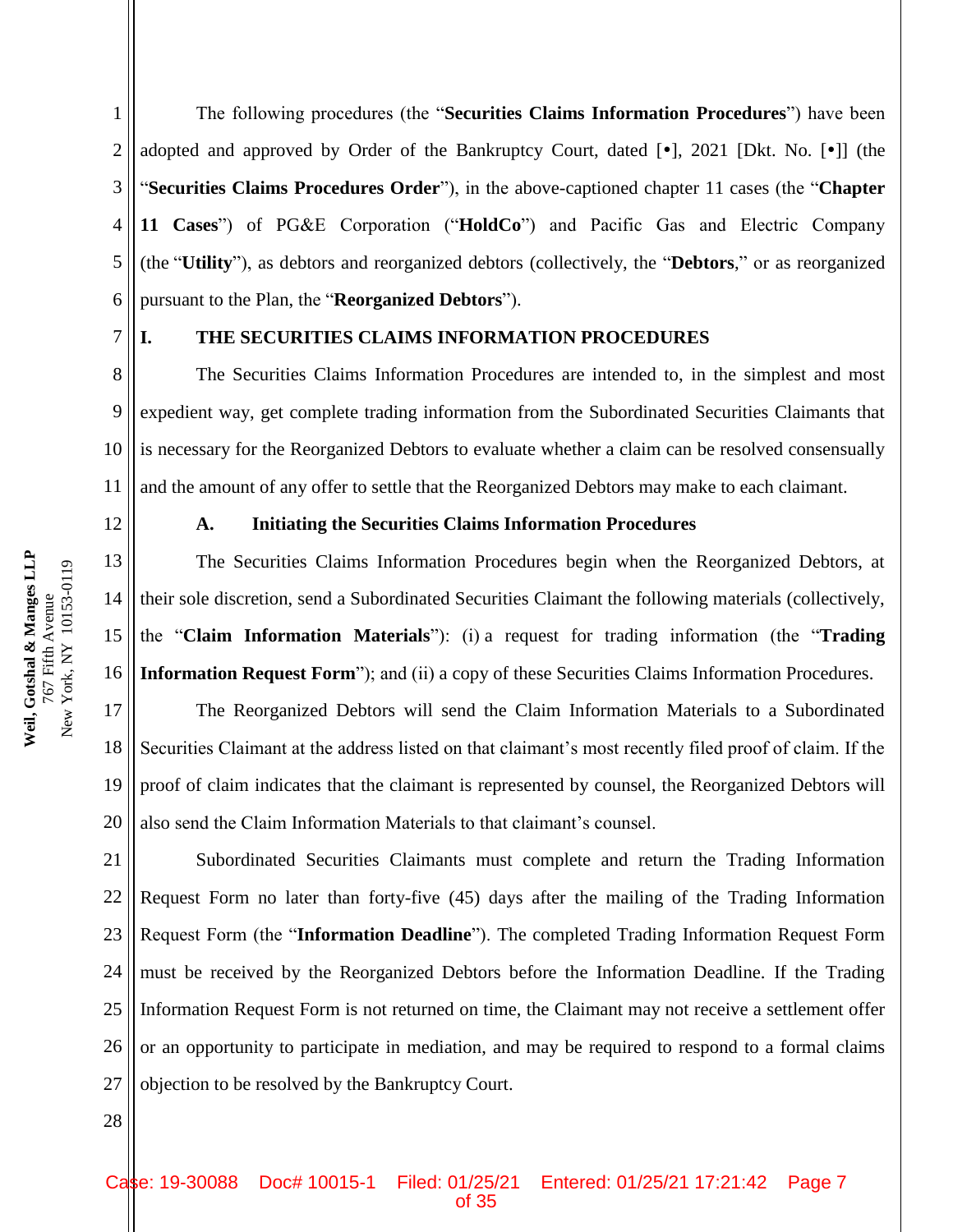5

6

7

8

9

10

11

12

13

14

15

16

17

18

19

## **B. The Trading Information Request Form**

Each Trading Information Request Form will direct the Subordinated Securities Claimant to an online portal where the Trading Information Request Form can be completed. The Trading Information Request Form will provide clear instructions and credentials for securely accessing, and submitting information through, the online portal.

Each Subordinated Securities Claimant has already submitted a proof of claim. The *Rescission or Damage Claim Proof of Claim* form attached a list of the Reorganized Debtors' publicly traded debt and/or equity securities (the "**Securities**").

The Reorganized Debtors shall identify and inform each Subordinated Securities Claimant as to the trading information not yet received from the Claimant, as well as any asserted deficiencies in the trading history already provided by Claimant. In response to the Trading Information Request Form, Subordinated Securities Claimants shall provide the trading information not yet received from the Claimant, as well as correct any deficiencies in the trading history provided by Claimant, as identified by the Reorganized Debtors, in transaction-level detail, with respect to Securities traded during the following periods:

- **Common Stock:** April 29, 2015 through February 12, 2019;<sup>1</sup>
- **Debt Securities:** April 29, 2015 through July 1, 2020;<sup>2</sup>
- **Preferred Stock:** April 29, 2015 through July 1, 2020; and
- **Options:** April 29, 2015 through July 1, 2020.

20 21 22 23 Individual sections of the online portal will be dedicated to the different types of securities listed above. For each category, the relevant Securities will be available from a drop-down menu so that Subordinated Securities Claimants can be sure they are providing the information in the appropriate place.

- 24 25
- 26

 $\overline{a}$ 

<sup>&</sup>lt;sup>1</sup> The Reorganized Debtors believe that this information is necessary to calculate potential damages (and therefore potential settlement amounts) under 15 U.S.C. § 78u-4(e) of the PSLRA.

<sup>27</sup> 28  $2$  The Reorganized Debtors believe that this information is necessary to calculate potential damages (and therefore potential settlement amounts) under section 11 of the Securities Act of 1933.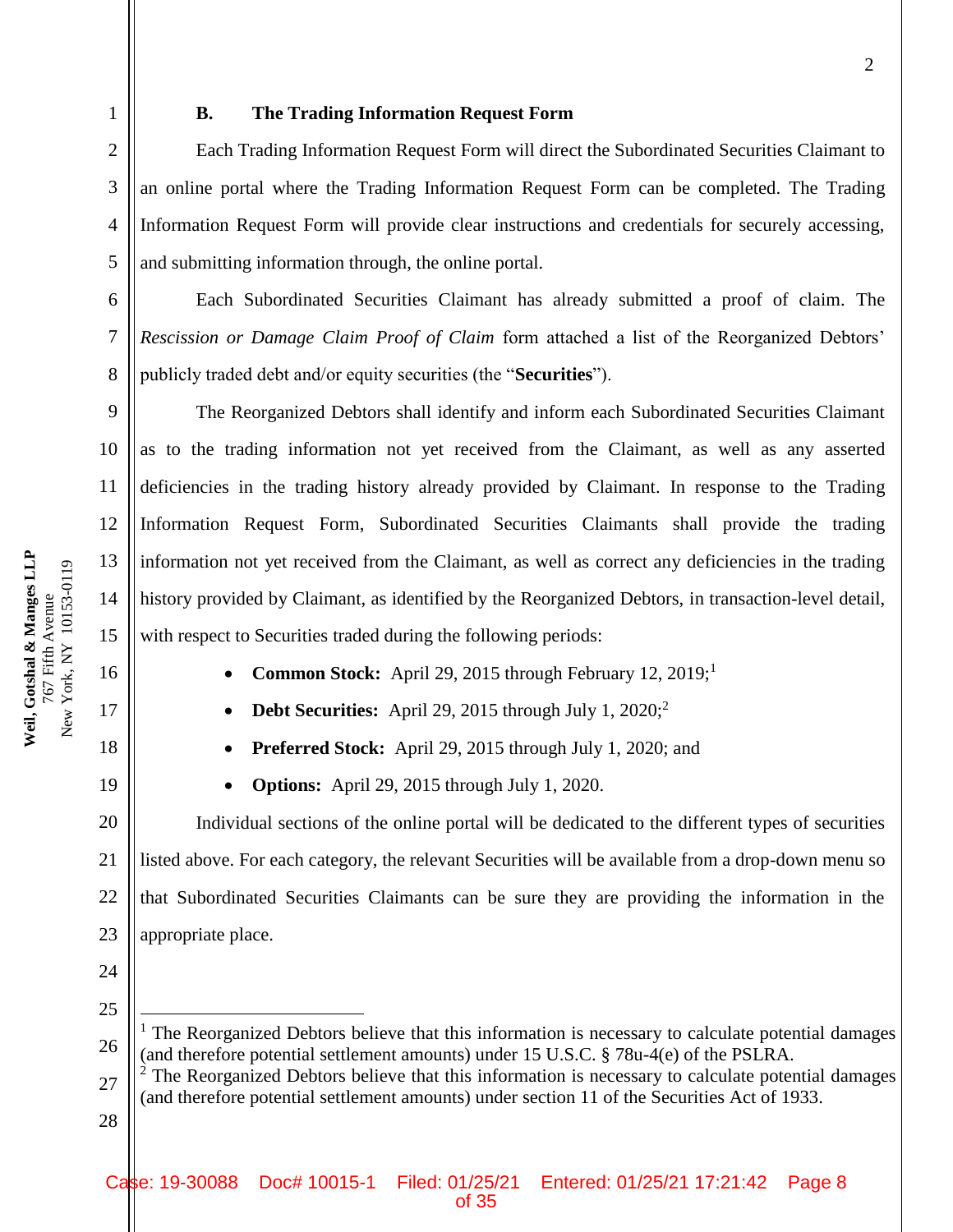4

5

6

# **C. Returning the Trading Information Request**

Trading Information Request Forms must be returned to the Reorganized Debtors on or before the Information Deadline. To reduce delays and avoid further costs to the Subordinated Securities Claimants, Trading Information Request Forms shall be submitted through the online portal, unless the Claimant in good faith determines that return by electronic submission is impracticable or impossible.

7 8 9 10 If electronic submission through the online portal is impracticable or impossible, responses to the Trading Information Request Forms must be returned to the Reorganized Debtors by mail so that they are actually received by the Reorganized Debtors on or before the Information Deadline. Mail deliveries shall be directed to:

| <b>If by first class mail:</b>                                                                                                               | If by overnight courier or hand-delivery:                                                                                            |
|----------------------------------------------------------------------------------------------------------------------------------------------|--------------------------------------------------------------------------------------------------------------------------------------|
| PG&E Corporation Claims Processing Center<br>12 Colembus Clerk LLC<br>Grand Central Station, PO Box 4850<br>13 New York, New York 10163-4850 | <b>PG&amp;E Corporation Claims Processing Center</b><br>c/o Prime Clerk LLC<br>850 3rd Avenue, Suite 412<br>Brooklyn, New York 11232 |

14

15

16

17

18

19

20

28

# **D. Failure to Return Trading Information Request Form by Information Deadline**

If a Trading Information Request Form is not returned to the Reorganized Debtors by the Information Deadline, the Reorganized Debtors shall send an information reminder (the "**Information Reminder**") to the Subordinated Securities Claimant. The Information Reminder will provide the Subordinated Securities Claimant with an additional fourteen (14) days from the date the Information Reminder is sent to return the Trading Information Request Form (the "**Reminder Deadline**").

21 22 23 The Reorganized Debtors will send the Information Reminder to the e-mail address listed on the Subordinated Securities Claimant's proof of claim. If no e-mail address is listed, the Reorganized Debtors will send the Information Reminder by regular, first-class mail.

24 25 26 27 Failure to return the Trading Information Request Form by the Reminder Deadline may result in a formal objection seeking disallowance of the Subordinated Securities Claim(s) on the basis that the information provided is insufficient to establish Debtors' liability or some other basis.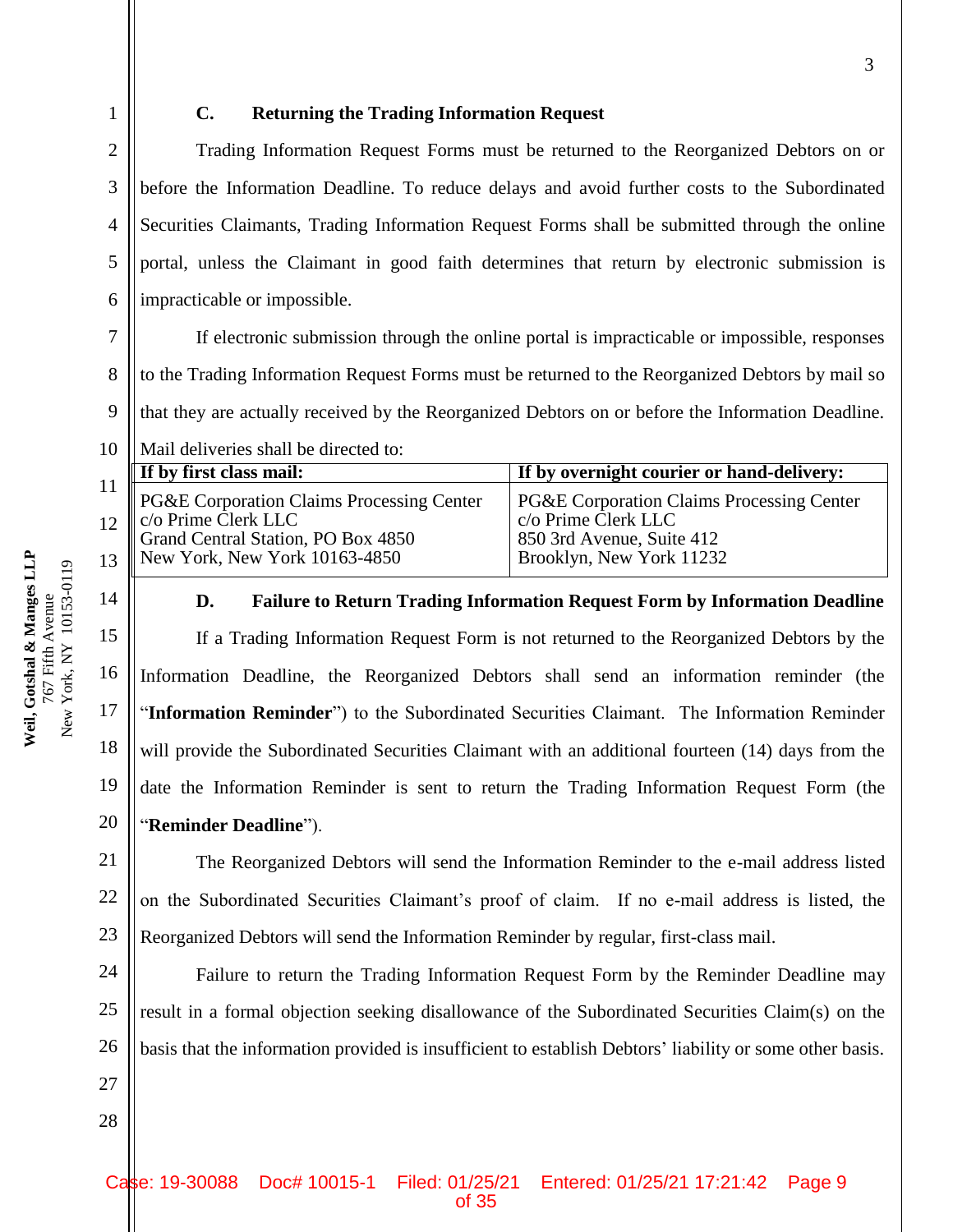15

16

17

18

19

20

21

22

23

24

25

26

27

28

1

# **E. Next Steps**

Following the timely return of a Trading Information Request Form, the Reorganized Debtors may, in their sole discretion: (i) make a settlement offer to a Subordinated Securities Claimant; (ii) designate the Subordinated Securities Claim(s) for mandatory mediation; or (iii) both.

The Reorganized Debtors reserve the right at any time to object to a Subordinated Securities Claim under section 502 of the Bankruptcy Code, consistent with Rule 3007 of the Federal Rules of Bankruptcy Procedure, as well as pursuant to the Securities Omnibus Objection Procedures set forth in the Securities Claims Procedures Order.

#### **II. COMPUTING TIME FOR DEADLINES**

Consistent with Rule  $9006(a)(1)$  of Federal Rules of Bankruptcy Procedure, when computing any time period specified in these Securities Claims Information Procedures: (a) exclude the day of the event that triggers the period; (b) count every day, including intermediate Saturdays, Sundays, and legal holidays; and (c) include the last day of the period, but if the last day is a Saturday, Sunday, or legal holiday, the period continues to run until the end of the next day that is not a Saturday, Sunday, or legal holiday.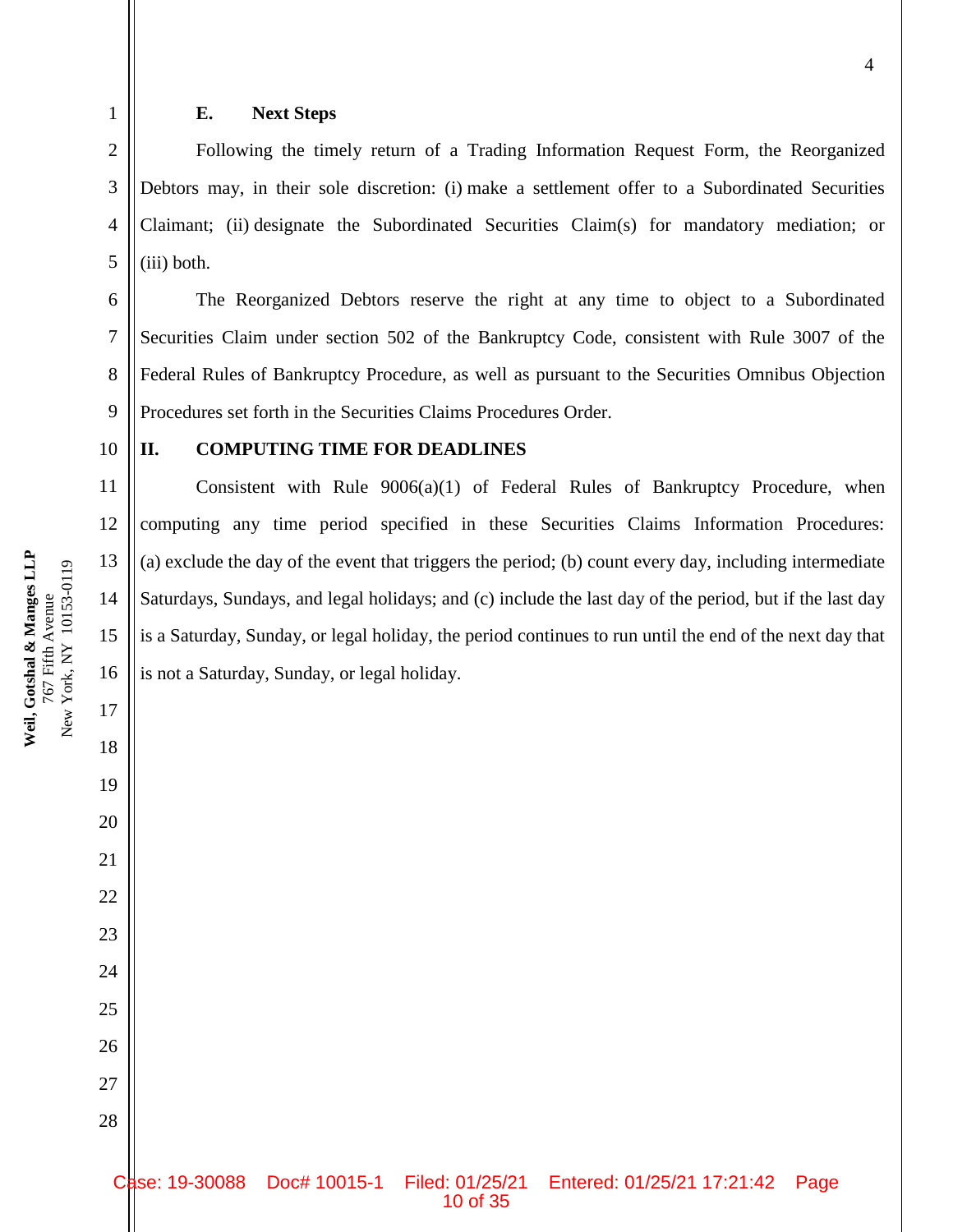

Weil, Gotshal & Manges LLP<br>767 Fifth Avenue<br>New York, NY 10153-0119 **Weil, Gotshal & Manges LLP** 767 Fifth Avenue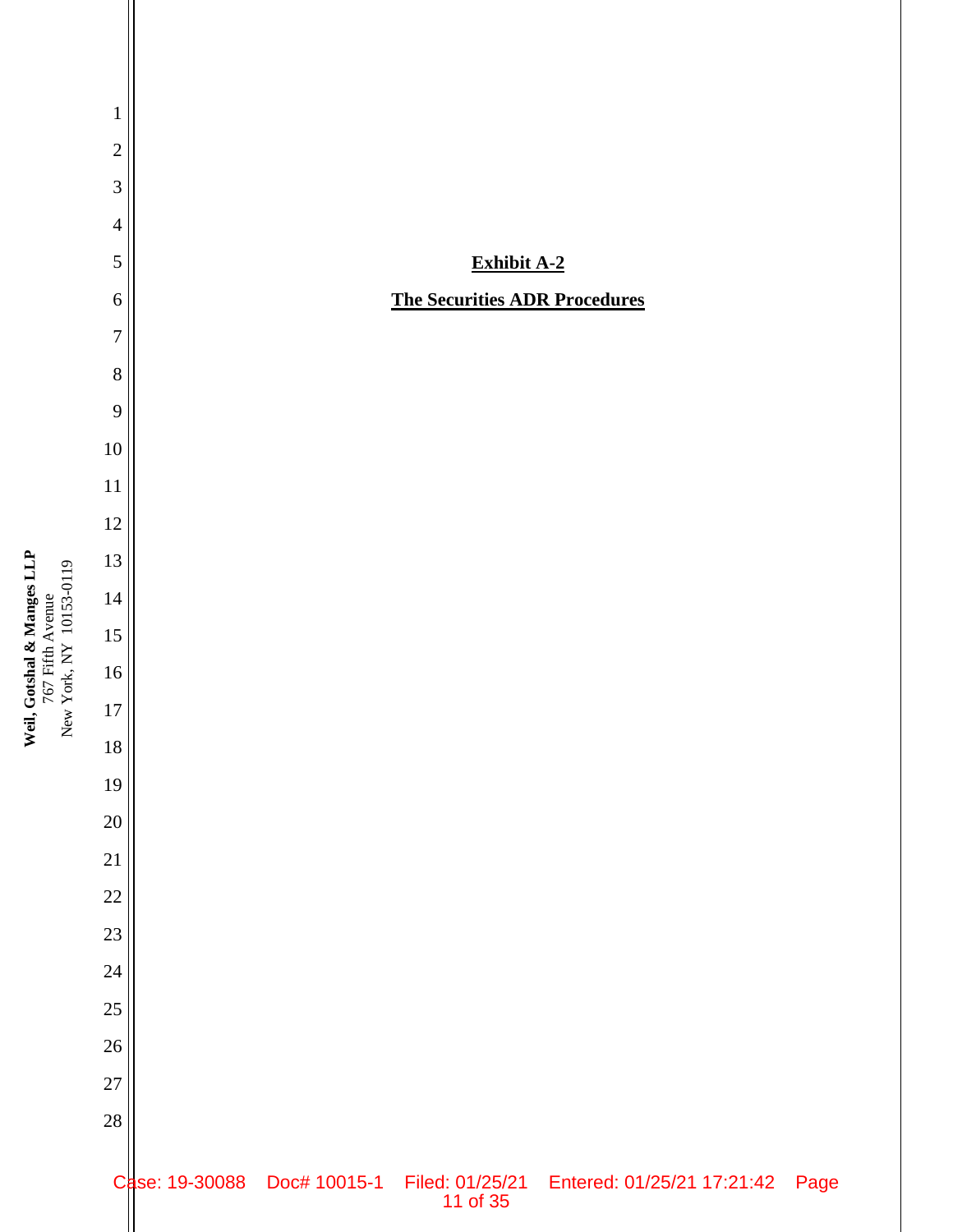1 2 3 4 5 6 The following procedures (the "**Securities ADR Procedures**") have been adopted and approved by Order of the Bankruptcy Court, dated [ $\cdot$ ], 2021 [Dkt. No. [ $\cdot$ ]] (the "**Securities Claims Procedures Order**"), in the above-captioned chapter 11 cases (the "**Chapter 11 Cases**") of PG&E Corporation ("**HoldCo**") and Pacific Gas and Electric Company (the "**Utility**"), as debtors and reorganized debtors (collectively, the "**Debtors**," or as reorganized pursuant to the Plan, the "**Reorganized Debtors**").

#### 7

# **I. THE SECURITIES ADR PROCEDURES**

8 9 10 11 12 The Securities ADR Procedures are designed to consensually resolve Subordinated Securities Claims without the cost and expense of formal litigation. There are two major components to the Securities ADR Procedures: (i) a process by which the Reorganized Debtors exchange settlement offers with Subordinated Securities Claimants (the "**Offer Procedures**"); and (ii) mandatory, nonbinding mediation (the "**Securities Mediation Procedures**").

13 14 15 The Offer Procedures are described in Section II, below. The Mediation Procedures are described in Section III, below. For the avoidance of doubt, Section IV below applies to all aspects of the Securities ADR Procedures.

#### 16 **II. THE OFFER PROCEDURES**

17 18 19 The Offer Procedures generally contemplate a process by which the Reorganized Debtors will make written, confidential settlement offers to certain claimants as a means to resolve and pay claims quickly and efficiently, where possible.

20 21 22 23 24 The Offer Procedures begin when the Reorganized Debtors, at their sole discretion, send a Subordinated Securities Claimant the following materials (collectively, the "**Offer Materials**"): (i) notice that the Subordinated Securities Claim has been submitted to the Offer Procedures (an "**Offer Notice**"); (ii) a copy of the Subordinated Securities Claimant's applicable proof(s) of claim; and (iii) a copy of these Offer Procedures. $<sup>1</sup>$ </sup>

25 26

 $\overline{a}$ 

The Reorganized Debtors will send the Offer Materials to a Subordinated Securities

<sup>27</sup> 28  $<sup>1</sup>$  For transferred claims, the Reorganized Debtors will also serve a copy of the Offer Materials on the</sup> transferee identified in the notice of transfer of claim.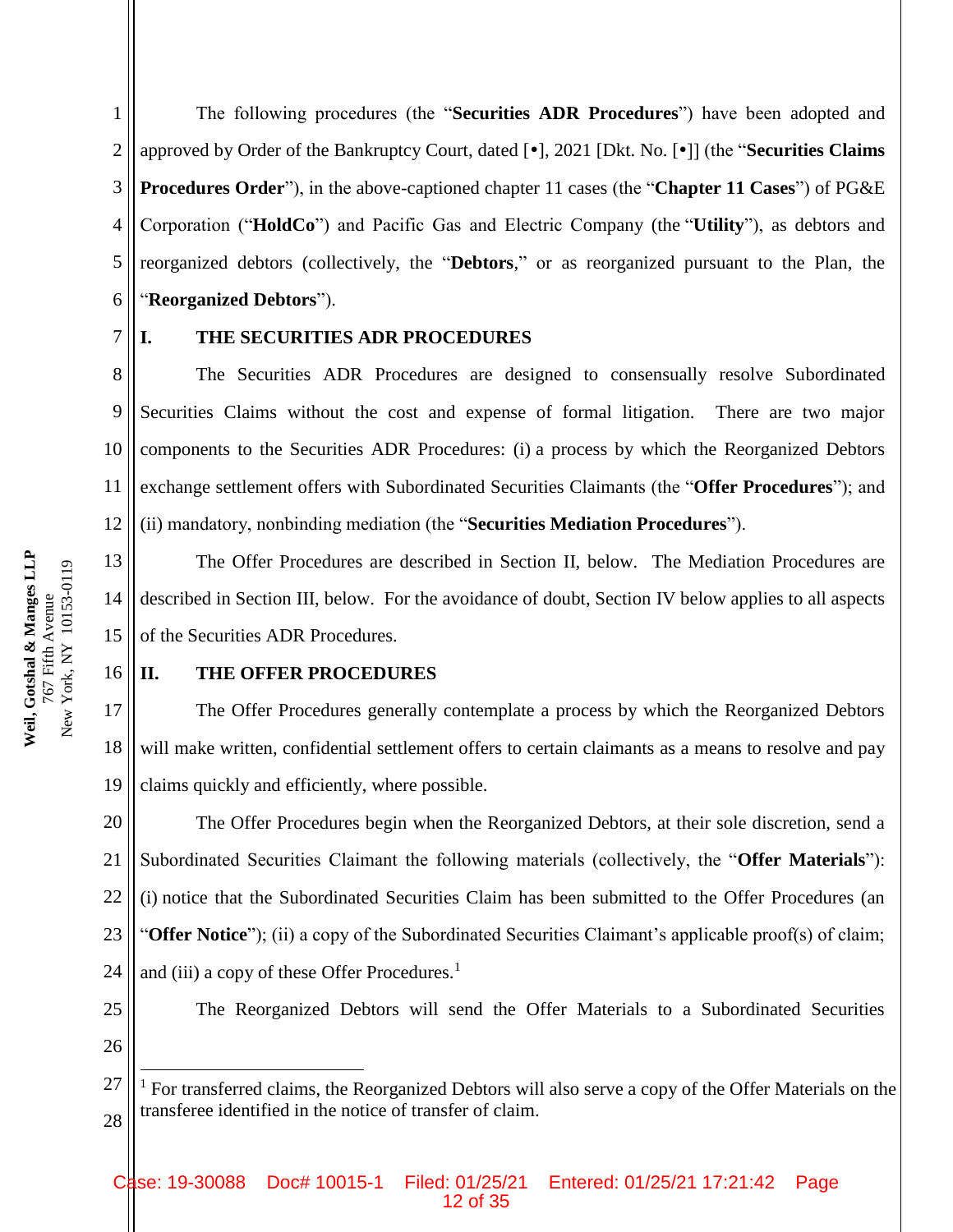Claimant at the address listed on that claimant's most recently filed proof of claim. If the proof of claim indicates that the claimant is represented by counsel, the Reorganized Debtors will also send the Offer Materials to that claimant's counsel.

#### **A. The Offer Notice**

The Offer Notice will include an offer by the Reorganized Debtors to settle the Subordinated Securities Claim (a "**Settlement Offer**"). A response to the Settlement Offer must be received by the Reorganized Debtors no later than thirty-five (35) days after the mailing of the Offer Notice (the "**Settlement Response Deadline**"). The Reorganized Debtors, in their sole discretion, may agree to extend the Settlement Response Deadline.

1

2

3

4

5

6

7

8

9

10

11

12

13

14

15

16

17

18

## **B. Response to the Settlement Offer**

The only permitted responses to a Settlement Offer are (i) signed acceptance, or (ii) rejection and/or counteroffer. No counteroffer is required. The response to the Settlement Offer must be sent by e-mail and regular mail to the addresses provided in the Settlement Offer.

#### **C. The Counteroffer**

Any counteroffer shall be signed by the Subordinated Securities Claimant and shall identify the specific amount that the Subordinated Securities Claimant will accept in full settlement and satisfaction of the Subordinated Securities Claim. A counteroffer may not be for an unknown, unliquidated, or indefinite amount.

19

#### **D. The Reorganized Debtors' Response to a Counteroffer**

20 21 22 The Reorganized Debtors must respond in writing within twenty-one (21) days after the receipt of a counteroffer (the "**Counteroffer Response**"). The Counteroffer Response shall indicate that the Reorganized Debtors (i) accept the counteroffer, (ii) reject the counteroffer, or (iii) make a Revised Settlement Offer (defined below).<sup>2</sup>

 $\overline{a}$ 

<sup>27</sup> 28  $2$  Nothing herein shall preclude the Reorganized Debtors from making a Revised Settlement Offer (as defined herein) even where the Settlement Offer is rejected and no counteroffer is provided.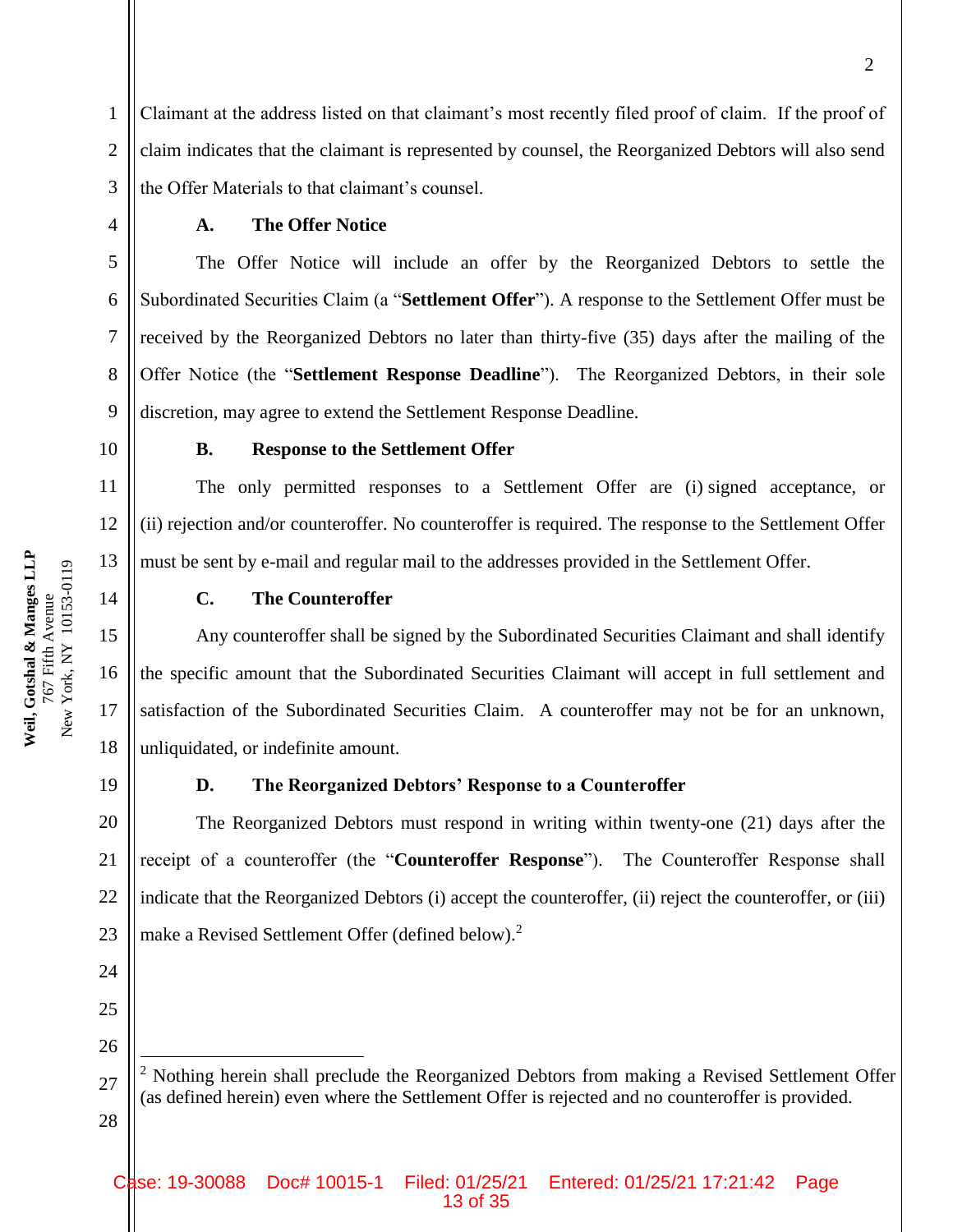If the Reorganized Debtors accept the Counteroffer, the Reorganized Debtors will provide written confirmation to the Subordinated Securities Claimant.

*2. Rejection* 

If the Reorganized Debtors reject the counteroffer, they may make a revised settlement offer (a "**Revised Settlement Offer**"). In that case, the process shall continue as long as the parties desire. Alternatively, the Reorganized Debtors may terminate the Offer Procedures.

If the Reorganized Debtors reject the Counteroffer without making a Revised Settlement Offer, the Reorganized Debtors will provide written notification of their rejection to the Subordinated Securities Claimant and the Subordinated Securities Claim will, in the Reorganized Debtors' sole discretion, either be (i) submitted to nonbinding, mandatory mediation, or (ii) resolved through the claims reconciliation and objection process before the Bankruptcy Court, including the Securities Omnibus Objection Procedures set forth in Securities Claims Procedures Order.

# **E. Termination of Offer Procedures**

The Reorganized Debtors may, in their sole discretion, terminate the Offer Procedures and either (i) submit the claim to nonbinding, mandatory mediation, or (ii) seek to resolve the claim in the claims reconciliation and objection process before the Bankruptcy Court, including the Securities Omnibus Objection Procedures set forth in Securities Claims Procedures Order.

20 21 22 23 The Reorganized Debtors reserve the right, at any time, to object to a Subordinated Securities Claim under section 502 of the Bankruptcy Code, consistent with Rule 3007 of the Federal Rules of Bankruptcy Procedure, as well as pursuant to the Securities Omnibus Objection Procedures set forth in the Securities Claims Procedures Order.

24

28

#### **F. Extension of Claim Objection Deadline**

25 26 27 In the event that these Offer Procedures have been invoked as to a Subordinated Securities Claim but have not resolved the Subordinated Securities Claim by the deadline to object to the Subordinated Securities Claim under Section 7.1 of the Plan, as extended by the Court, then such

1

2

3

4

5

6

7

8

9

10

11

12

13

14

15

16

17

18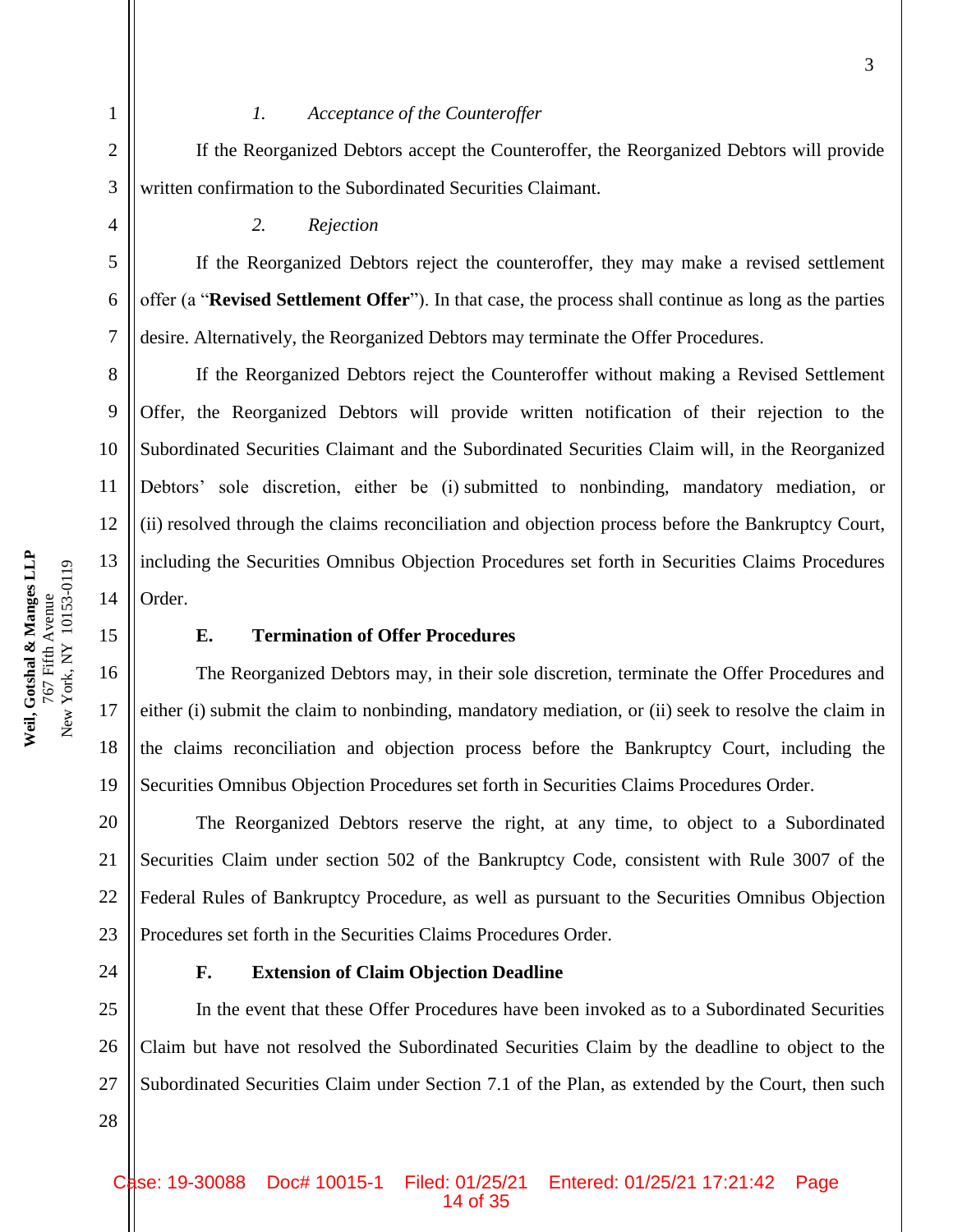deadline shall be automatically extended until sixty (60) days after the termination of the Offer Procedures to allow the Reorganized Debtors to either (i) submit the Subordinated Securities Claim to nonbinding, mandatory mediation, or (ii) object to a Subordinated Securities Claim under section 502 of the Bankruptcy Code, consistent with Rule 3007 of the Federal Rules of Bankruptcy Procedure, as well as pursuant to the Securities Omnibus Objection Procedures set forth in the Securities Claims Procedures Order. For the avoidance of doubt, this provision in no way shortens the deadline to object to Subordinated Securities Claims under Section 7.1 of the Plan.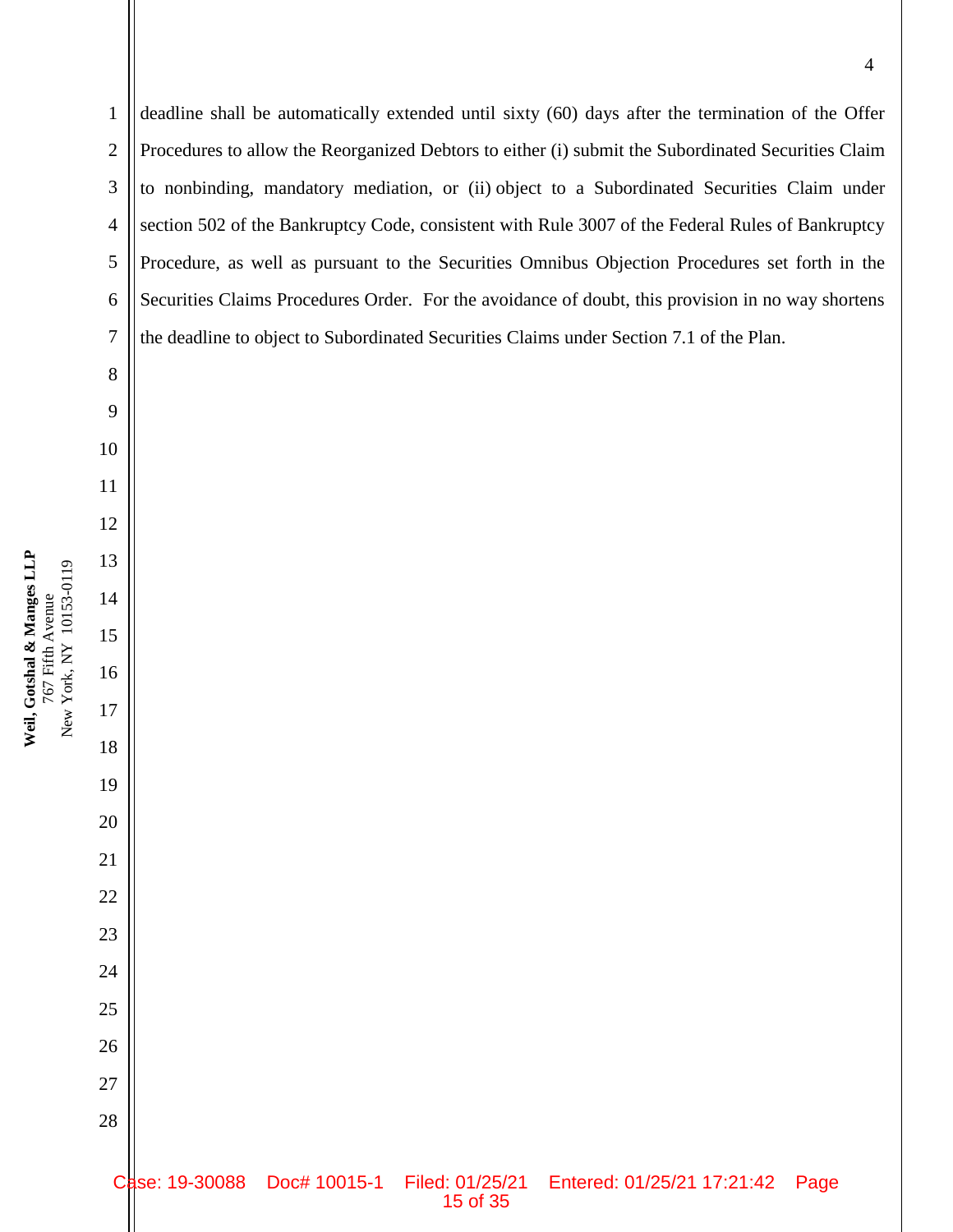3

4

5

6

7

8

9

10

11

12

13

15

1

# **III. THE SECURITIES MEDIATION PROCEDURES**

The Securities Mediation Procedures are designed to consensually resolve Subordinated Securities Claims without the cost and expense of formal litigation or the need for claimants to hire attorneys or incur attorneys' fees.

The Securities Mediation Procedures create two separate processes for mandatory, nonbinding mediation: (i) the Abbreviated Mediation Process, presumptively for claims where the amounts at issue do not justify a more comprehensive mediation process; and (ii) the Standard Mediation Process, typically for larger claims. Each process involves specified procedures appropriate to the size of the claim at issue. The Reorganized Debtors, in their sole discretion, may designate a Subordinated Securities Claim for mandatory participation in either mediation process.

The Abbreviated Mediation Process is described in Section III.A, below. The Standard Mediation Process is described in Section III.B below. For the avoidance of doubt, Section IV below applies to all aspects of the Securities ADR Procedures.

14

# **A. The Abbreviated Mediation Process**

The Abbreviated Mediation Process is meant to be more efficient and less costly than formal mediation and briefing. The Abbreviated Mediation Process begins when the Reorganized Debtors, in their sole discretion, send a Subordinated Securities Claimant the following materials (collectively, the "**Abbreviated Mediation Materials**"): (i) notice that the Subordinated Securities Claim has been submitted to the Abbreviated Mediation Process (a "**Notice of Abbreviated Mediation**"); (ii) a copy of the Subordinated Securities Claimant's applicable proof(s) of claim and; and (iii) a copy of these Securities ADR Procedures.<sup>3</sup>

22

21

#### *1. The Notice of Abbreviated Mediation*

23 24 25 The Notice of Abbreviated Mediation shall provide the applicable Subordinated Securities Claimant with notice of the date, time, identity of the Mediator and a reference or link to the posted biographical information regarding the Mediator, and the estimated duration of the mediation (the

26

 $\overline{a}$ 

27

 $3$  For transferred claims, the Reorganized Debtors will also serve a copy of the Offer Materials on the transferee identified in the notice of transfer of claim.

28

Weil, Gotshal & Manges LLP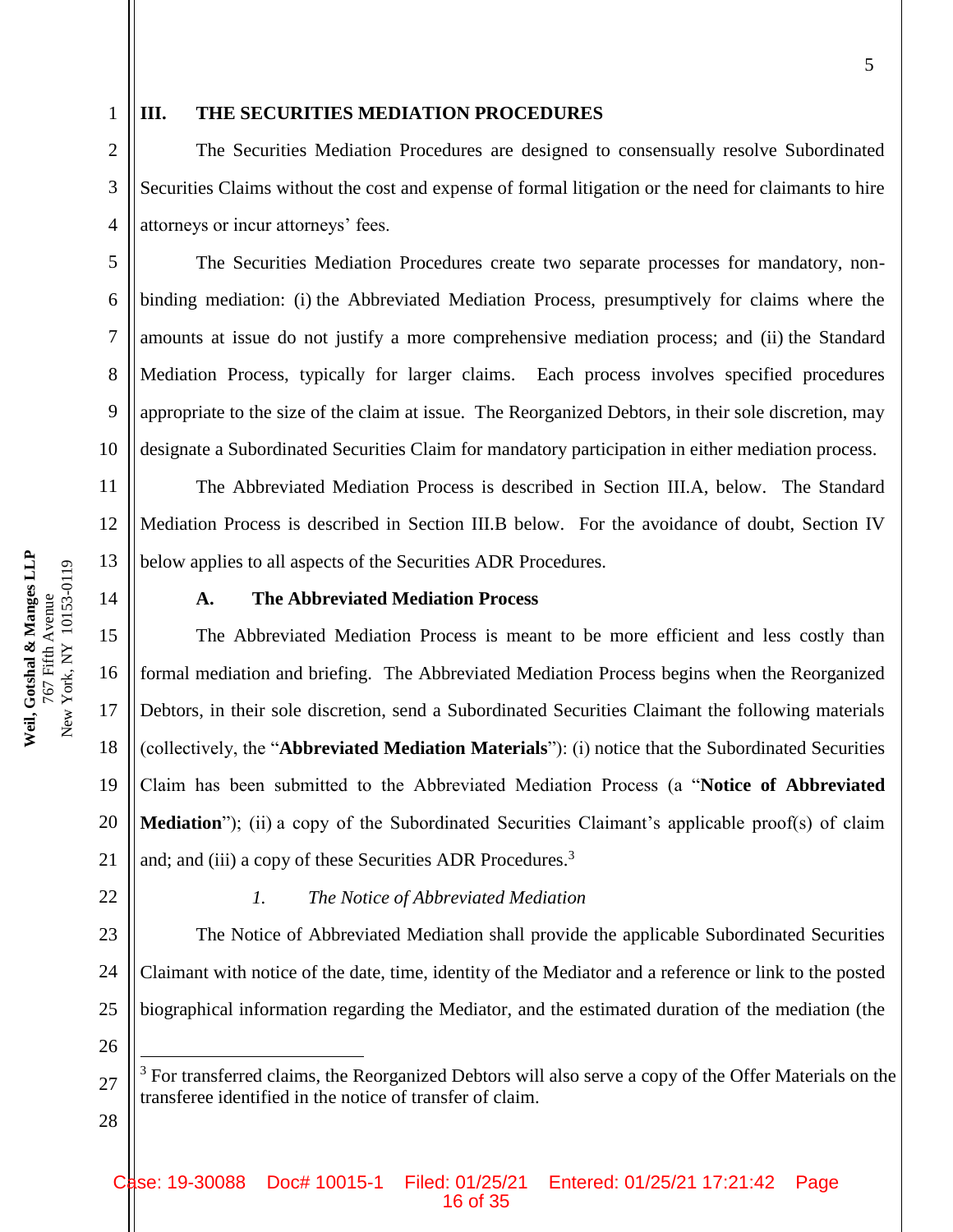1 2 "**Abbreviated Mediation**") at least twenty-eight (28) days prior to the mediation date, unless otherwise agreed to by the parties.

If the chosen date and/or time of the Abbreviated Mediation is not agreeable to the Subordinated Securities Claimant, the Subordinated Securities Claimant may so inform the Mediator (defined below) so that the parties, and the Mediator, may find a mutually agreeable date and time.

All Abbreviated Mediations shall be conducted virtually via videoconference over Zoom. Subordinated Securities Claimants without videoconferencing capabilities may nevertheless participate in Abbreviated Mediation via telephonic conference.

3

4

5

6

7

8

9

19

20

21

28

#### *2. Appointment of Mediator*

The Reorganized Debtors will, upon notice, present to the Bankruptcy Court for approval a panel of qualified and experienced mediators (the "**Panel of Mediators for Abbreviated Mediations**"). As part of their submission(s), the Reorganized Debtors shall seek from each proposed Mediator and disclose information regarding any current or past work that the proposed Mediator has performed for, or on behalf of, the Debtors or Reorganized Debtors and their primary legal counsel (Weil, Gotshal & Manges LLP, Keller Benvenutti Kim LLP, or Cravath, Swaine & Moore LLP) in the past five years, and other potential conflicts, disclosed by the Mediator to the Reorganized Debtors, that, in the Mediator's view, could create a reasonable inference of bias. The Reorganized Debtors will work with the Panel of Mediators for Abbreviated Mediations to develop a process of fair distribution of Abbreviated Mediations among the Mediators. The Reorganized Debtors will also post biographical information regarding each Mediator on Prime Clerk's website.

22 23 24 25 26 27 A person appointed as a Mediator must (i) be an impartial, neutral person, (ii) have no financial or personal interest in the proceedings or, except when otherwise agreed by the parties, in any related matter, and (iii) disclose any circumstances likely to create a reasonable inference of bias. In the event a Mediator discloses any circumstances likely to create a reasonable inference of bias with respect to a particular Abbreviated Mediation, such Mediator shall withdraw from the assignment and shall be replaced prior to the commencement of the Abbreviated Mediation.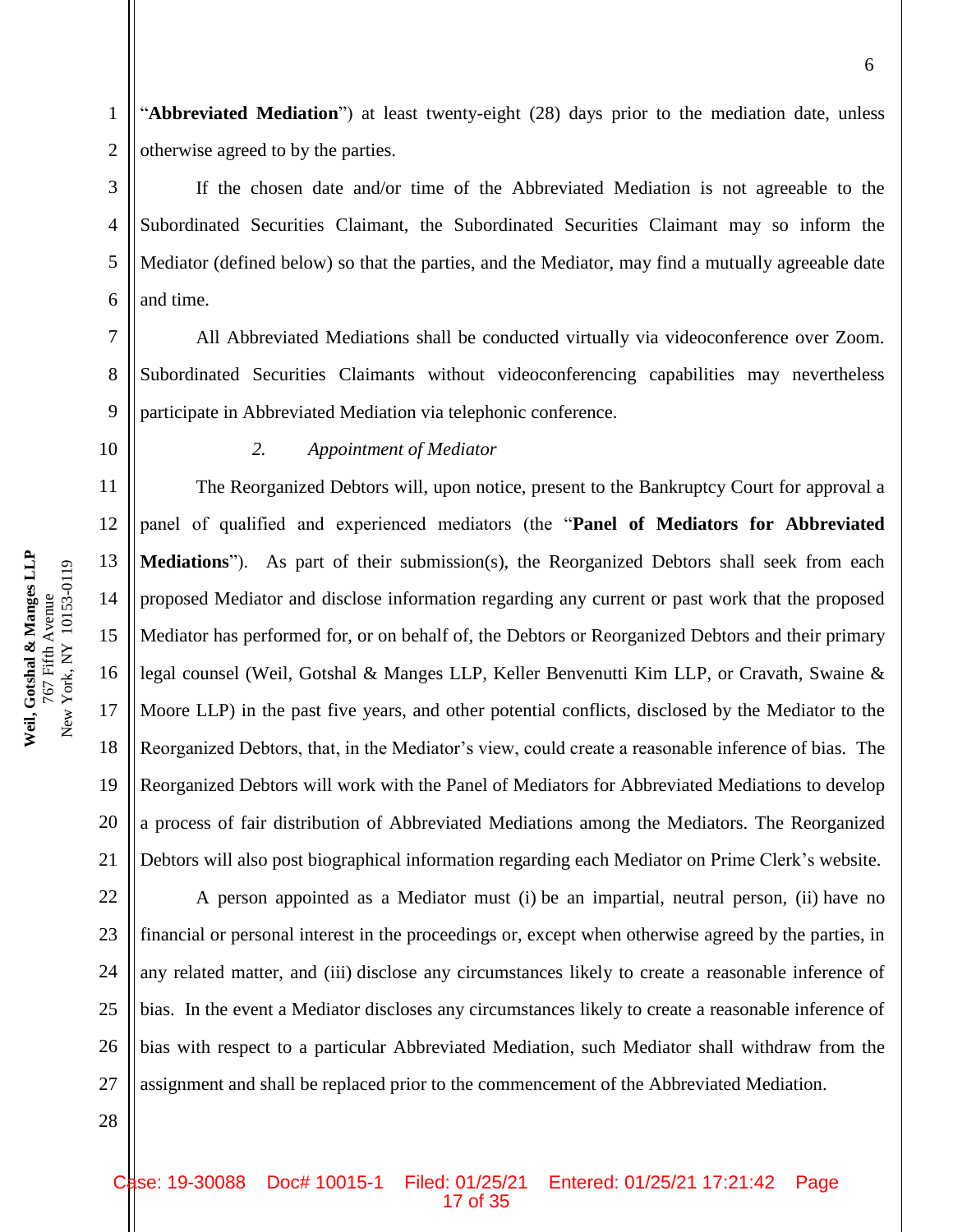# *3. Fees and Costs*

The Reorganized Debtors shall pay the Mediator's fees and expenses. The parties shall each bear their own costs of the Abbreviated Mediation Process.

1

2

3

4

5

6

7

8

9

10

11

12

13

14

15

16

17

18

19

20

21

22

24

#### *4. Appearance at Abbreviated Mediation*

The Subordinated Securities Claimant and any counsel must appear at the Abbreviated Mediation. The Reorganized Debtors shall make all arrangements for the Abbreviated Mediation to be held over Zoom (or a similar web-based video interface) and/or telephonic conference and advise the Subordinated Securities Claimant and any of the Subordinated Securities Claimant's representatives of such arrangements. The Subordinated Securities Claimant shall make arrangements to ensure that the Subordinated Securities Claimant will be able to participate in the Abbreviated Mediation, including by ensuring a proper internet connection is available. If a Subordinated Securities Claimant that is a natural person has a hardship preventing that individual from attending an Abbreviated Mediation, the Reorganized Debtors, the Subordinated Securities Claimant, and the Mediator will meet and confer in good faith to resolve the issue and, if necessary, either party may ask the Bankruptcy Court for relief.

If a person or entity, other than the Subordinated Securities Claimant, filed the Subordinated Securities Claim on behalf of the Subordinated Securities Claimant, that person or entity must also appear at the Abbreviated Mediation. If the Subordinated Securities Claimant is not a natural person, an authorized representative must appear at the Abbreviated Mediation (the "**Authorized Representative**"). Unless otherwise agreed by the Reorganized Debtors, the Authorized Representative must have complete (and not limited) authority to settle without reversion to others not attending the Abbreviated Mediation.

23

# *5. Abbreviated Mediation Procedures*

Unless the parties agree otherwise, the following deadlines apply:

25 26 **Twenty-one (21) days before the Abbreviated Mediation.** The Reorganized Debtors must e-mail the Mediator and the Subordinated Securities Claimant the following:

27

28

A settlement offer (the "Abbreviated Mediation Settlement Offer"); and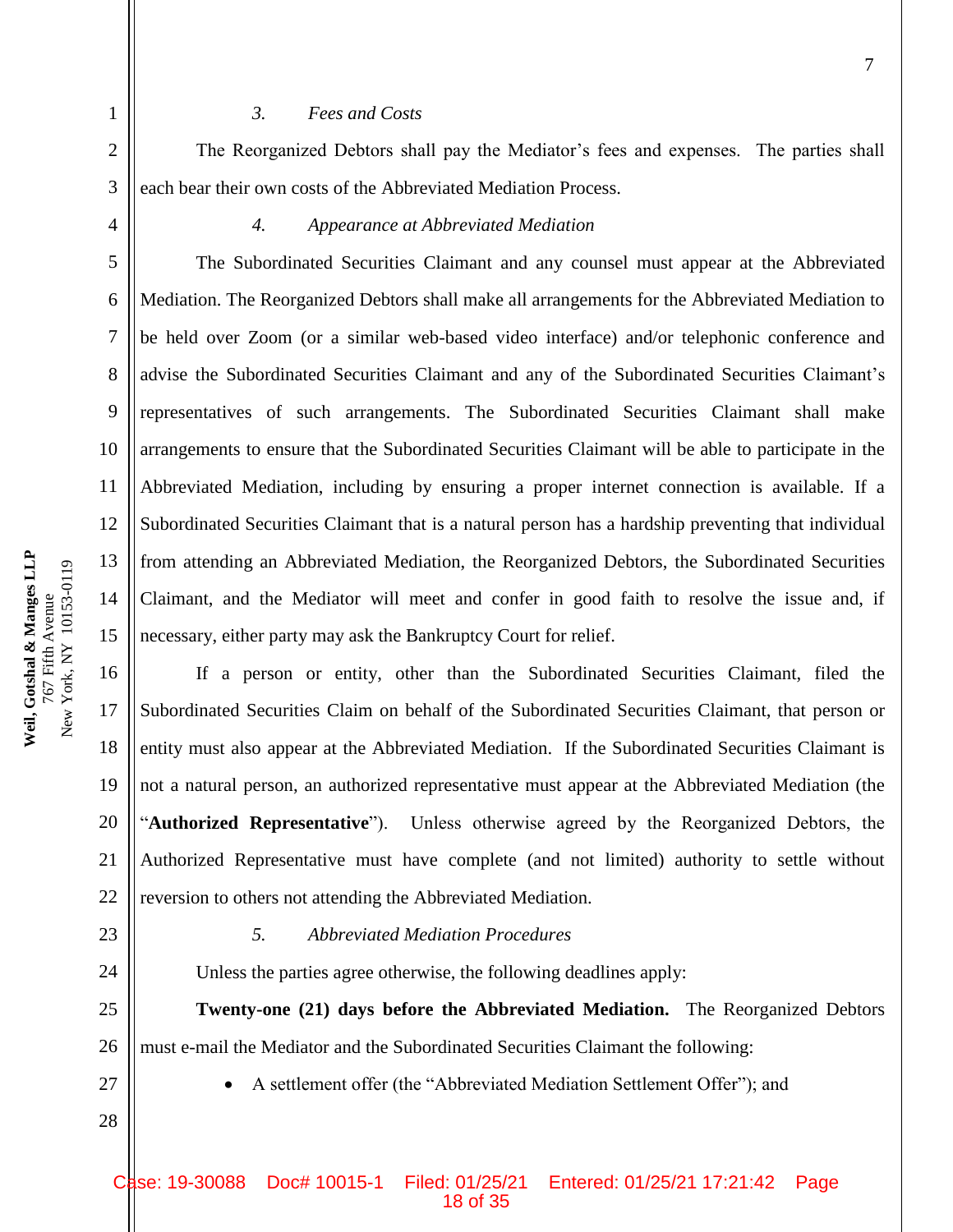4

5

6

7

8

9

11

12

13

14

15

16

17

18

19

20

21

22

28

1

 A confidential background statement (the "**Background Statement**"). The Background Statement must not exceed five (5) pages.

**Seven (7) days before the Abbreviated Mediation.** The Subordinated Securities Claimant may, but is not required to, e-mail the Mediator and the Reorganized Debtors with a response. For example, the Subordinated Securities Claimant may accept the Abbreviated Mediation Settlement Offer, in which case the Reorganized Debtors shall notify the Mediator and the Subordinated Securities Claimant that the Abbreviated Mediation Settlement Offer has been accepted and that the Subordinated Securities Claim(s) at issue will be paid promptly.

10 If the Subordinated Securities Claimant rejects the Abbreviated Mediation Settlement Offer, the claimant may include the following:

- A counteroffer to the Abbreviated Mediation Settlement Offer; and
- A confidential response to the Background Statement (the "**Response Statement**"), which should include a short and plain statement of the facts and law upon which the Subordinated Securities Claimant relies for recovery and maintains entitle it to relief. The Subordinated Securities Claimant may, but is not required to, attach to the Response Statement exhibits, annexes, or other documents that the Subordinated Securities Claimant believes support its claim. The Response Statement must not exceed five (5) pages, excluding any attachments.

If a Subordinated Securities Claimant rejects the Abbreviated Mediation Settlement Offer, but elects not to make a counteroffer, the Subordinated Securities Claimant or, if applicable, the Authorized Individual, shall come prepared with and be expected to make a counteroffer at the Abbreviated Mediation.

23

# *6. Termination of the Abbreviated Mediation*

24 25 26 27 The Abbreviated Mediation may only be terminated by the Mediator. Subject to Section IV.B, *infra*, either the Reorganized Debtors or the Subordinated Securities Claimant may request the Mediator to terminate the Abbreviated Mediation, and the Mediator shall do so if the Mediator believes an impasse has been reached with respect to the Subordinated Securities Claim(s) at issue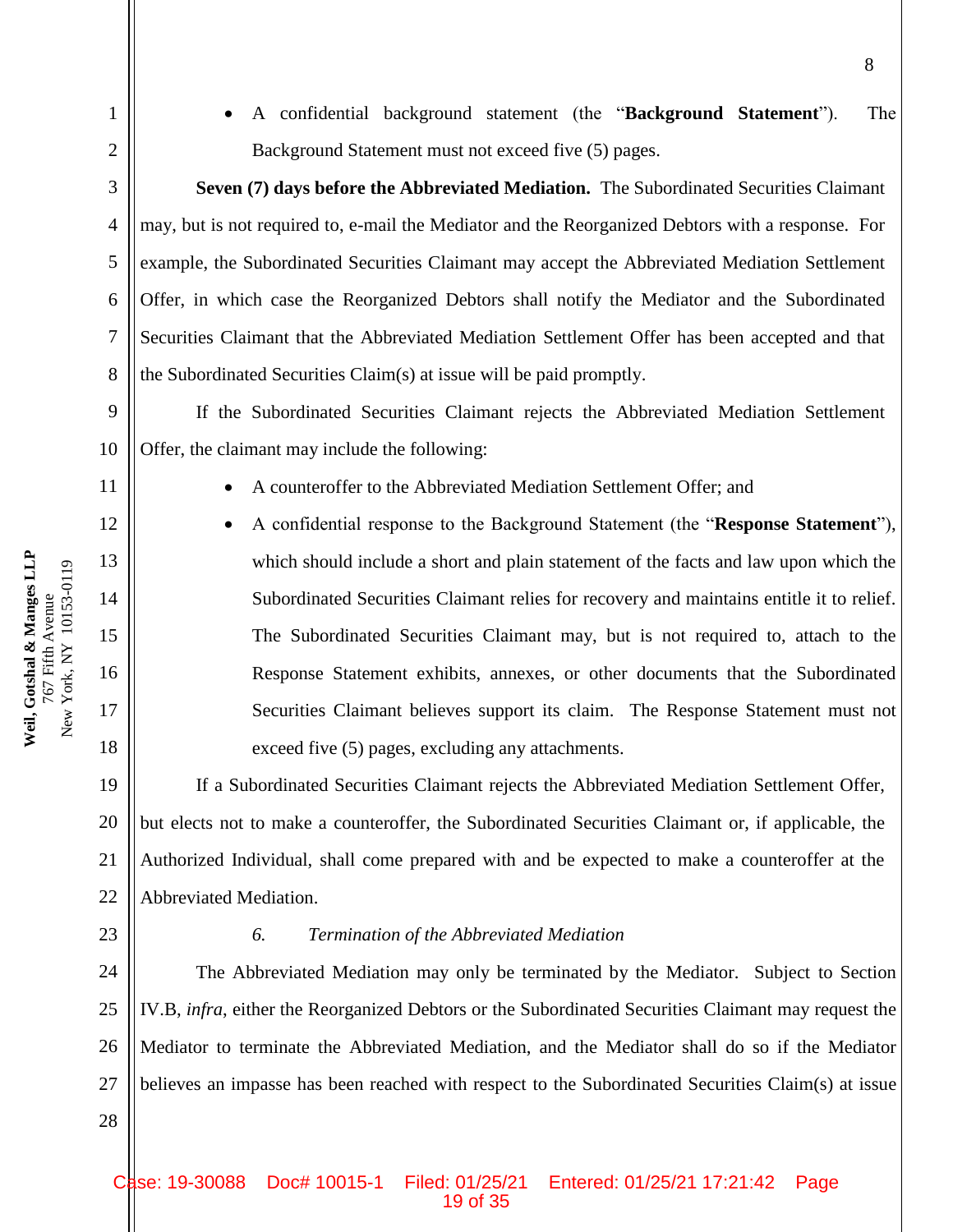and, in the judgment of the Mediator, there is no reasonable opportunity to settle the claim in mediation.

1

2

3

4

5

6

7

8

9

10

11

12

13

14

15

**Weil, Gotshal & Manges LLP** 767 Fifth Avenue

Weil, Gotshal & Manges LLP<br>767 Fifth Avenue

16

17

18

19

20

21

22

23

24

25

26

27

28

## *7. Next Steps*

If any Subordinated Securities Claims is not settled through the Abbreviated Mediation Process, the Reorganized Debtors may (i) only with the written consent of the Subordinated Securities Claimant, designate the Subordinated Securities Claim(s) for the Standard Mediation Process, or (ii) seek to resolve the claim in the claims reconciliation and objection process before the Bankruptcy Court, including the Securities Omnibus Objection Procedures set forth in Securities Claims Procedures Order.

The Reorganized Debtors reserve the right, at any time, to object to a Subordinated Securities Claim under section 502 of the Bankruptcy Code, consistent with Rule 3007 of the Federal Rules of Bankruptcy Procedure, as well as pursuant to the Securities Omnibus Objection Procedures set forth in the Securities Claims Procedures Order.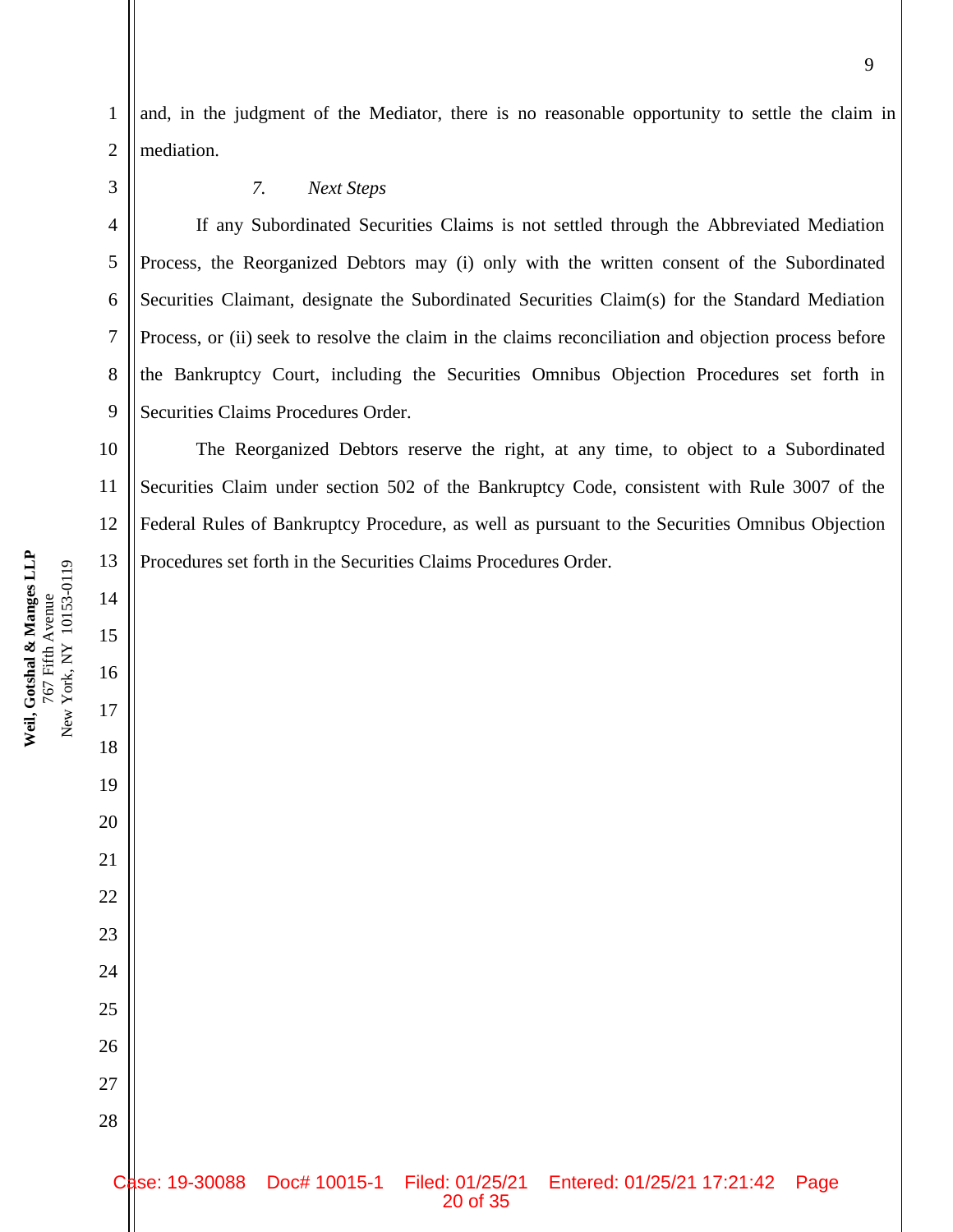5

6

### **B. The Standard Mediation Process**

The Standard Mediation Process begins when the Reorganized Debtors send a Subordinated Securities Claimant the following materials (collectively, the "**Standard Mediation Materials**"): (i) notice that the Subordinated Securities Claim has been submitted to the Standard Mediation Process (a "**Notice of Standard Mediation**"); (ii) a copy of the Subordinated Securities Claimant's applicable proof(s) of claim; and (iii) a copy of these Securities ADR Procedures.<sup>4</sup>

7

8

9

10

11

12

13

14

15

## *1. Notice of Standard Mediation*

The Reorganized Debtors shall provide the applicable Subordinated Securities Claimant with notice of the date, time, location, identity of the Mediator and a reference or link to the posted biographical information regarding the Mediator, and the estimated duration of the mediation (the "**Standard Mediation**") at least forty-two (42) days prior to the mediation date (the "**Standard Mediation Scheduling Notice**"), unless otherwise agreed to by the parties.

If the chosen date and/or time of the Standard Mediation is not agreeable to the Subordinated Securities Claimant, the Subordinated Securities Claimant may so inform the Mediator (defined below) so that the parties, and the Mediator, may find a mutually agreeable date and time.

Absent further order from the Bankruptcy Court, all Standard Mediations shall be conducted virtually via videoconference over Zoom. Subordinated Securities Claimants without videoconferencing capabilities may nevertheless participate in Standard Mediation via telephonic conference.

## *2. Appointment of Mediator*

22 23 24 25 The Reorganized Debtors will, upon notice, present to the Bankruptcy Court for approval a panel of qualified and experienced mediators for the Standard Mediations (the "**Panel of Mediators for Standard Mediations**"). As part of their submission(s), the Reorganized Debtors shall seek from each proposed Mediator and disclose information regarding any current or past

26

 $\overline{a}$ 

21

28

**Weil, Gotshal & Manges LLP**

Weil, Gotshal & Manges LLP

<sup>27</sup> <sup>4</sup> For transferred claims, the Reorganized Debtors will also serve a copy of the Offer Materials on the transferee identified in the notice of transfer of claim.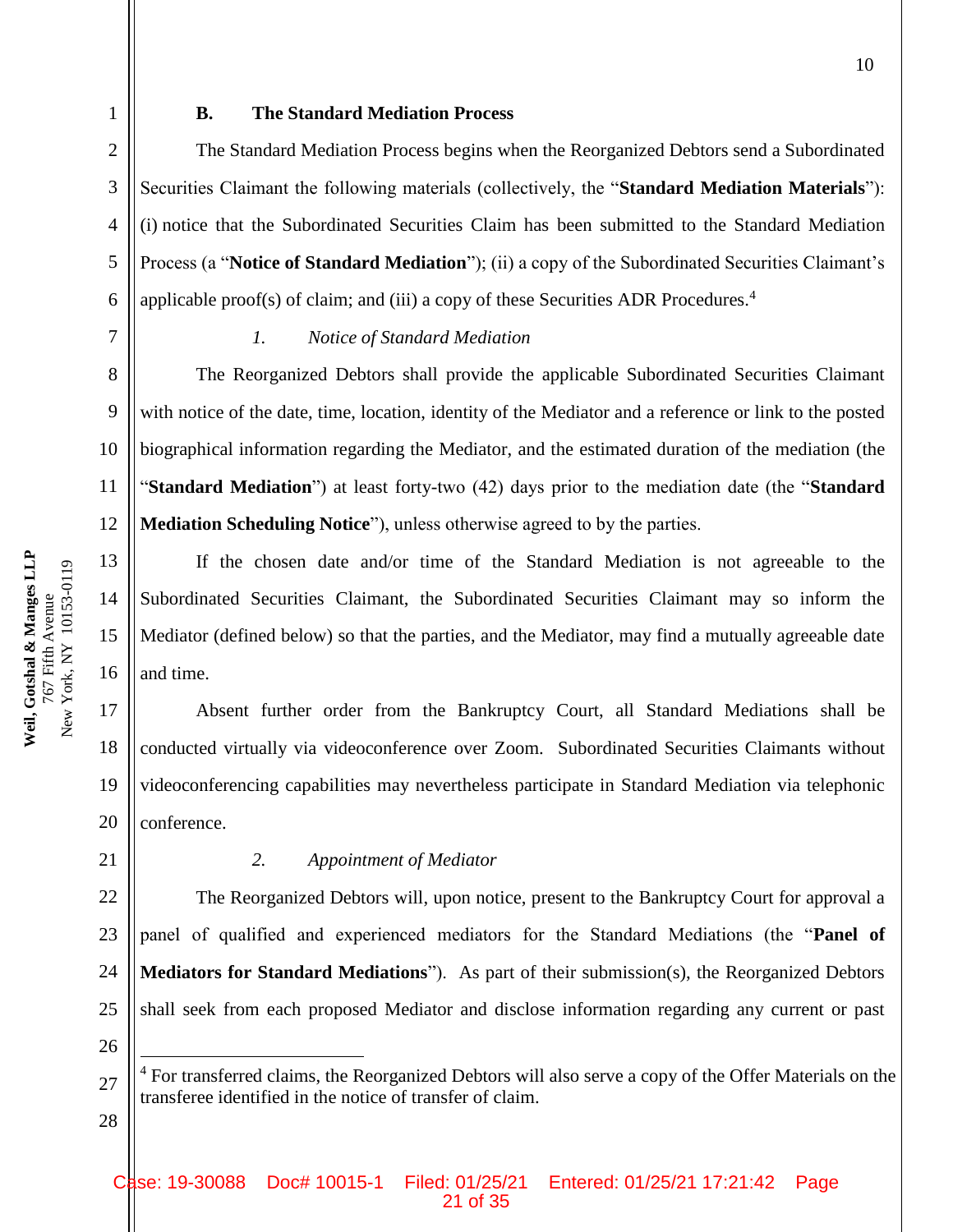work that the proposed Mediator has performed for, or on behalf of, the Debtors or Reorganized Debtors and other potential conflicts, disclosed by the Mediator to the Reorganized Debtors, that, in the Mediator's view, could create a reasonable inference of bias. The Reorganized Debtors will work with the Panel of Mediators for Standard Mediations to develop a process of fair distribution of Standard Mediations among the Mediators. The Reorganized Debtors will also post biographical information regarding each Mediator on Prime Clerk's website.

7 8 9 10 11 12 A person appointed as a Mediator must (i) be an impartial, neutral person, (ii) have no financial or personal interest in the proceedings or, except when otherwise agreed by the parties, in any related matter, and (iii) disclose any circumstances likely to create a reasonable inference of bias. In the event a Mediator discloses any circumstances likely to create a reasonable inference of bias with respect to a particular Standard Mediation, such Mediator shall withdraw from the assignment and shall be replaced prior to the commencement of the Standard Mediation.

#### *3. Fees and Costs*

The Reorganized Debtors shall pay the mediator's fees and expenses. The parties shall each bear their own costs of the Standard Mediation Process.

#### *4. Appearance at Standard Mediation*

17 18 19 20 21 22 23 24 25 26 27 The Subordinated Securities Claimant and any counsel must appear at the Standard Mediation. The Reorganized Debtors shall make all arrangements for the Standard Mediation to be held over Zoom (or a similar web-based video interface) and/or telephonic conference and advise the Subordinated Securities Claimant and any of the Subordinated Securities Claimant's representatives of such arrangements. The Subordinated Securities Claimant shall make arrangements to ensure that the Subordinated Securities Claimant will be able to participate in the Standard Mediation, including by ensuring a proper internet connection is available. If a Subordinated Securities Claimant that is a natural person has a hardship preventing that individual from attending a Standard Mediation, the Reorganized Debtors, the Subordinated Securities Claimant, and the Mediator will meet and confer in good faith to resolve the issue and, if necessary, either party may ask the Bankruptcy Court for relief.

Weil, Gotshal & Manges LLP<br>767 Fifth Avenue **Weil, Gotshal & Manges LLP** New York, NY 10153-0119 New York, NY 10153-0119 767 Fifth Avenue

1

2

3

4

5

6

13

14

15

16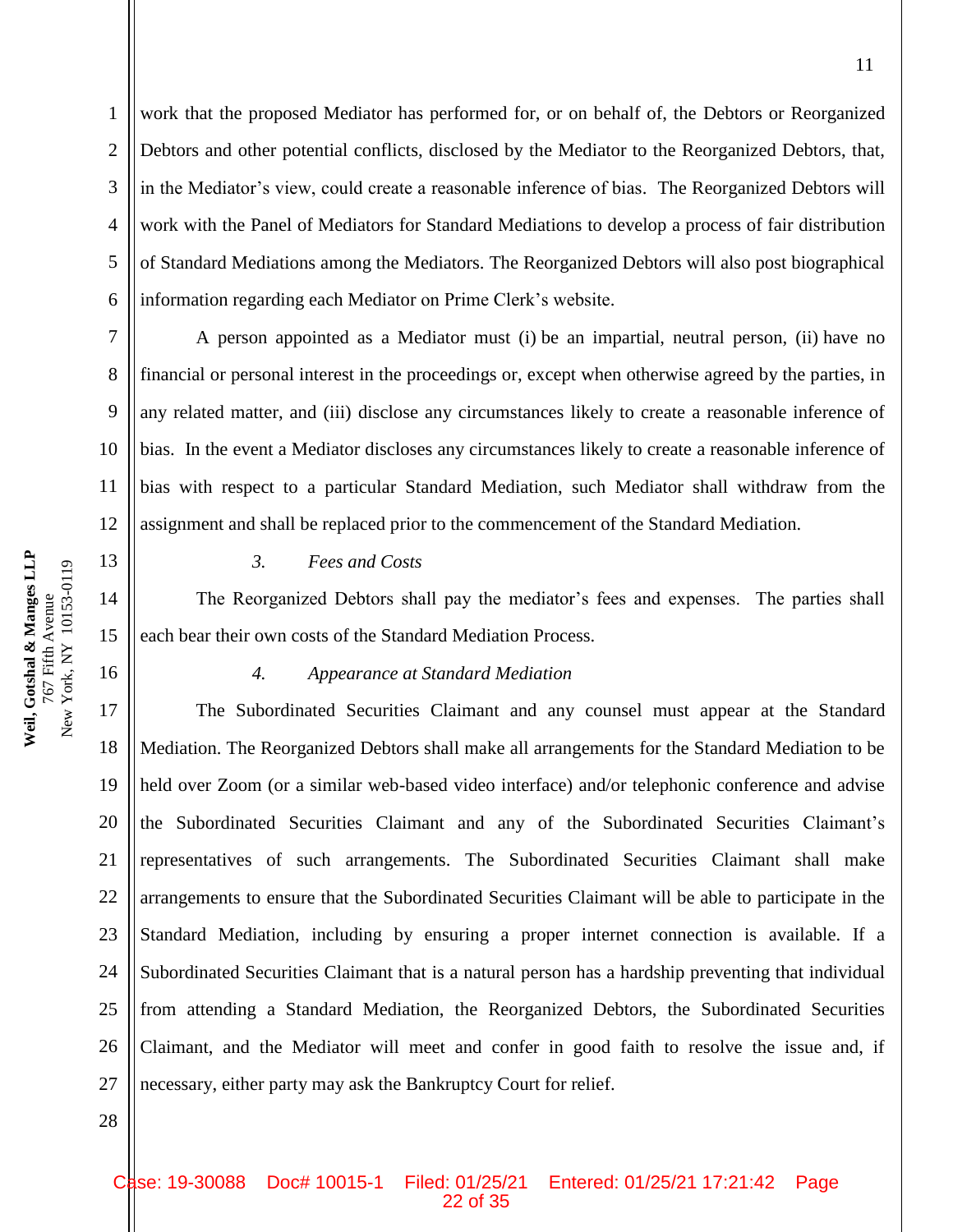If a person or entity, other than the Subordinated Securities Claimant, filed the Subordinated Securities Claim on behalf of the Subordinated Securities Claimant, that person or entity must also appear at the Standard Mediation. If the Subordinated Securities Claimant is not a natural person, an authorized representative must appear at the Standard Mediation (the "**Authorized Representative**"). Unless otherwise agreed by the Reorganized Debtors, the Authorized Representative must have complete (and not limited) authority to settle without reversion to others not attending the Standard Mediation.

8

1

2

3

4

5

6

7

9

10

14

15

16

17

18

19

20

21

22

24

25

28

#### *5. Standard Securities Mediation Procedures*

Unless the parties agree otherwise, the following deadlines apply:

**Twenty-one (21) days before the Standard Mediation.** The Subordinated Securities Claimant must e-mail the Mediator and the Reorganized Debtors the following:

- A settlement demand (the "**Settlement Demand**"); and
- A confidential pre-mediation statement (the "**Opening Statement**"). The Opening Statement must not exceed fifteen (15) pages, excluding any attachments, and identify each cause of action or theory the Subordinated Securities Claimant asserts, including a short and plain statement of the facts and law upon which the Subordinated Securities Claimant relies for recovery and maintains entitle it to relief. The Opening Statement shall include, as exhibits or annexes, all documents (or summaries of voluminous documents), affidavits, and other materials on which the Subordinated Securities Claimant relies.

**Seven (7) days before the Standard Mediation.** The Reorganized Debtors must e-mail the mediator and the Subordinated Securities Claimant the following:

- 23
- A response to the settlement demand (the "**Settlement Demand Response**"); and
- A confidential response statement (the "**Rebuttal Statement**"). The Rebuttal Statement must not exceed fifteen (15) pages, excluding any attachments.

26 27 If the Settlement Demand Response contains a counteroffer to the Settlement Demand, the Subordinated Securities Claimant or, if applicable, the Authorized Individual, shall come prepared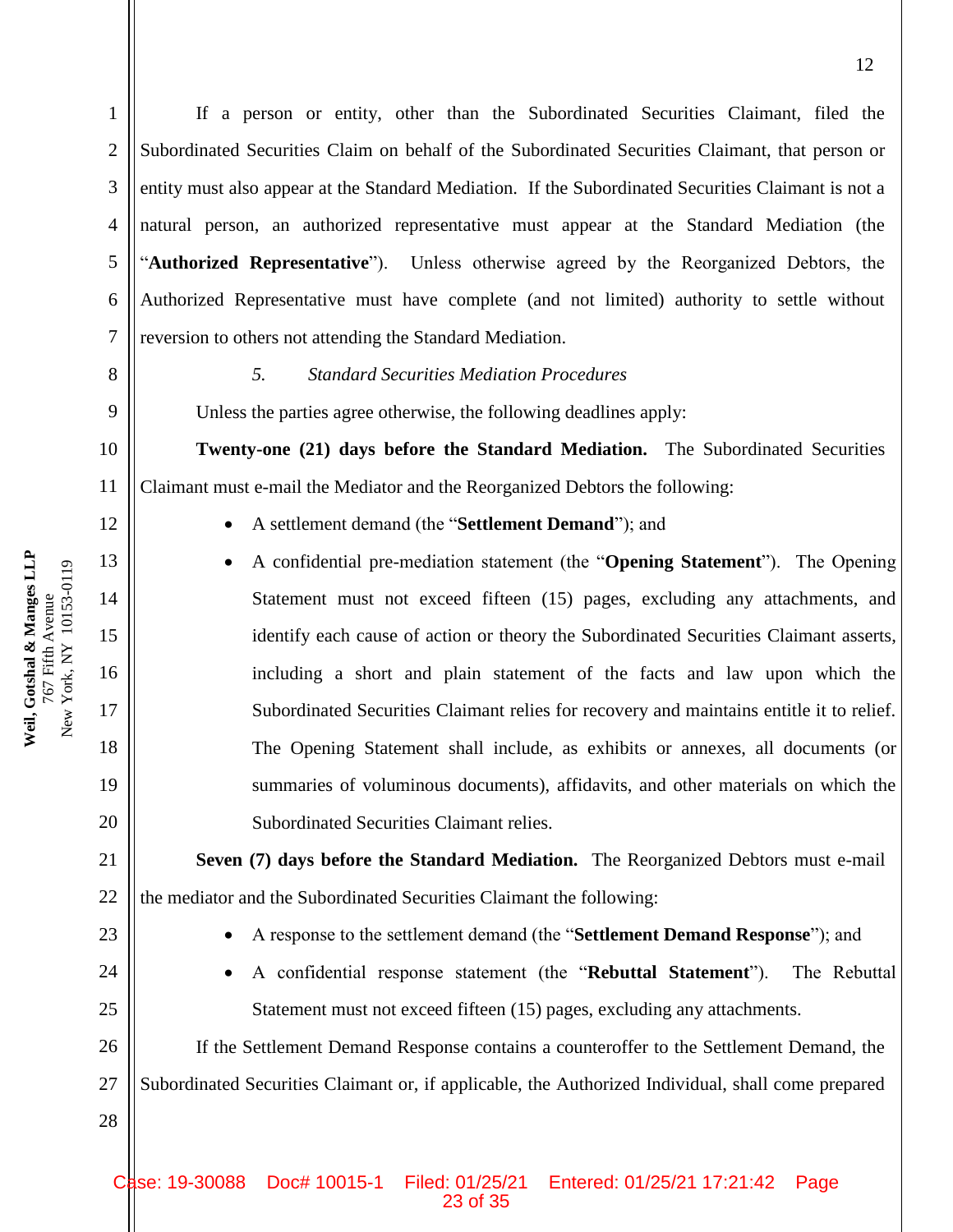**Weil, Gotshal & Manges LLP** 767 Fifth Avenue New York, NY 10153-0119

New York, NY 10153-0119 767 Fifth Avenue

Weil, Gotshal & Manges LLP

with and be expected to make a counter-counteroffer at the Standard Mediation.

#### *6. Mediators-Eyes-Only*

At the Mediator's discretion and direction, the parties may submit additional, confidential letters or statements to the Mediator that will not be exchanged with each other, which shall receive "Mediator's-eyes-only" treatment.

1

#### *7. Termination of the Standard Mediation*

The Standard Mediation may only be terminated by the Mediator. Subject to Section IV.B below, either the Reorganized Debtors or the Subordinated Securities Claimant may request the Mediator to terminate the Standard Mediation, and the Mediator shall do so if the Mediator believes an impasse has been reached with respect to the Subordinated Securities Claim(s) at issue and, in the judgment of the Mediator, there is no reasonable opportunity to settle the claim in mediation.

#### *8. Next Steps*

If any Subordinated Securities Claims is not settled through the Standard Mediation Process and the mediation is terminated by the Mediator, then the Subordinated Securities Claim shall be resolved through the claims reconciliation and objection process before the Bankruptcy Court, including the Securities Omnibus Objection Procedures set forth in Securities Claims Procedures Order.

#### 19

26

27

28

#### **C. Extension of Claim Objection Deadline**

20 21 22 23 24 25 In the event that these Securities ADR Procedures have been invoked as to a Subordinated Securities Claim but have not resolved the Subordinated Securities Claim, the deadline to object to the Subordinated Securities Claim under Section 7.1 of the Plan shall be automatically extended until sixty (60) days after the termination of the Securities ADR Procedures. For the avoidance of doubt, this provision in no way shortens the deadline to object to Subordinated Securities Claims under Section 7.1 of the Plan.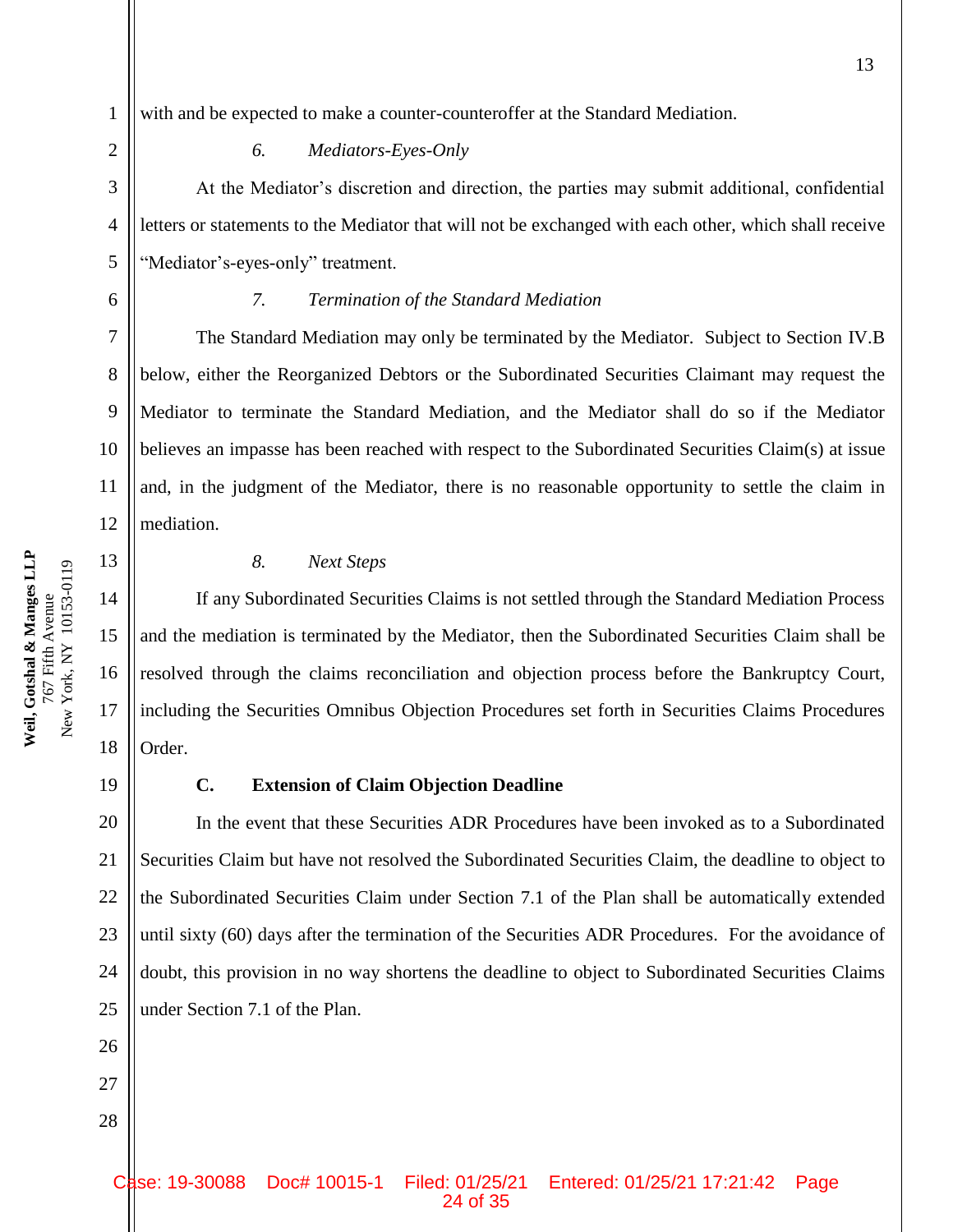3

4

5

6

7

8

9

10

11

12

13

14

15

16

17

21

22

28

1

# **IV. MISCELLANEOUS PROVISIONS APPLICABLE TO THE SECURITIES ADR PROCEDURES**

# **A. Settlement in Securities ADR Procedures**

If a Subordinated Securities Claim is settled through the Securities ADR Procedures, the parties will execute a settlement agreement.

# **B. Duty to Negotiate in Good Faith**

The Subordinated Securities Claimants and the Reorganized Debtors shall negotiate in good faith in an attempt to reach an agreement for the settlement of the Subordinated Securities Claims.

# **C. Confidentiality of Negotiations**

The settlement and mediation process is confidential and the Reorganized Debtors, the Mediator, and the Subordinated Securities Claimants, including their respective advisors, agents, and representatives, shall not disclose any offers or communications made in connection with any settlement offers or the mediation, as applicable, to anyone other than the aforementioned parties involved in the settlement or mediation process (each, a "**Permitted Party**"). Absent express agreement between the parties, no person may rely on, seek discovery of, or introduce as evidence in connection with any judicial or other proceeding, any offer, counteroffer, discussions or negotiations between the parties, or any other aspect of the Securities ADR Procedures.

18

# **D. Modification of the Securities ADR Procedures**

19 20 The Reorganized Debtors and a Subordinated Securities Claimant may enter into a written agreement, without further approval of the Bankruptcy Court, to modify the foregoing Securities ADR Procedures at their mutual discretion.

# **E. Failure to Comply with the Securities ADR Procedures**

23 24 25 26 27 If a Subordinated Securities Claimant or the Reorganized Debtors fail to comply with the Securities ADR Procedures, negotiate in good faith, or cooperate as may be necessary to effectuate the Securities ADR Procedures, the Bankruptcy Court may, after notice and hearing, find such conduct to be in violation of the Securities Claims Procedures Order or, with respect to a Subordinated Securities Claimant, an abandonment of or failure to prosecute the Subordinated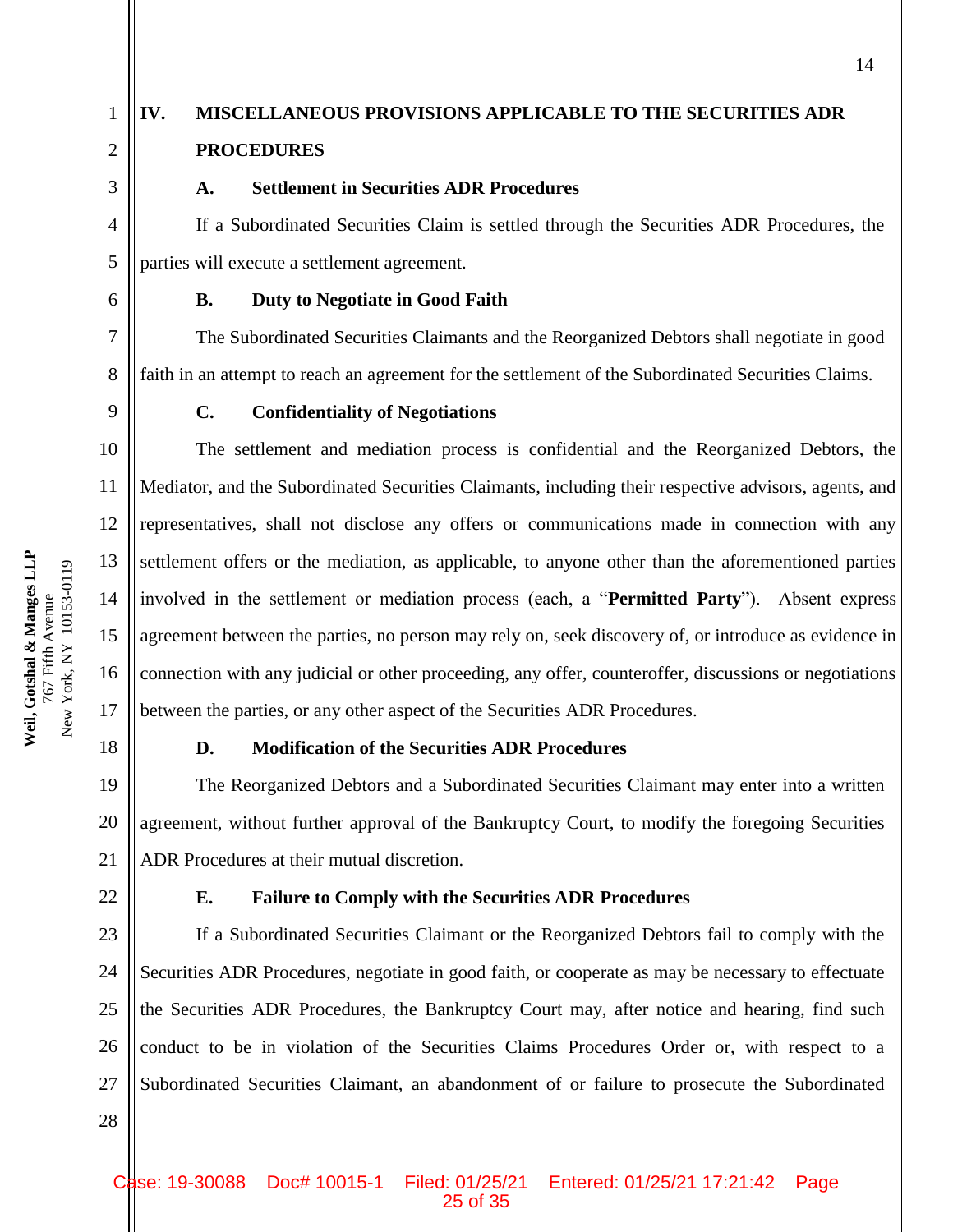Securities Claim, or both. Upon such findings, the Bankruptcy Court may, among other things, disallow and expunge the Subordinated Securities Claim, in whole or in part, or grant such other or further remedy deemed just and appropriate under the circumstances, including, without limitation, awarding attorneys' fees, other fees, and costs to the other party.

Notwithstanding anything herein, no Mediator appointed to mediate any Subordinated Securities Claim(s) may disclose any offers, counteroffers, or communications made in connection with the mediation or any of the Mediator's views concerning such mediation to anyone other than a Permitted Party unless so-ordered by the Bankruptcy Court, or another court of competent jurisdiction on its own motion, and neither the Reorganized Debtors nor the Subordinated Securities Claimant may seek or request such an order.

**F. Prioritization and Referral of Subordinated Securities Claims to Mediation**

Given the number of Subordinated Securities Claims, the Reorganized Debtors shall have the discretion to prioritize the initiation of mandatory mediations as they see fit.

1

2

3

4

5

6

7

8

9

10

11

12

13

14

15

16

17

18

#### **G. Mandatory Mediation Rules**

Mandatory mediation shall be governed by the Mediator's regular procedures, except where expressly modified in the Securities ADR Procedures. In the event of a conflict, the Securities ADR Procedures shall control. Any party to a mandatory mediation that fails to participate in good faith, on the terms described herein, may be subject to sanctions under section IV.E above.

19

#### **H. Securities ADR Procedures Not a Prerequisite to Objection**

20 21 22 23 24 25 26 27 Notwithstanding anything herein, the Reorganized Debtors may elect to resolve a Subordinated Securities Claim in the claims reconciliation and objection process before the Bankruptcy Court at any time, regardless as to whether or not the Reorganized Debtors have previously sought to resolve such Subordinated Securities Claim through the Securities ADR Procedures prior to filing any such objection. Notwithstanding the foregoing, the Reorganized Debtors shall not file an objection (other than an Omnibus Objection) to any Subordinated Securities Claim while any Securities Mediation Procedures are scheduled or pending with respect to that claim.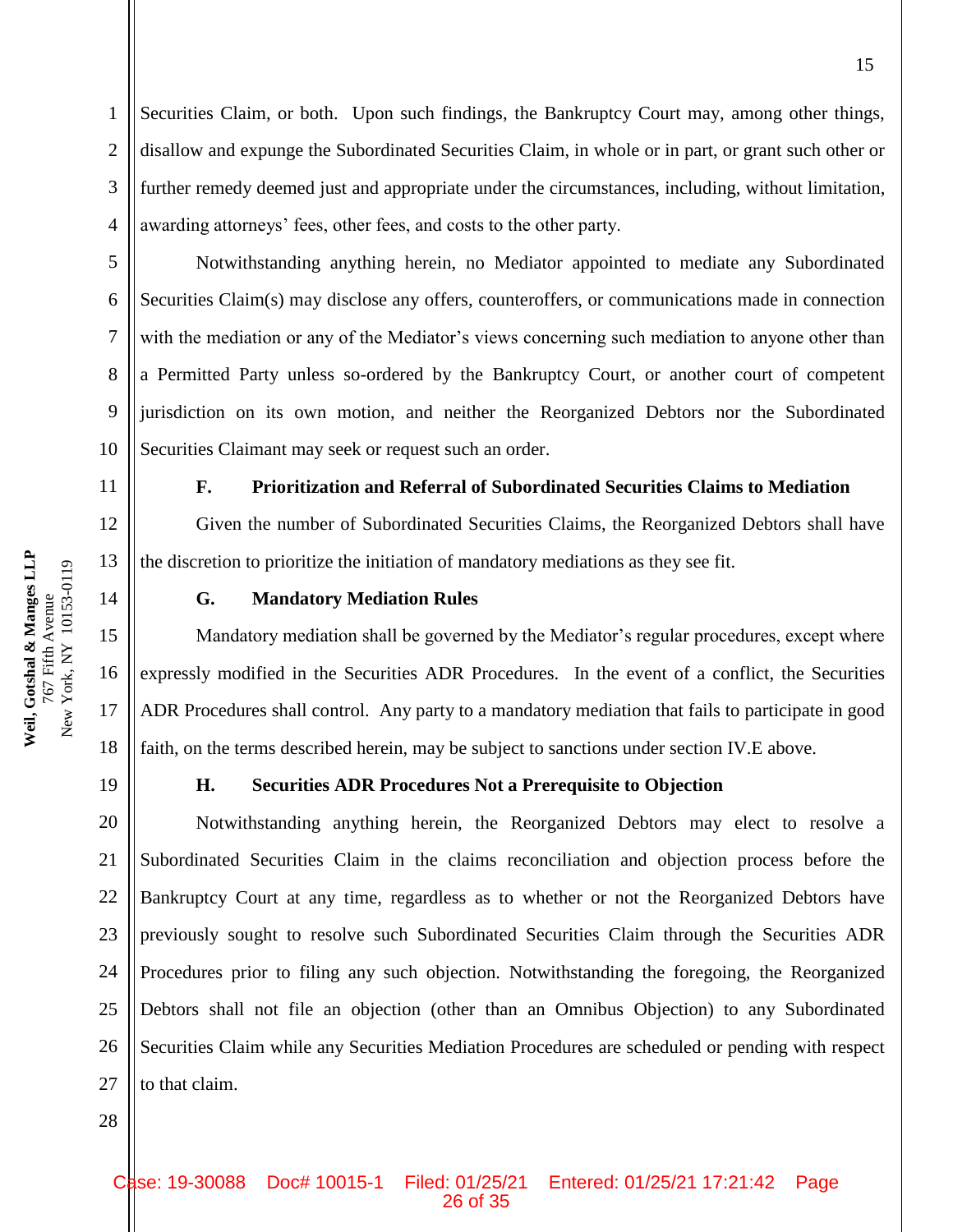#### **I. Computing Time for Deadlines**

Consistent with Rule  $9006(a)(1)$  of Federal Rules of Bankruptcy Procedure, when computing any time period specified in these Securities ADR Procedures: (a) exclude the day of the event that triggers the period; (b) count every day, including intermediate Saturdays, Sundays, and legal holidays; and (c) include the last day of the period, but if the last day is a Saturday, Sunday, or legal holiday, the period continues to run until the end of the next day that is not a Saturday, Sunday, or legal holiday.

1

2

3

4

5

6

7

8

9

10

11

12

13

14

15

16

17

18

19

20

21

22

23

24

25

26

27

28

# **J. Materials to be Provided to Mediator**

Prior to any Mediation, the Reorganized Debtors shall provide each Mediator with a copy of: (i) the *Third Amended Consolidated Class Action Complaint for Violation of the Federal Securities Laws* (the "**TAC**") filed in *In re PG&E Corp. Securities Litigation*, No. 3:18-cv-03509-EJD (N.D. Cal.) [ECF No. 121]; (ii) all briefs filed in support of or in opposition to the defendant Directors and Underwriters motions to dismiss the TAC; and (iii) any opinions or further briefings filed in connection with the motions to dismiss the TAC.

Case: 19-30088 Doc# 10015-1 Filed: 01/25/21 Entered: 01/25/21 17:21:42 Page 27 of 35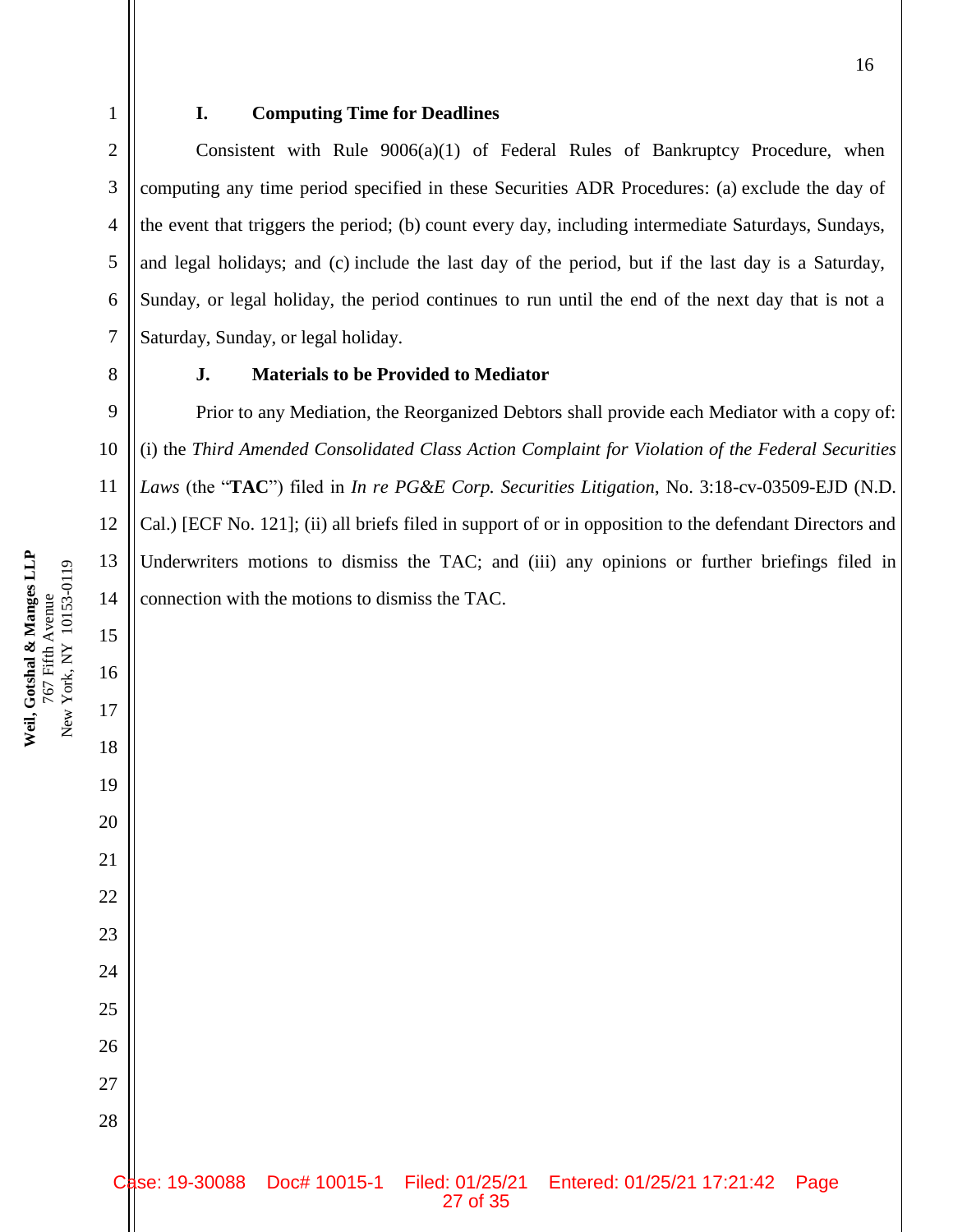

Weil, Gotshal & Manges LLP<br>767 Frith Avenue<br>New York, NY 10153-0119 **Weil, Gotshal & Manges LLP** New York, NY 10153-0119 767 Fifth Avenue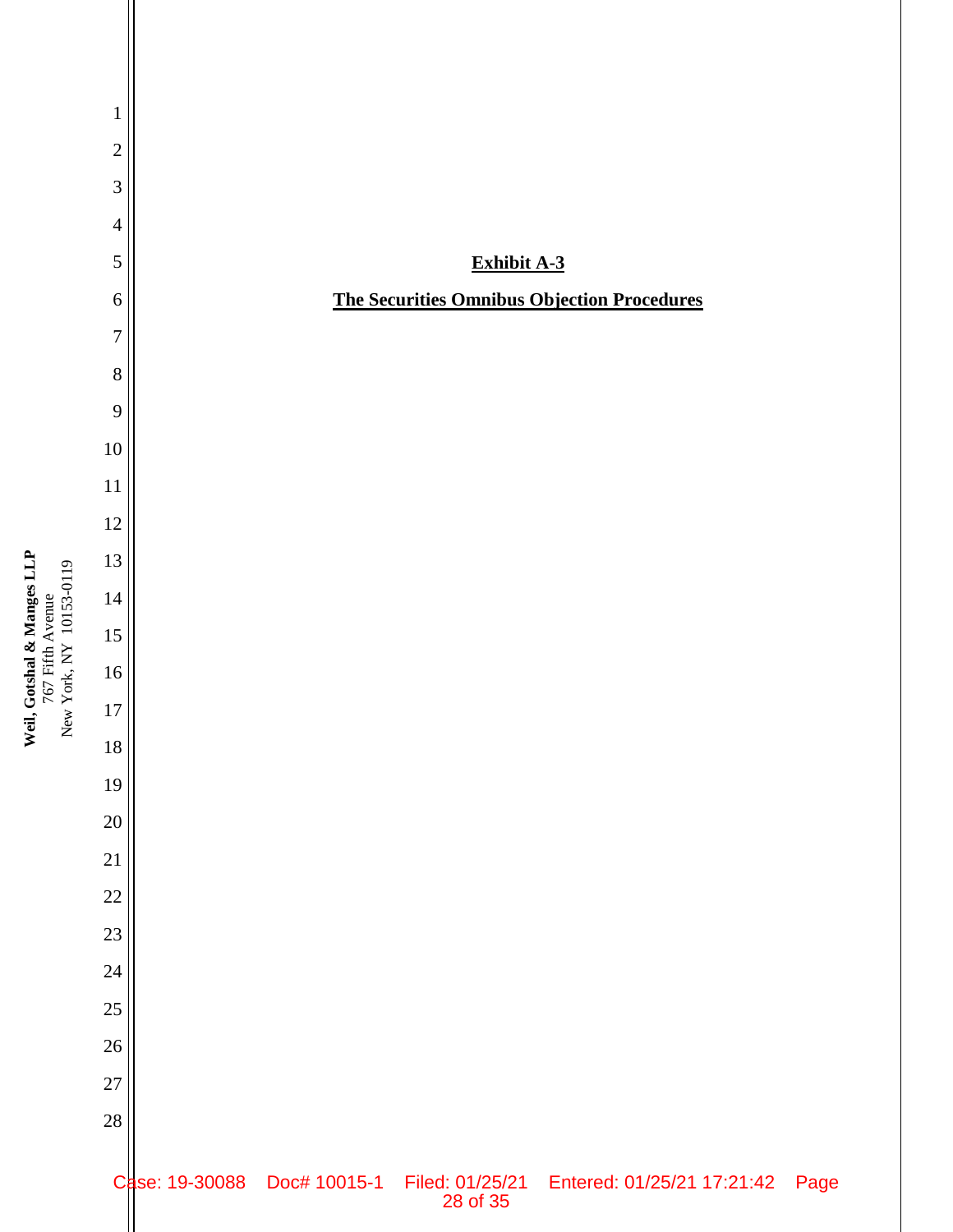1 2 3 4 5 6 The following procedures (the "**Securities Omnibus Objection Procedures**") have been adopted and approved by Order of the Bankruptcy Court, dated  $[\bullet]$ , 2021 [Dkt. No.  $[\bullet]$ ] (the "**Securities Claims Procedures Order**"), in the above-captioned chapter 11 cases (the "**Chapter 11 Cases**") of PG&E Corporation ("**HoldCo**") and Pacific Gas and Electric Company (the "**Utility**"), as debtors and reorganized debtors (collectively, the "**Debtors**" or as reorganized pursuant to the Plan, the "**Reorganized Debtors**").

7

#### **I. SECURITIES OMNIBUS OBJECTION PROCEDURES**

8 9 10 The Securities Omnibus Objection Procedures allow the Reorganized Debtors to object to multiple Subordinated Securities Claims in a single-filed objection document (each such document, an "**Omnibus Objection**") and apply as follows:

11

# **A. Form of Omnibus Objection**

12 13 Omnibus Objections will be numbered consecutively, irrespective of the basis for the objection.

14

#### **B. Number of Proofs of Claim per Omnibus Objection**

15 16 The Reorganized Debtors may object to no more than 250 Subordinated Securities Claims per Omnibus Objection.

#### **C. Grounds for Omnibus Objection**

18 19 The Reorganized Debtors may object to Subordinated Securities Claims on the grounds identified in Bankruptcy Rule 3007(d) as well as any of the following grounds:

20

17

*1. Outside Subject Period*

21 22 23 24 25 Certain Subordinated Securities Claimants filed claims based on purchases of securities outside of the period from April 29, 2015 through November 15, 2018, inclusive (the "**Subject Period**"). *See Order (i) Denying Securities Lead Plaintiff's Motion to Apply Bankruptcy Rule 7023 to Class Proof of Claim and (ii) Extending Bar Date for Certain Holders of Securities Claims for Rescission or Damages* [Dkt. No. 5943], Ex. C (the "**Extended Securities Bar Date Order**").

26

*2. Liquidation of Position Prior to a "Corrective Disclosure"*

27 28 Certain Subordinated Securities Claimants suffered no alleged harm where a Subordinated Securities Claimant sold his or her entire positions before any alleged "corrective disclosure"—in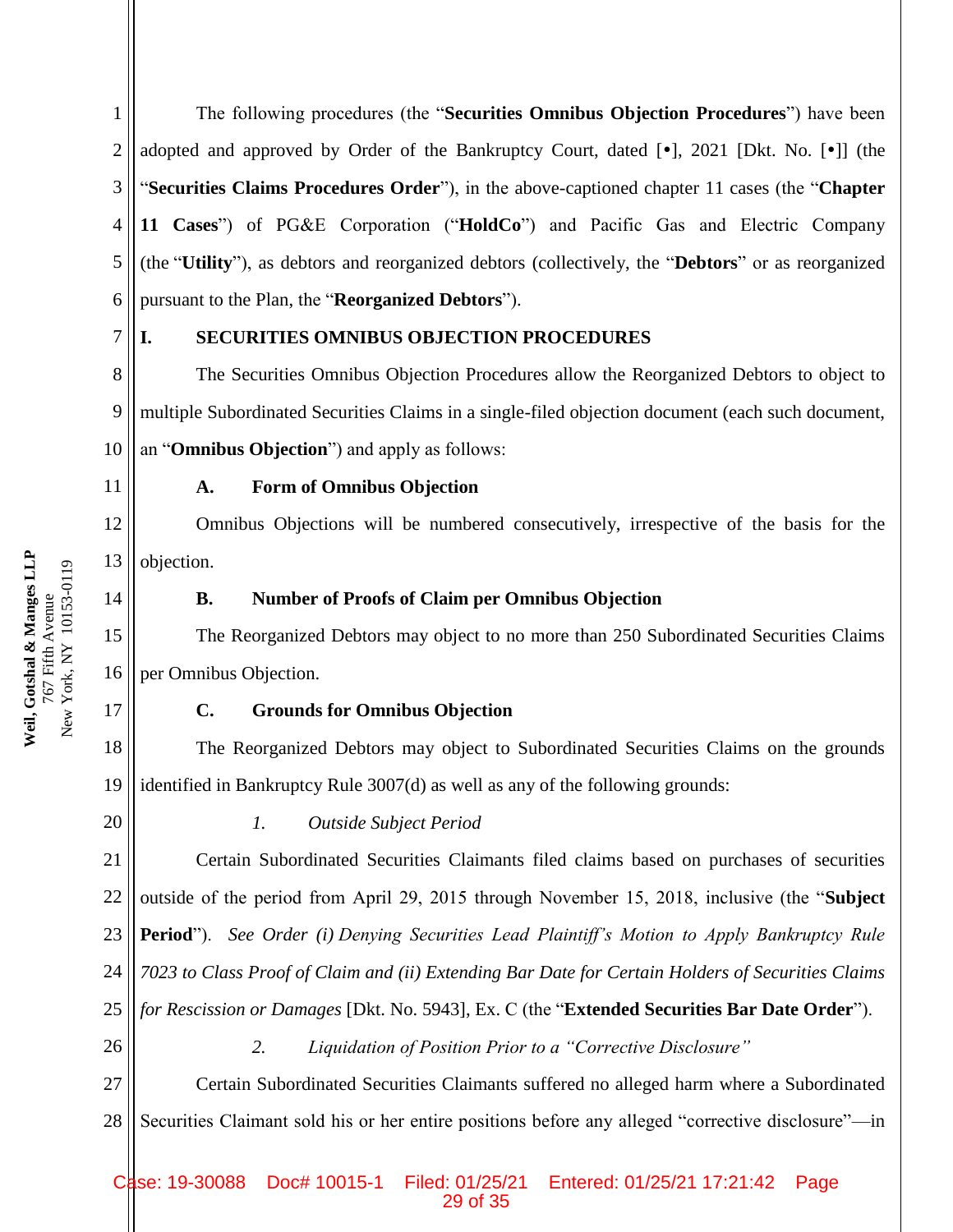**Weil, Gotshal & Manges LLP**

767 Fifth Avenue

Weil, Gotshal & Manges LLP

1 other words, the claimant both bought and sold securities at allegedly inflated prices.

# *3. Unauthorized Bulk Claims*

This omnibus objection is only available after the Reorganized Debtors have given the subjects of the objection forty-five (45) days to provide proof of authorization for such filing.

2

3

4

5

6

7

8

9

19

20

21

22

23

24

25

26

27

28

## *4. Otherwise Objectionable*

Certain Subordinated Securities Claims are objectionable on some other common basis under applicable bankruptcy or non-bankruptcy law, including failure to file timely claims by the Extended Securities Bar Date and statute of limitations bases.

#### **D. Supporting Declaration**

The Omnibus Objections shall be accompanied by an affidavit or declaration that supports the Omnibus Objections.

## **E. Proof of Claim Exhibits**

An exhibit listing the proofs of claim that are subject to the Omnibus Objection will be attached to each Omnibus Objection. Notwithstanding Bankruptcy Local Rule 3007-1(a), the Reorganized Debtors are not required to attach a copy of proofs of claim that are the subject of the objection. Each exhibit will include, among other things, the following information:

- i. An alphabetized list of the claimants whose proofs of claim are subject to the Omnibus Objection;
- ii. The claim numbers of the proofs of claim that are the subject of the Omnibus Objection;
- iii. The amount of claim asserted in the proof of claim, or a statement that the claim seeks an unliquidated amount;
- iv. The grounds for objection; and

v. For Omnibus Objections in which the Reorganized Debtors seek to reduce the amount of any given proof of claim, the proposed reduced claim amount.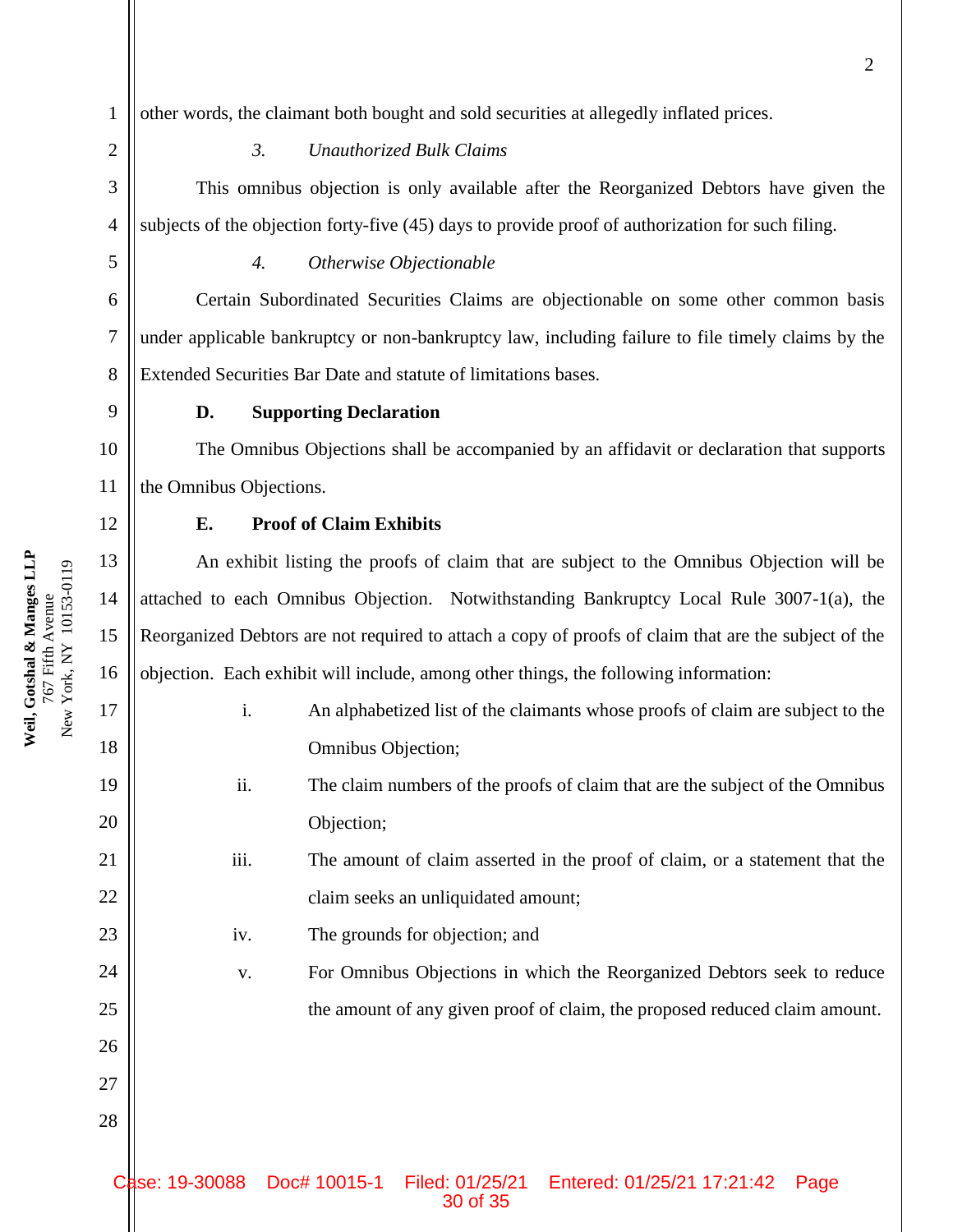2

3

4

5

6

7

8

9

10

11

12

13

14

15

16

17

18

19

20

21

22

23

24

28

# **F. Notice of Securities Omnibus Objection to Subordinated Securities Claimants**

Each Subordinated Securities Claimant whose claim is subject to an Omnibus Objection will be sent a copy of the Omnibus Objection, including all exhibits and attachments thereto. The Omnibus Objection will be served on the individual claimant by mail, not less than forty-two (42) days before the date set for hearing of the Omnibus Objection at the address on the claimant's most recently filed proof of claim, as well as upon any counsel of record in these cases for the Subordinated Securities Claimant. The Omnibus Objection, among other things, will:

i. Describe the nature of the Omnibus Objection;

- ii. Inform the Subordinated Securities Claimant that its rights may be affected by the Omnibus Objection and encourage the Subordinated Securities Claimant to read the Omnibus Objection carefully;
- iii. Identify a response date (each, a "**Response Deadline**") not less than 14 calendar days before the date set for hearing on the Omnibus Objection, consistent with Bankruptcy Local Rule 9014-a(c);
	- iv. Attach a copy of these Securities Omnibus Objection Procedures, which describe the requirements for filing a written response (each, a "**Response**") to the Omnibus Objection; and

v. Warn the Claimant that failure to file a Response may result in the Court sustaining the objection and dropping the matter from the scheduled hearing.

**G. Order if No Response**

The Reorganized Debtors may submit an order to the Bankruptcy Court sustaining each Omnibus Objection to all proofs of claim for which the Reorganized Debtors did not receive a timely Response, without further notice to the Subordinated Securities Claimants.

### **H. Each Omnibus Objection is a Contested Matter**

25 26 27 Each proof of claim subject to an Omnibus Objection and the Response thereto will constitute a separate contested matter as contemplated by Bankruptcy Rule 9014, and any order entered by the Bankruptcy Court will be deemed a separate order with respect to each proof of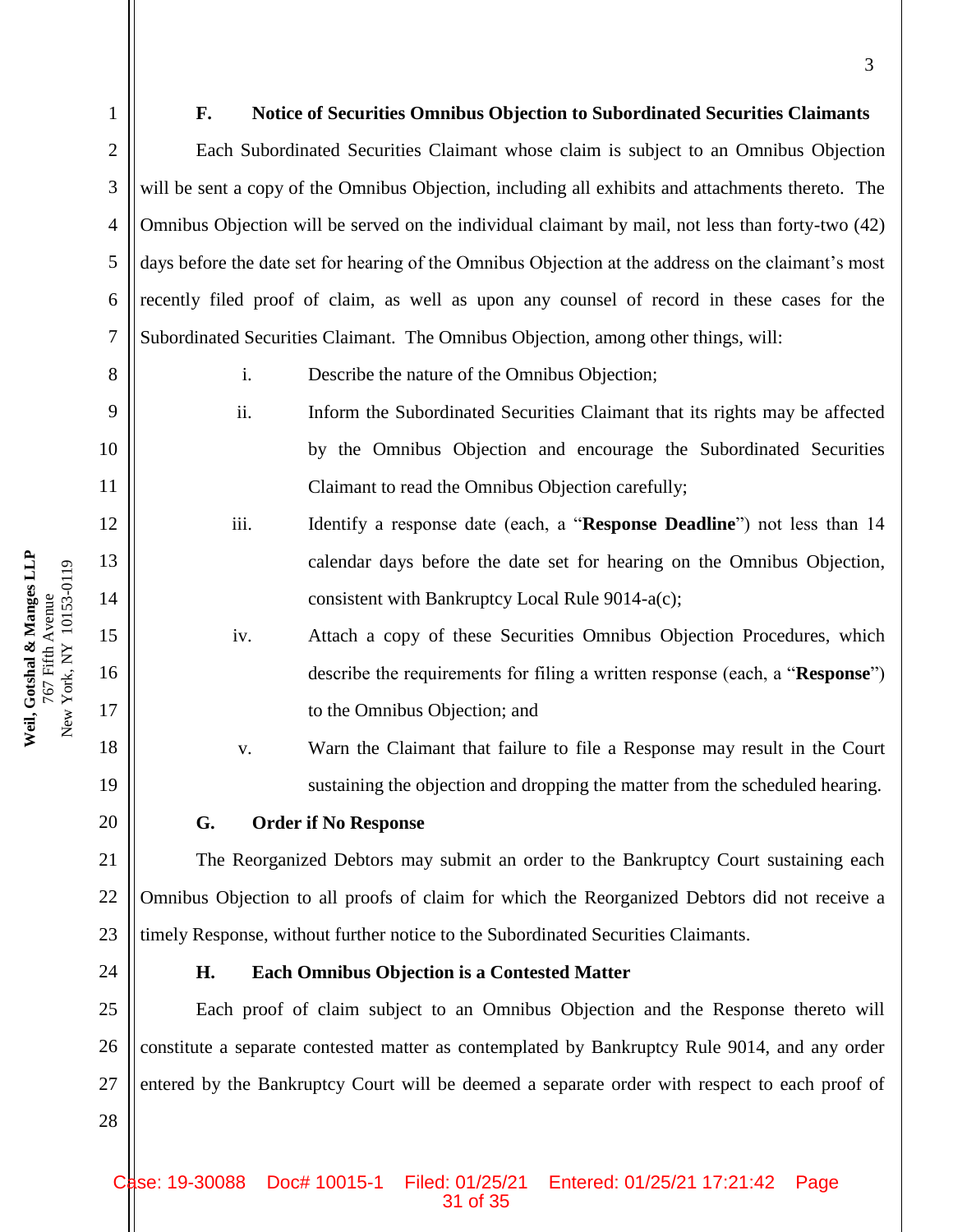claim. Consistent with Bankruptcy Rule  $3007(f)$ , the finality of any order regarding a claim objection included in an Omnibus Objection shall be determined as though the claim had been subject to an individual objection. Fed. R. Bankr. P. 3007(f) provides as follows: "The finality of any order regarding a claim objection included in an omnibus objection shall be determined as though the claim had been subject to an individual objection."

1

2

3

4

5

6

7

8

9

10

11

12

13

14

15

16

17

18

19

20

21

22

23

24

25

26

27

28

## **I. Responses to Omnibus Objections**

#### *1. Contents*

Each Response must contain the following (at a minimum):

- i. A caption setting forth the name of the Bankruptcy Court, the name of the Debtor, the case number and title of the Omnibus Objection to which the Response is directed;
- ii. The Subordinated Securities Claimant's name, the applicable proof of claim number(s), and an explanation for the amount of the proof of claim;
- iii. A concise statement setting forth the reasons why the Bankruptcy Court should not sustain the Omnibus Objection;
- iv. A declaration under penalty of perjury of a person with personal knowledge of the relevant facts that support the Response; and
- v. The Subordinated Securities Claimant's name, address, telephone number, and/or the name, address, and telephone number of the Subordinated Securities Claimant's attorney and/or designated representative to whom counsel for the Reorganized Debtors should serve a reply to the Response, if any (each, a "**Notice Address**"). If a Response contains a Notice Address that is different from the name and/or address listed on the proof of claim, the new Notice Address will be added to the existing service address(es), and future service of papers with respect to all of the Subordinated Securities Claimant's proofs of claim listed in the Omnibus Objection (including all proofs of claim to be disallowed and the surviving proofs of claim) will be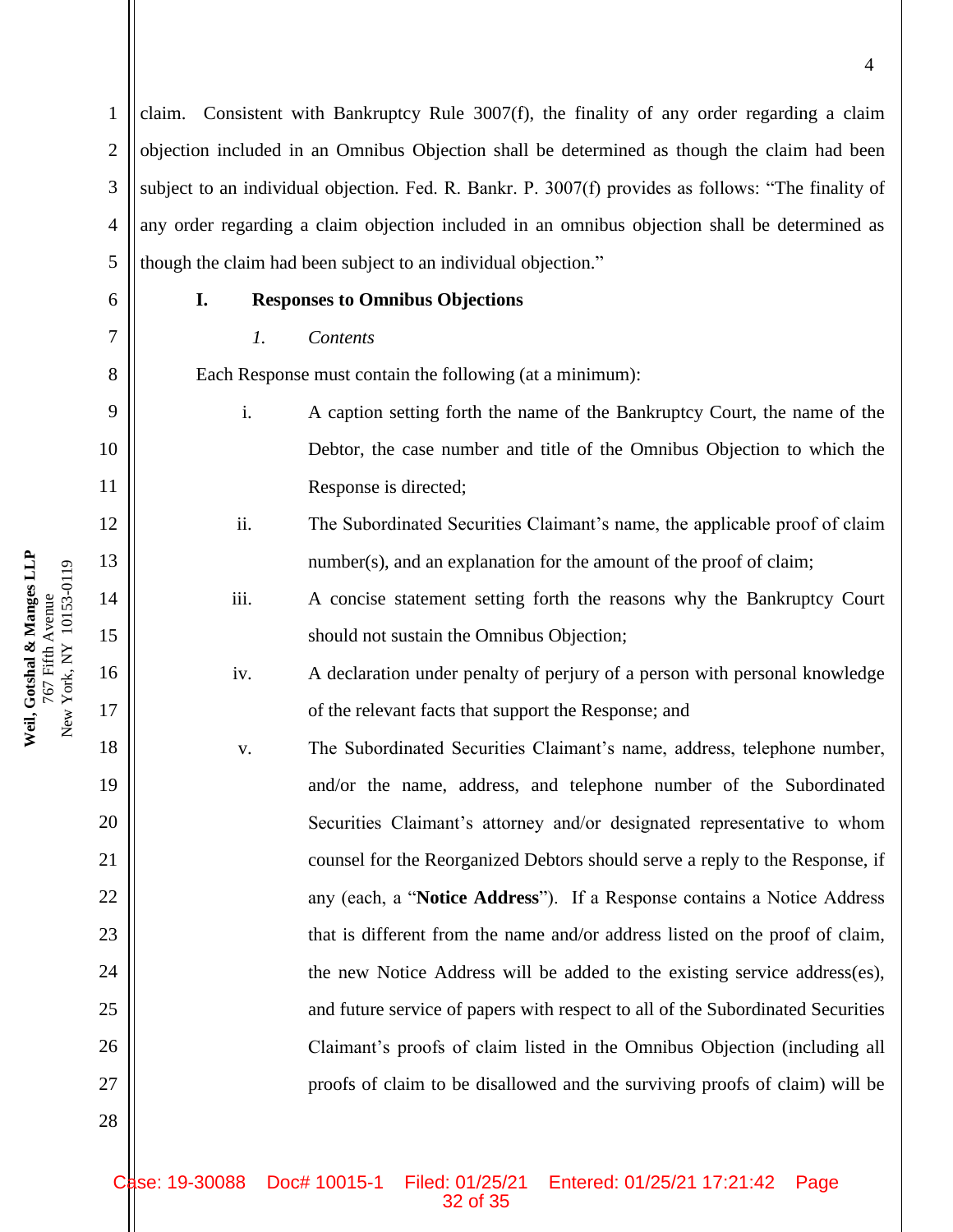sent to the new Notice Address in addition to other service address(es) already on file.

*2. Additional Information*

To facilitate a resolution of the Omnibus Objection, the Response must include the name, address, telephone number, and email address of the person with authority to reconcile, settle, or otherwise resolve the Omnibus Objection. If such person is not the Subordinated Securities Claimant, the Response must also include the name, address, telephone number, and email address of the person with authority to reconcile, settle, or otherwise resolve the Omnibus Objection on the Subordinated Securities Claimant's behalf (the "**Additional Address**"). Unless an Additional Address is the same as the Notice Address, the Additional Address will not become the service address for future service of papers.

#### 12

1

2

3

4

5

6

7

8

9

10

11

13

14

15

16

17

28

#### *3. Failure to Timely File a Response*

If the Subordinated Securities Claimant fails to file and serve a Response on or before the Response Deadline in compliance with the procedures set forth herein, the Reorganized Debtors will present to the Bankruptcy Court an appropriate Order granting the relief requested in the Omnibus Objection without further notice to the Subordinated Securities Claimant.

#### *4. Service of the Response*

18 19 20 21 22 23 24 25 26 27 A written response to an Omnibus Objection, consistent with the requirements described herein, must be timely served on or before the Response Deadline (which will be clearly set forth in the Notice of the Omnibus Objection). Responses should be served via the Court's ECF system. In the case of Subordinated Securities Claimants who are not able to use the ECF system, service must be made by electronic mail to the email addresses of the Reorganized Debtors' counsel as shown on the Omnibus Objection. If a Subordinated Securities Claimant does not have the ability to serve a Response electronically, the Response must be served by a postal or other commercial express service that will effect delivery not more than two business days after the Response Deadline, and the Subordinated Securities Claimant must inform the Reorganized Debtors' counsel by email, telephone, or facsimile before the Response Deadline of the Subordinated Securities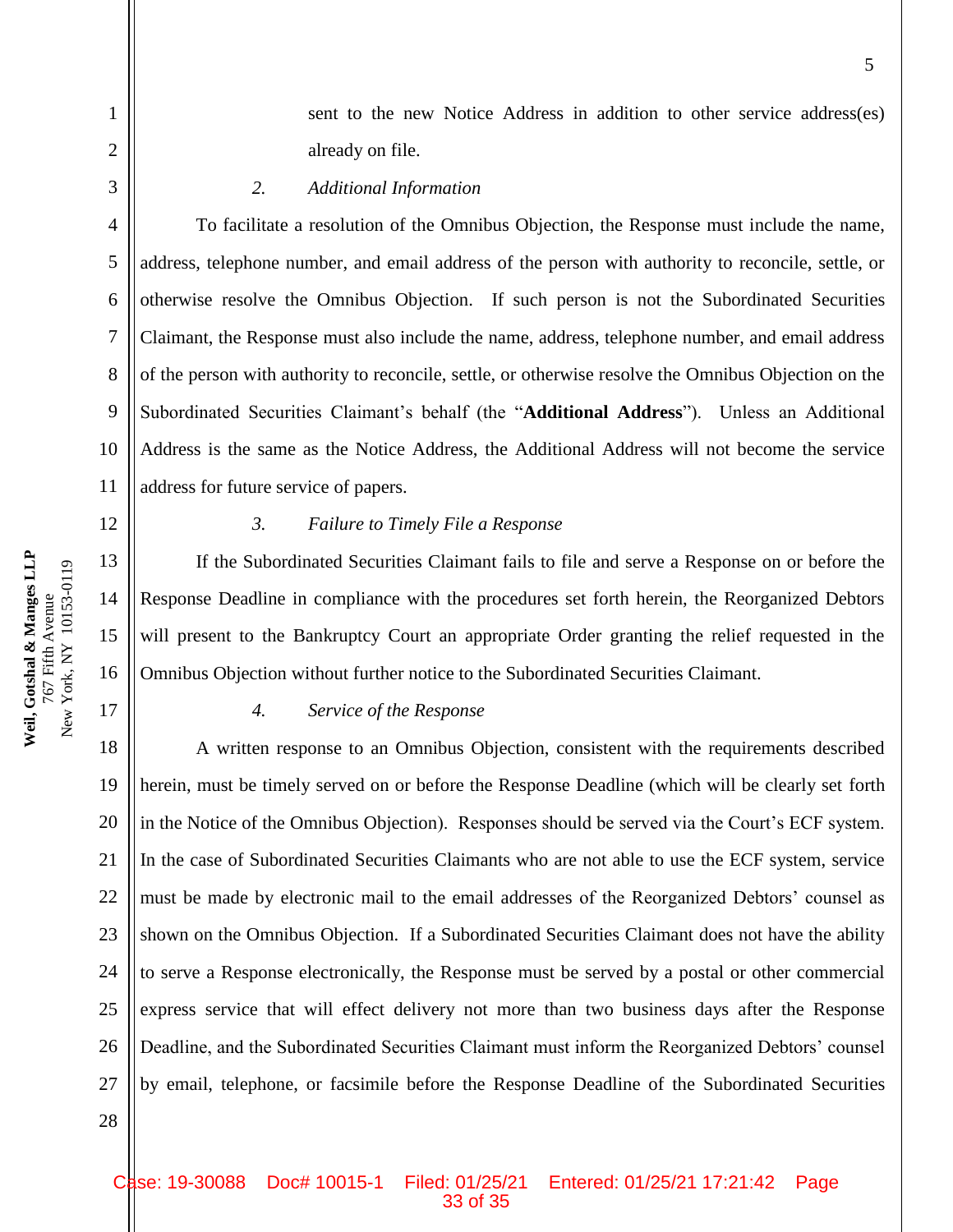Claimant's name and phone number, the number of the Omnibus Objection, and the fact that a paper Response is being delivered by postal or other commercial express service.

1

2

3

4

5

6

7

8

9

10

11

12

13

15

16

17

18

19

20

21

#### **J. Reservation of Rights**

Nothing in the Omnibus Objection will constitute a waiver of the right to assert any claims, defenses, counterclaims, rights of offset or recoupment, preference actions, fraudulent transfer actions, or any other claims with respect to the Subordinated Securities Claim or against the Subordinated Securities Claimant. Unless the Bankruptcy Court allows a proof of claim or specifically orders otherwise, the Reorganized Debtors have the right to object on any grounds not previously ruled upon by the Bankruptcy Court to the Subordinated Securities Claims (or to any other proofs of claim or causes of action filed by any claimant or that have been scheduled by the Reorganized Debtors) within sixty (60) days of the later of the Bankruptcy Court's order resolving the Omnibus Objection, or the termination of the final Securities ADR Procedure. An affected Subordinated Securities Claimant will receive a separate notice of any such additional objection.

14

# **II. MISCELLANEOUS PROVISIONS**

#### **A. Settlement of Subordinated Securities Claims**

The Reorganized Debtors and a Subordinated Securities Claimant may settle any Subordinated Securities Claim subject to these Securities Claims Procedures through the Offer Procedures, Securities Mediation Procedures, or by agreement at any point. Nothing herein shall limit, expand, or otherwise modify the Reorganized Debtors' authority to settle claims pursuant to the Plan or the Confirmation Order or as otherwise authorized by the Bankruptcy Court or applicable law.

22

27

28

#### **B. Computing Time for Deadlines**

23 24 25 26 Consistent with Rule  $9006(a)(1)$  of Federal Rules of Bankruptcy Procedure, when computing any time period specified in these Securities Omnibus Objection Procedures: (a) exclude the day of the event that triggers the period; (b) count every day, including intermediate Saturdays, Sundays, and legal holidays; and (c) include the last day of the period, but if the last day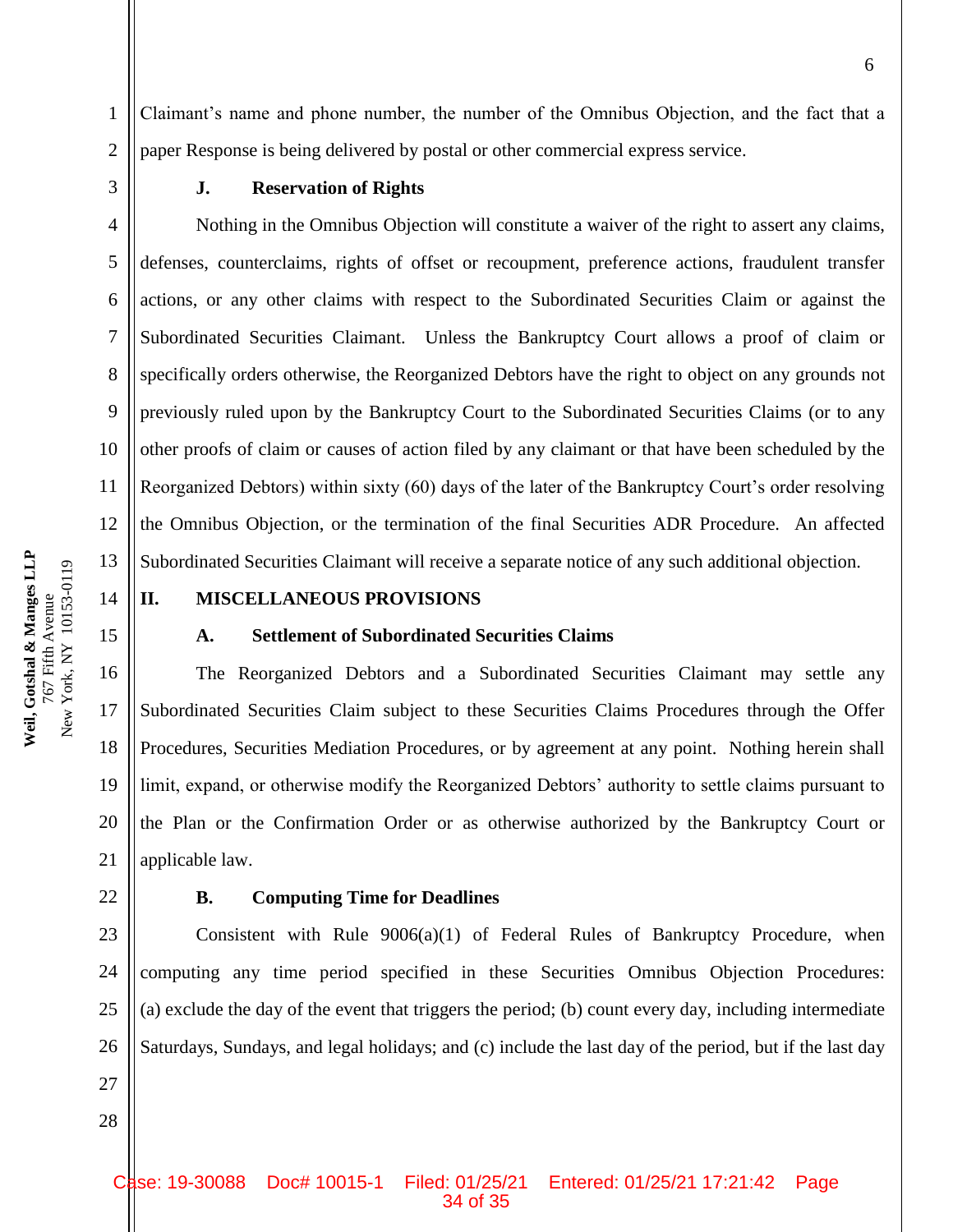Weil, Gotshal & Manges LLP<br>767 Fifth Avenue<br>New York, NY 10153-0119 **Weil, Gotshal & Manges LLP** New York, NY 10153-0119 767 Fifth Avenue

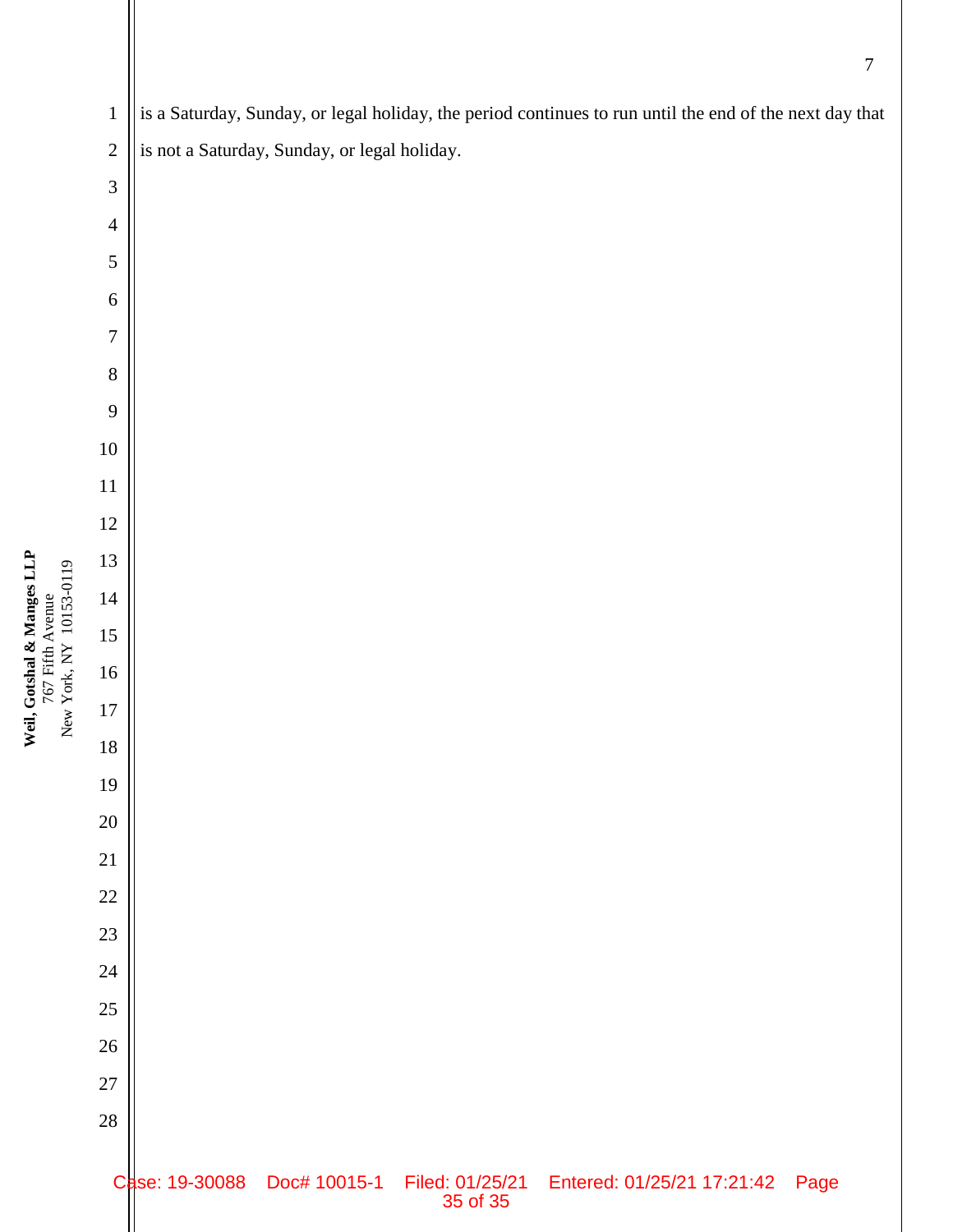

Weil, Gotshal & Manges LLP<br>767 Fifth Avenue<br>New York, NY 10153-0119 **Weil, Gotshal & Manges LLP** New York, NY 10153-0119 767 Fifth Avenue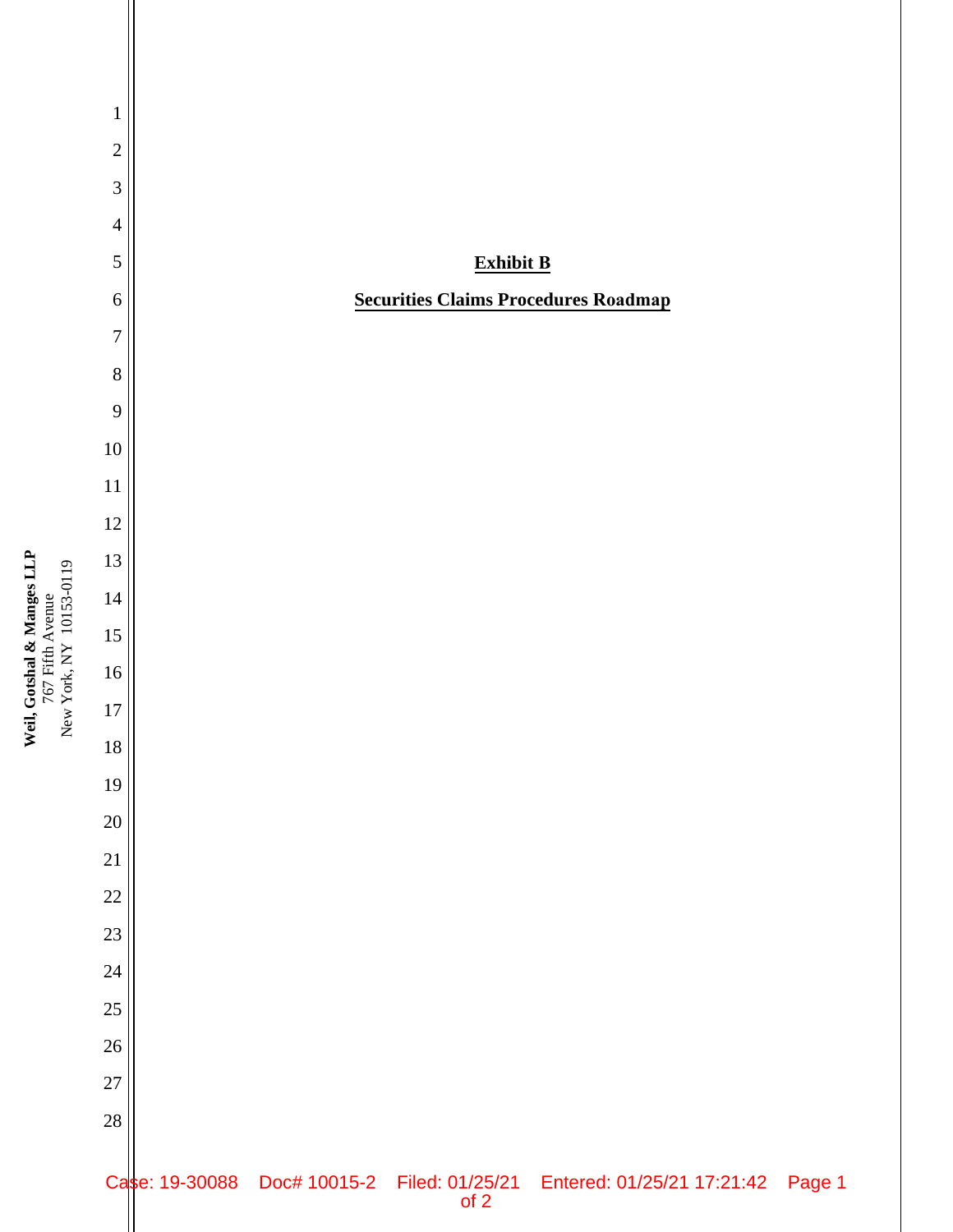# **Securities Claims Procedures Roadmap**

# **STEP 1: FILL OUT AND RETURN THE TRADING INFORMATION REQUEST FORM**

If you receive a Trading Information Request Form, you will have 45 days to provide the requested trading information and data. *See* Ex. A-1 §§ I.A-D. Electronic versions of the Claim Information Materials and instructions regarding how to fill out the form can be found at [INSERT WEBSITE].

# **STEP 2: THERE ARE FOUR WAYS YOUR CLAIM(S) CAN BE RESOLVED**

After receiving your completed Information Request Form, PG&E will employ at least one of the four below methods to try to resolve your claim, and may attempt others if the first does not succeed.

# **Settlement Negotiations**

PG&E may decide to make an offer to you to settle your claim. You can accept the offer, reject the offer, or make a counteroffer. *See* Ex. A-2 § II.B.

# **Mediation**

PG&E may decide to mediate your claim before a mediator to see whether a settlement can be reached, either in an abbreviated or standard format.

# **Omnibus Claim Objection**

PG&E may object to your claim as one of a group of claims that PG&E believes suffers from similar defects. *See* Ex. A-3.

# **Claim Objection**

PG&E may object to your claim on the basis that your claim lacks merit, including under applicable federal securities law.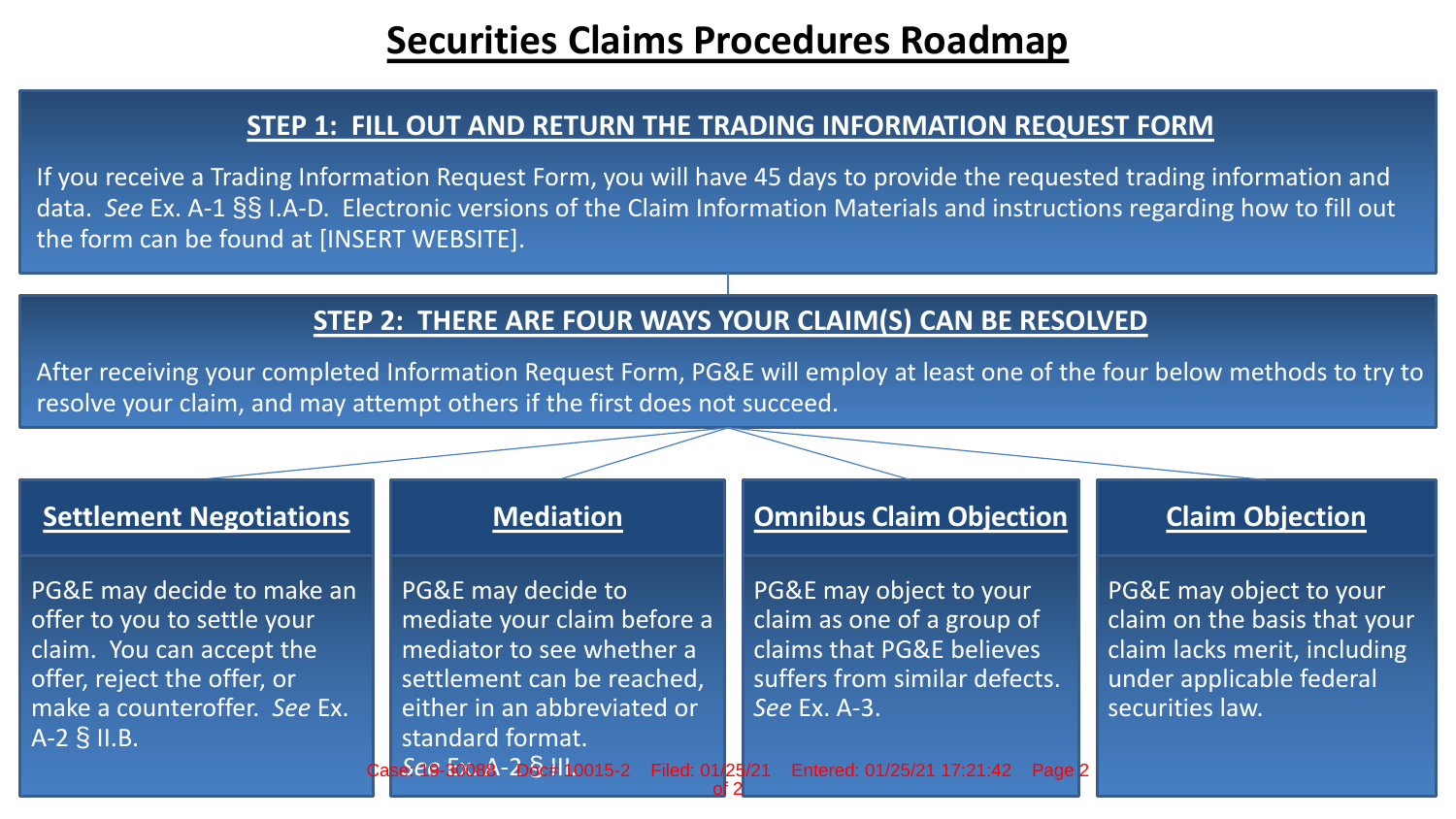Weil, Gotshal & Manges LLP<br>767 Fifth Avenue<br>New York, NY 10153-0119 **Weil, Gotshal & Manges LLP** 767 Fifth Avenue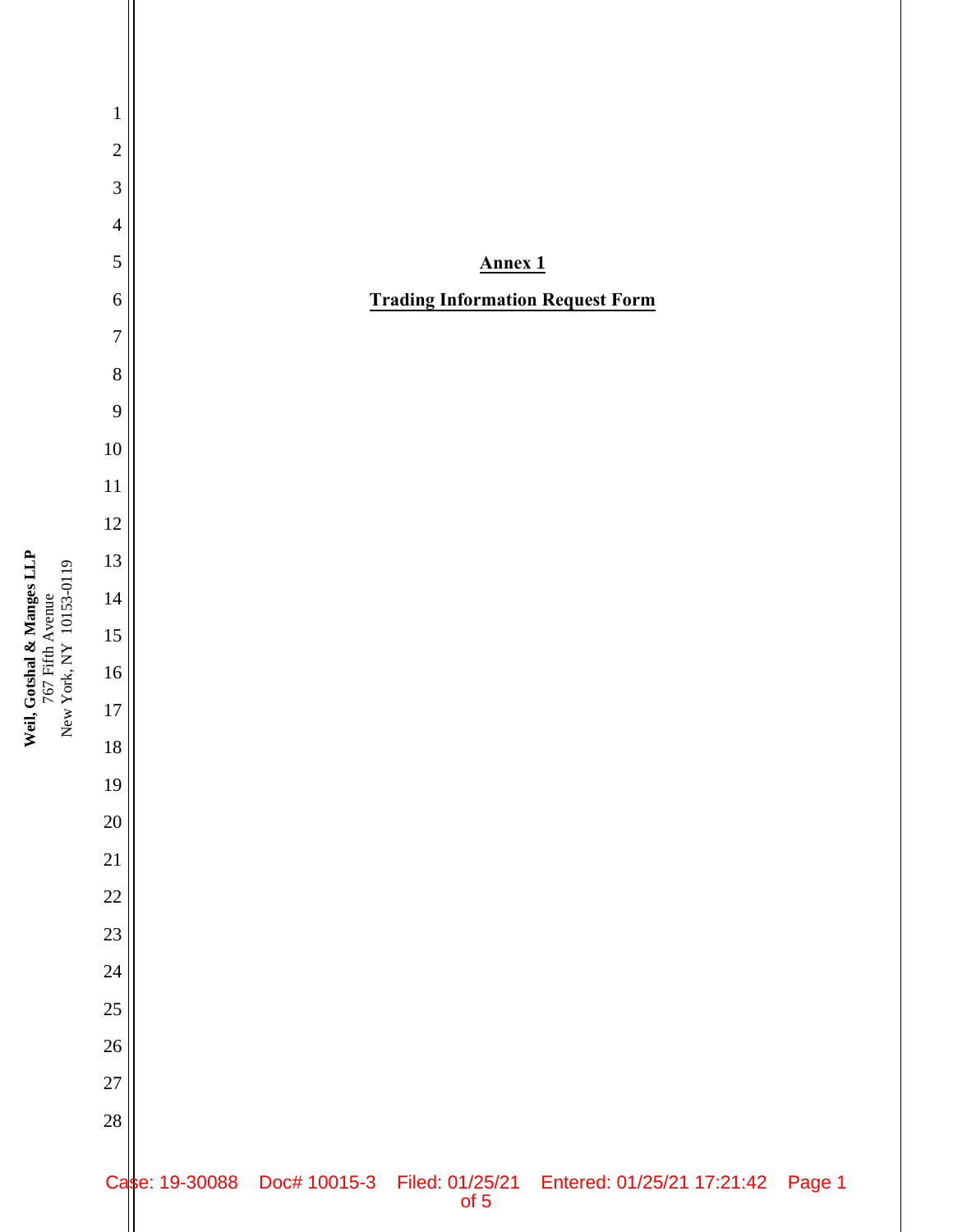#### WEIL, GOTSHAL & MANGES LLP

Rickard W. Slack (*pro hac vice*) (richard.slack@weil.com) Jessica Liou (*pro hac vice*) (jessica.liou@weil.com) Matthew Goren (*pro hac vice*) (matthew.goren@weil.com) 767 Fifth Avenue New York, NY 10153-0119 Tel: 212 310 8000 Fax: 212 310 8007

*Attorneys for Debtors and Reorganized Debtors* 

# KELLER BENVENUTTI KIM LLP

Tobias S. Keller (#151445) (tkeller@kbkllp.com) Peter J. Benvenutti (#60566) (pbenvenutti@kbkllp.com) Jane Kim (#298192) (jkim@kbkllp.com) 650 California Street, Suite 1900 San Francisco, CA 94108 Tel: 415 496 6723 Fax: 415 636 9251

#### **UNITED STATES BANKRUPTCY COURT NORTHERN DISTRICT OF CALIFORNIA SAN FRANCISCO DIVISION**

Bankruptcy Case No. 19-30088 (DM)

(Jointly Administered)

Chapter 11 (Lead Case)

**In re:** 

**PG&E CORPORATION,**

 **- and -**

**PACIFIC GAS AND ELECTRIC COMPANY,**

**Debtors.**

□ Affects PG&E Corporation Affects Pacific Gas and Electric Company Affects both Debtors

*\* All papers shall be filed in the Lead Case, No. 19-30088 (DM).* 

### **TRADING INFORMATION REQUEST FORM**

# **PLEASE READ THE FOLLOWING NOTICE REGARDING YOUR SUBORDINATED SECURITIES CLAIM FILED IN THE PG&E CHAPTER 11 CASES AND YOUR OBLIGATION TO SUBMIT A TRADING INFORMATION REQUEST FORM PURSUANT TO THE SECURITIES CLAIMS PROCEDURES APPROVED BY THE BANKRUPTCY COURT**

Case: 19-30088 Doc# 10015-3 Filed: 01/25/21 Entered: 01/25/21 17:21:42 Page 2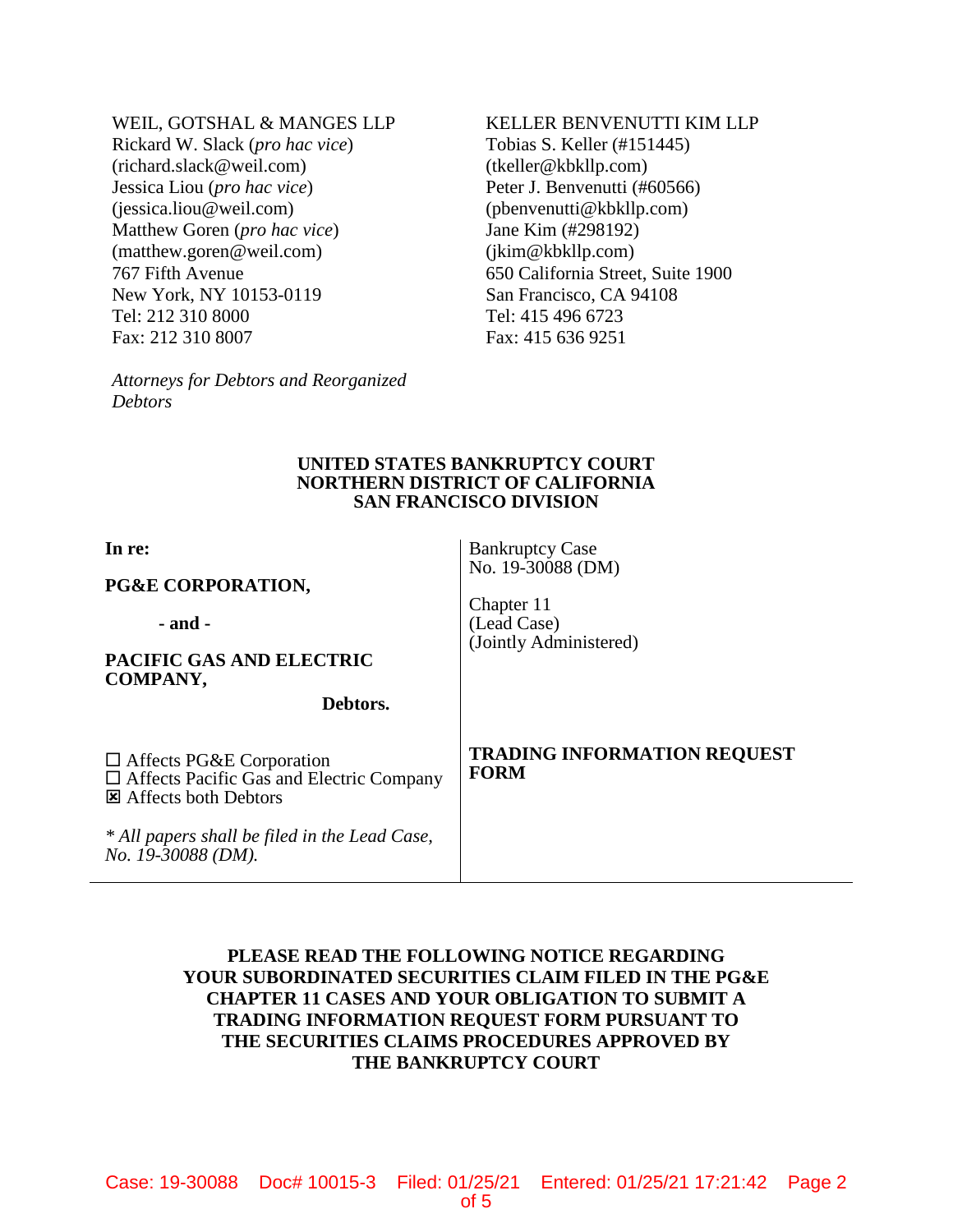Mailing Date:

Subordinated Securities Claimant(s):

Subordinated Securities Claimant Address:

Subordinated Securities Claimants Email (if applicable):

Subordinated Securities Proof of Claim Number(s):

Our records indicate that you filed a Subordinated Securities Claim against PG&E Corporation and/or Pacific Gas and Electric Company (together, "**PG&E**") in their chapter 11 cases in the United States Bankruptcy Court for the Northern District of California. A Subordinated Securities Claim is a claim under the federal securities laws relating to the purchase or acquisition of PG&E's publicly traded debt and/or equity securities during the period from April 29, 2015 through November 15, 2018.

You are receiving this Trading Information Request Form as part of the Securities Claims Procedures approved by the Bankruptcy Court on January [27], 2021. This Trading Information Request Form requests that you provide certain specified trading information that PG&E believes is necessary to evaluate the potential alleged damages with respect to your asserted claim. Below, you will find instructions as to how, and where, to provide this information, including the ability to submit your information via an online portal.

Pursuant to the Securities Claims Information Procedures, you **must complete** this Trading Information Request Form **and return** it to PG&E so that it is **received** by PG&E **within forty-five (45) days** of the above-indicated Mailing Date (the "**Information Deadline**"). For ease of submission, PG&E has provided an online portal that allows the electronic submission of the requested information.

**THE TRADING INFORMATION REQUESTED IS REQUIRED TO BE PROVIDED ACCORDING TO THE BANKRUPTCY COURT'S JANUARY [27], 2021 ORDER, AND THE PROVISION OF THIS TRADING INFORMATION IS A NECESSARY STEP IN RECEIVING AN OFFER FROM PG&E TO SETTLE YOUR CLAIM.**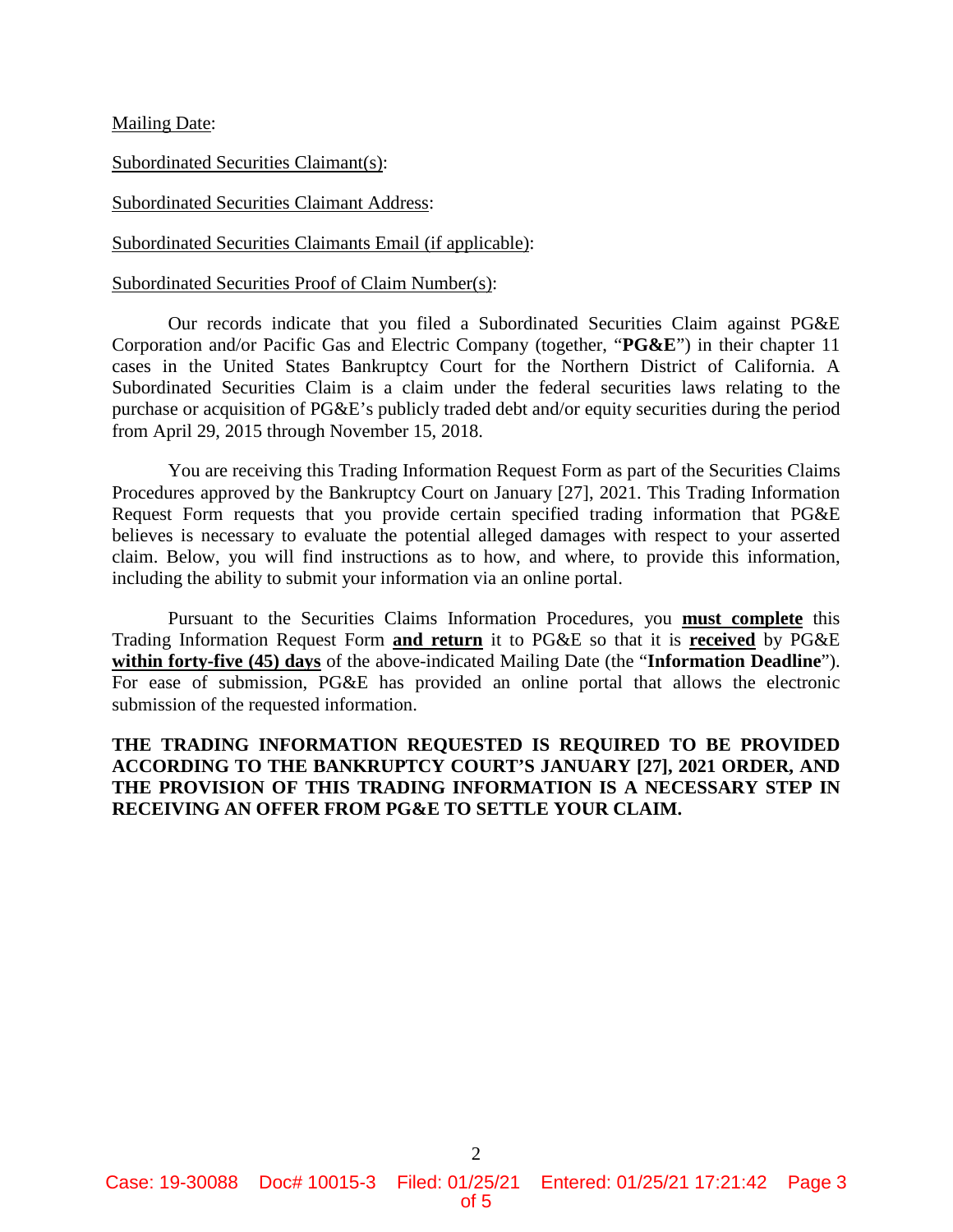#### **A. Completing the Trading Information Request Form**

Please complete, and return, the Trading Information Request Form **electronically**, unless electronic submission is impracticable or impossible. Paper copies of the Trading Information Request Form are enclosed for your convenience in the event that it is impracticable or impossible to submit an online form.

To complete the Trading Information Request Form electronically, visit the online portal located here: [PORTAL WEB ADDRESS] (the "**Portal**").

To access the Portal, login with the below ID and password:

#### [UNIQUE ID]

#### [UNIQUE PASSWORD]

Once you login to the Portal, you will be asked to provide certain additional information relating to your proof(s) of claim. Information that you have already provided will be prepopulated into the Portal.

#### *1. Contact Information*

Please confirm that your contact details, as reflected in the Portal, are current. PG&E will use this contact information for any further communications and correspondence regarding your proof(s) of claim.

### *2. Trading Information*

The additional information that you must provide about your trading in PG&E securities is set forth below:

### [INSERT SPECIFIC DEFICIENCIES AND/OR MISSING DATA].

This information also will be identified in the online Portal.

Individual sections of the Portal are dedicated to the different types of PG&E securities, including common stock, debt securities, preferred stock, and options. For each category of PG&E securities for which you have submitted a Claim, the relevant securities will be available from a drop-down menu.

Certain information is required. The Portal will **not** allow you to submit a Trading Information Request Form if one or more required fields are blank. Before submitting a Trading Information Request Form, you **must** certify that the information you are providing is accurate as follows:

I HAVE EXAMINED THIS SUBMISSION AND BELIEVE IN GOOD FAITH THAT THE FOREGOING INFORMATION IS TRUE AND CORRECT.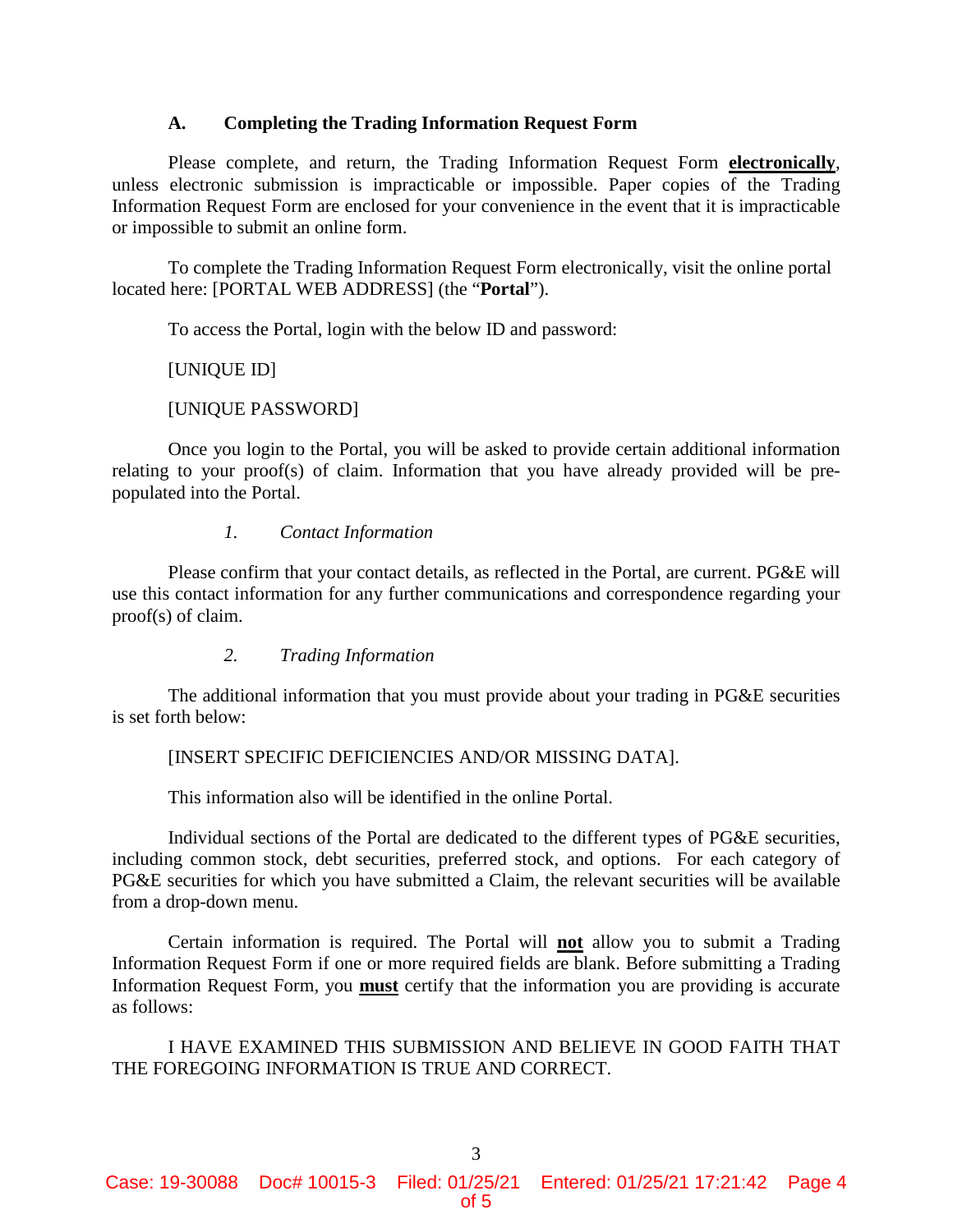## **B. Returning the Trading Information Request Form**

Pursuant to the Securities Claims Information Procedures, you **must complete** a Trading Information Request Form **and return** it to PG&E so that it is **received** by PG&E by the Information Deadline.

If it is **impracticable or impossible** for you to complete and submit the Trading Information Request Form electronically, you may mail a fully completed Trading Information Request Form to:

| If by first class mail:                   | If by overnight courier or hand-delivery:            |
|-------------------------------------------|------------------------------------------------------|
| PG&E Corporation Claims Processing Center | <b>PG&amp;E Corporation Claims Processing Center</b> |
| c/o Prime Clerk LLC                       | c/o Prime Clerk LLC                                  |
| Grand Central Station, PO Box 4850        | 850 3rd Avenue, Suite 412                            |
| New York, New York 10163-4850             | Brooklyn, New York 11232                             |

# **C. Contacting PG&E**

Questions regarding the Securities Claims Information Procedures should be directed to PG&E Claims Information Center hotline:

- (844) 339-4217 (Toll Free)
- $+1$  (929) 333-8977 (International)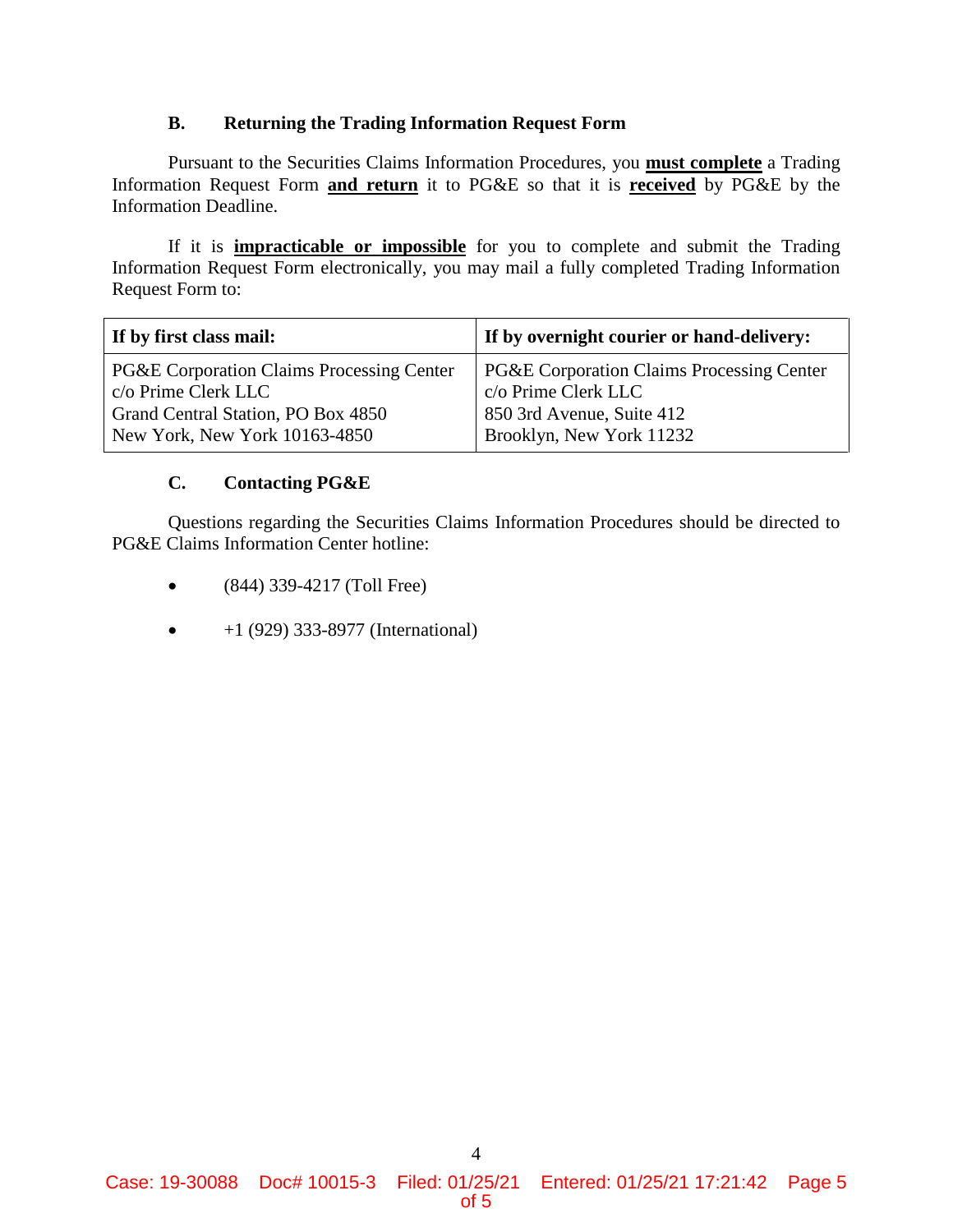Weil, Gotshal & Manges LLP<br>767 Fifth Avenue<br>New York, NY 10153-0119 **Weil, Gotshal & Manges LLP** New York, NY 10153-0119 767 Fifth Avenue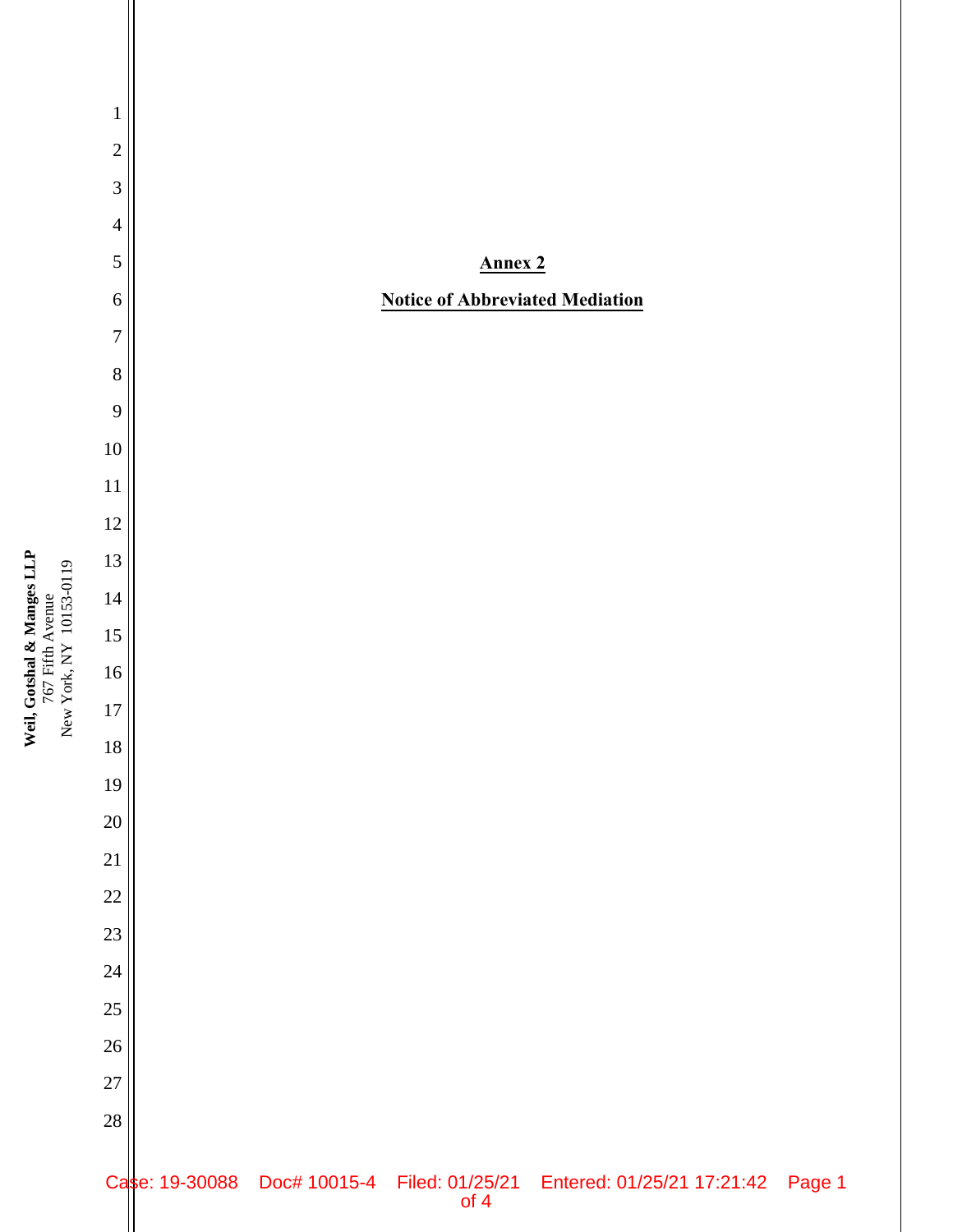WEIL, GOTSHAL & MANGES LLP

Rickard W. Slack (*pro hac vice*) (richard.slack@weil.com) Jessica Liou (*pro hac vice*) (jessica.liou@weil.com) Matthew Goren (*pro hac vice*) (matthew.goren@weil.com) 767 Fifth Avenue New York, NY 10153-0119 Tel: 212 310 8000 Fax: 212 310 8007

*Attorneys for Debtors and Reorganized Debtors* 

#### KELLER BENVENUTTI KIM LLP Tobias S. Keller (#151445)

(tkeller@kbkllp.com) Peter J. Benvenutti (#60566) (pbenvenutti@kbkllp.com) Jane Kim (#298192) (jkim@kbkllp.com) 650 California Street, Suite 1900 San Francisco, CA 94108 Tel: 415 496 6723 Fax: 415 636 9251

#### **UNITED STATES BANKRUPTCY COURT NORTHERN DISTRICT OF CALIFORNIA SAN FRANCISCO DIVISION**

| In re:<br><b>PG&amp;E CORPORATION,</b>                                                                              | <b>Bankruptcy Case</b><br>No. 19-30088 (DM)         |
|---------------------------------------------------------------------------------------------------------------------|-----------------------------------------------------|
| - and -<br>PACIFIC GAS AND ELECTRIC<br><b>COMPANY,</b><br>Debtors.                                                  | Chapter 11<br>(Lead Case)<br>(Jointly Administered) |
| $\Box$ Affects PG&E Corporation<br>$\Box$ Affects Pacific Gas and Electric Company<br><b>E</b> Affects both Debtors | <b>NOTICE OF ABBREVIATED MEDIATION</b>              |
| * All papers shall be filed in the Lead Case,<br>No. 19-30088 (DM).                                                 |                                                     |

# **PLEASE READ THE FOLLOWING NOTICE REGARDING YOUR SUBORDINATED SECURITIES CLAIM FILED IN THE PG&E CHAPTER 11 CASES. YOUR CLAIM HAS BEEN DESIGNATED FOR THE ABBREVIATED MEDIATION PROCESS.**

# **AS SET FORTH BELOW, THE MEDIATION OF YOUR PROOF OF CLAIM IS MANDATORY AND YOUR PARTICIPATION IS REQUIRED BY ORDER OF THE BANKRUPTCY COURT.**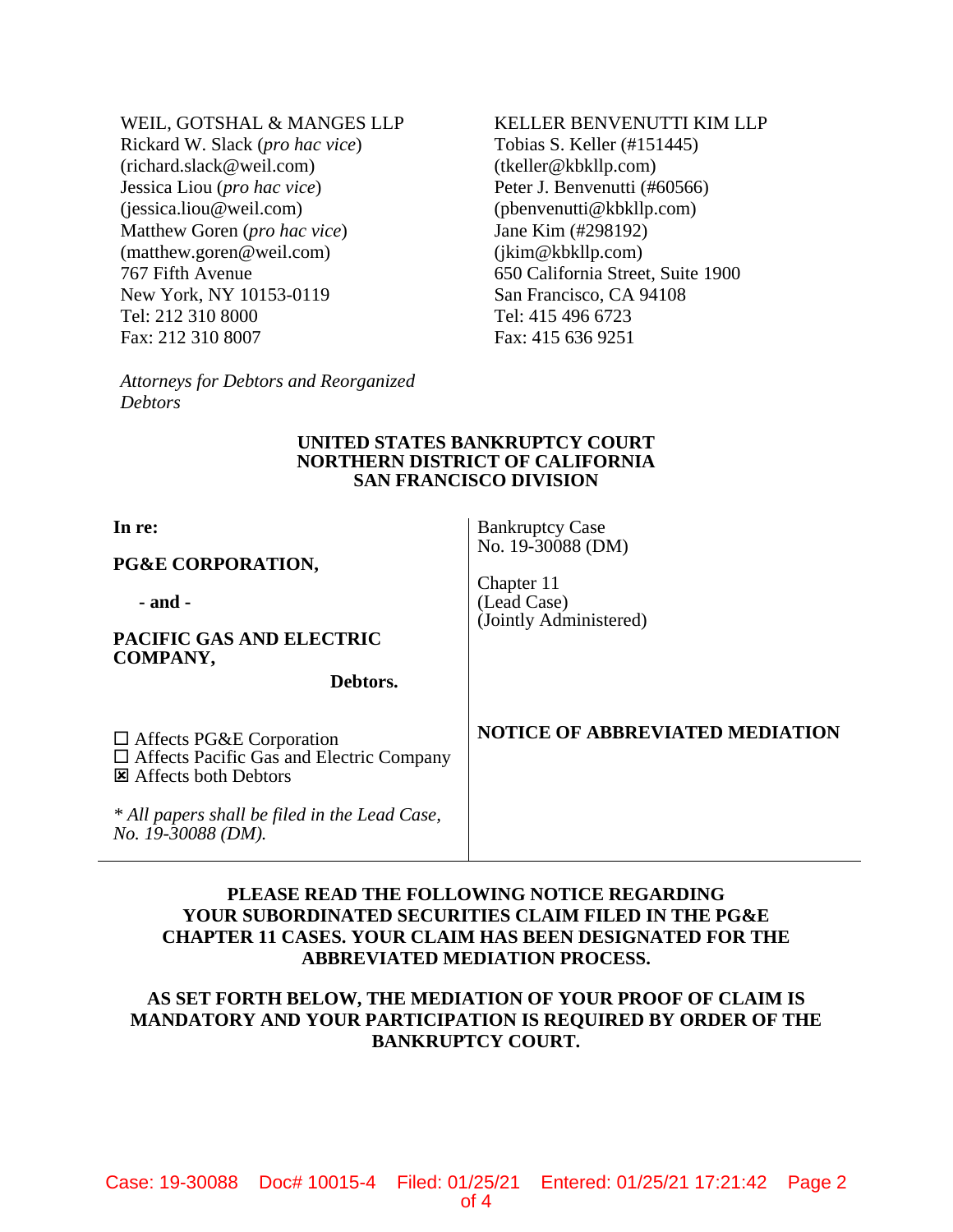Mailing Date:

Subordinated Securities Claimant(s):

Subordinated Securities Claimant Address:

Subordinated Securities Claimant E-mail (if applicable):

Subordinated Securities Proof of Claim Number(s):

Our records indicate that you filed a Subordinated Securities Claim against PG&E Corporation and/or Pacific Gas and Electric Company (together, "**PG&E**") in their chapter 11 cases in the United States Bankruptcy Court for the Northern District of California. A Subordinated Securities Claim is a claim under the federal securities laws relating to the purchase or acquisition of PG&E's publicly traded debt and/or equity securities during the period from April 29, 2015 through November 15, 2018.

As part of the Securities Claims Procedures approved by the Bankruptcy Court on January [27], 2021, PG&E has designated your filed proof(s) of claim (set forth above) for participation in the Abbreviated Mediation Process. The Abbreviated Mediation Process is a simple and streamlined process that provides you and PG&E with the opportunity to resolve Subordinated Securities Claims with the help of an experienced and independent Bankruptcy Court-approved mediator, without the expense of a typical standard mediation, including the hiring of attorneys. A complete copy of the Securities Claims Procedures is attached for your reference.

The Mediation will be conducted via videoconference on [**DATE**], at [**TIME**] (the "**Mediation Date**"), before [**MEDIATOR**] (the "**Mediator**"). If you are unable to attend the Abbreviated Mediation at the chosen date and/or time, you may inform the Mediator so that you, PG&E, and the Mediator may find a mutually agreeable date and time to reschedule the mediation. **The costs of the Mediator shall be paid by PG&E. You shall have no responsibility for the costs of the Mediator.** You must make arrangements, such as ensuring internet connections, to ensure you can participate in the mediation. You will receive an email with instructions on how to attend the Abbreviated Mediation.

You will receive an email from PG&E no later than twenty-one (21) days before the Abbreviated Mediation containing (i) a settlement offer from PG&E, and (ii) a confidential background statement explaining PG&E's position. **No later than seven (7) days before the Abbreviated Mediation, you may, but are not required to, submit a response statement and/or a counteroffer to PG&E and the Mediator in advance of the Mediation Date.** If you and PG&E reach a settlement in advance of or during the Abbreviated Mediation, the parties will enter into a settlement agreement, and the agreed amount of your settlement payment will be delivered to you promptly after the settlement agreement has been signed and returned to PG&E.

Please refer to section III.A of the Securities ADR Procedures for more information regarding the Abbreviated Mediation Process.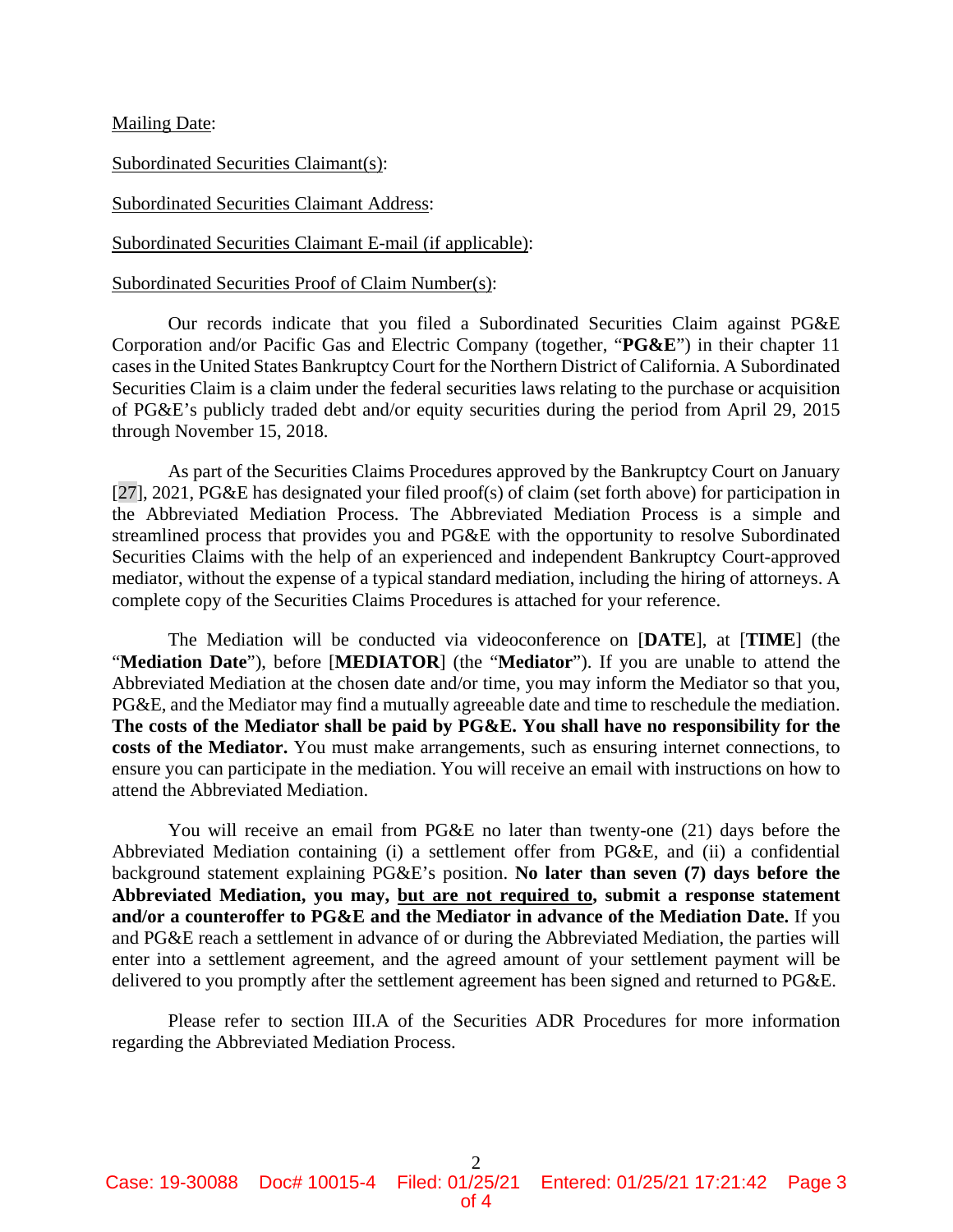# [SCHEDULE OF APPROVED MEDIATORS AND CONTACT INFORMATION]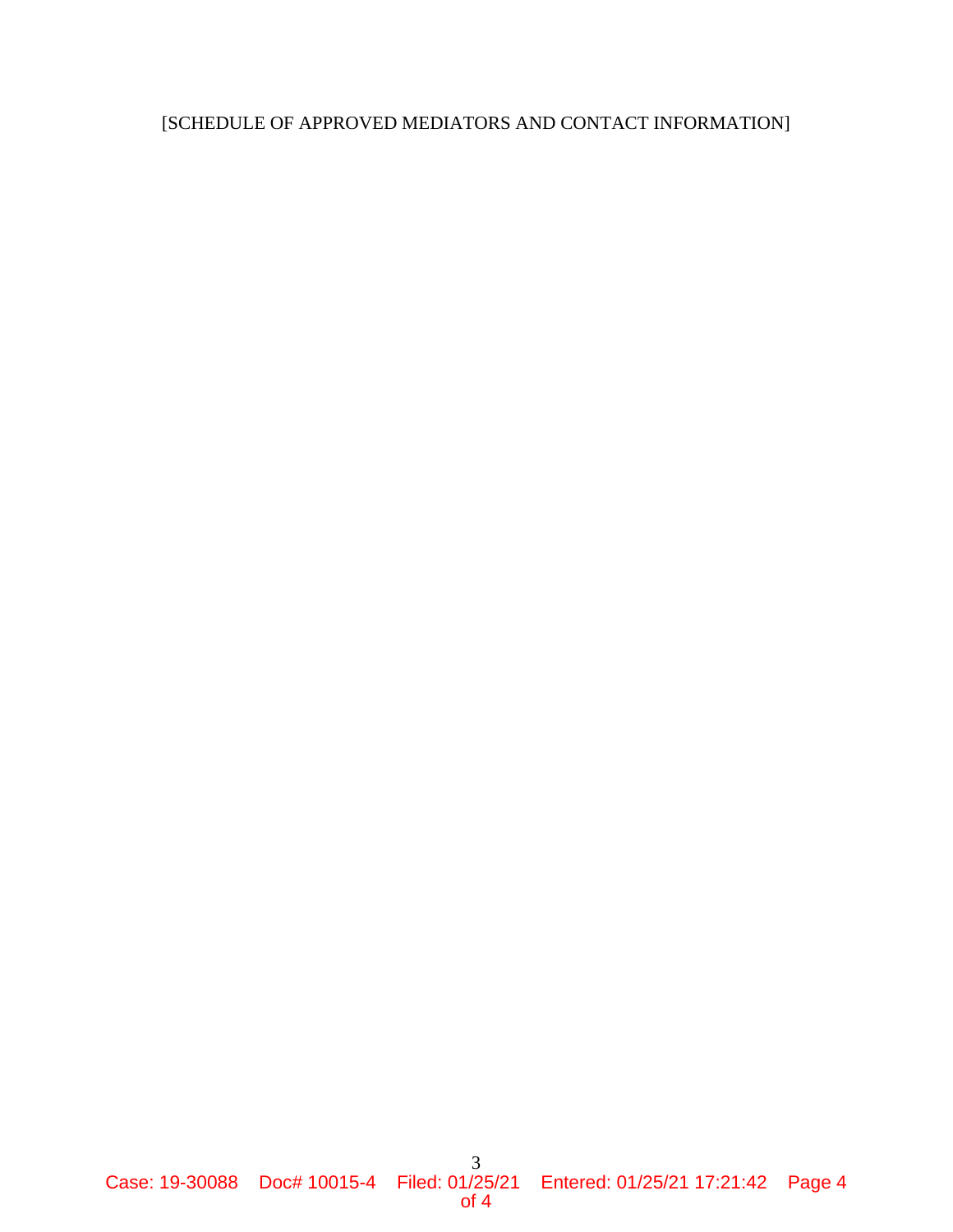

Weil, Gotshal & Manges LLP<br>767 Fifth Avenue<br>New York, NY 10153-0119 **Weil, Gotshal & Manges LLP** New York, NY 10153-0119 767 Fifth Avenue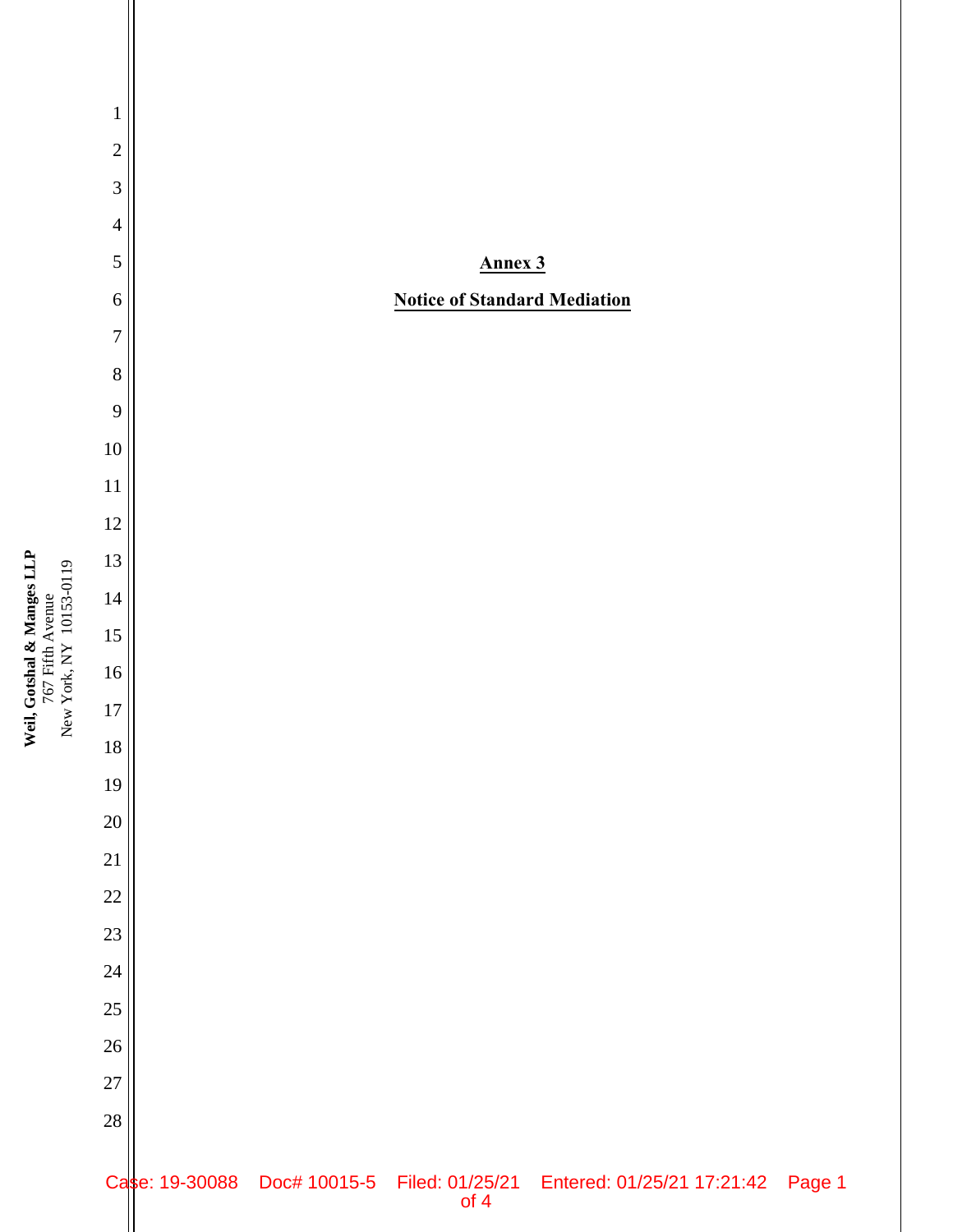WEIL, GOTSHAL & MANGES LLP

Rickard W. Slack (*pro hac vice*) (richard.slack@weil.com) Jessica Liou (*pro hac vice*) (jessica.liou@weil.com) Matthew Goren (*pro hac vice*) (matthew.goren@weil.com) 767 Fifth Avenue New York, NY 10153-0119 Tel: 212 310 8000 Fax: 212 310 8007

*Attorneys for Debtors and Reorganized Debtors* 

# KELLER BENVENUTTI KIM LLP Tobias S. Keller (#151445)

(tkeller@kbkllp.com) Peter J. Benvenutti (#60566) (pbenvenutti@kbkllp.com) Jane Kim (#298192) (jkim@kbkllp.com) 650 California Street, Suite 1900 San Francisco, CA 94108 Tel: 415 496 6723 Fax: 415 636 9251

#### **UNITED STATES BANKRUPTCY COURT NORTHERN DISTRICT OF CALIFORNIA SAN FRANCISCO DIVISION**

Bankruptcy Case No. 19-30088 (DM)

(Jointly Administered)

Chapter 11 (Lead Case)

**In re:** 

**PG&E CORPORATION,**

**- and -**

**PACIFIC GAS AND ELECTRIC COMPANY,**

**Debtors.**

□ Affects PG&E Corporation Affects Pacific Gas and Electric Company **E** Affects both Debtors

*\* All papers shall be filed in the Lead Case, No. 19-30088 (DM).*

# **NOTICE OF STANDARD MEDIATION**

# **PLEASE READ THE FOLLOWING NOTICE REGARDING YOUR SUBORDINATED SECURITIES CLAIM FILED IN THE PG&E CHAPTER 11 CASES. YOUR CLAIM HAS BEEN DESIGNATED FOR THE STANDARD MEDIATION PROCESS.**

# **AS SET FORTH BELOW, THE MEDIATION OF YOUR PROOF OF CLAIM IS MANDATORY AND YOUR PARTICIPATION IS REQUIRED BY ORDER OF THE BANKRUPTCY COURT.**

Case: 19-30088 Doc# 10015-5 Filed: 01/25/21 Entered: 01/25/21 17:21:42 Page 2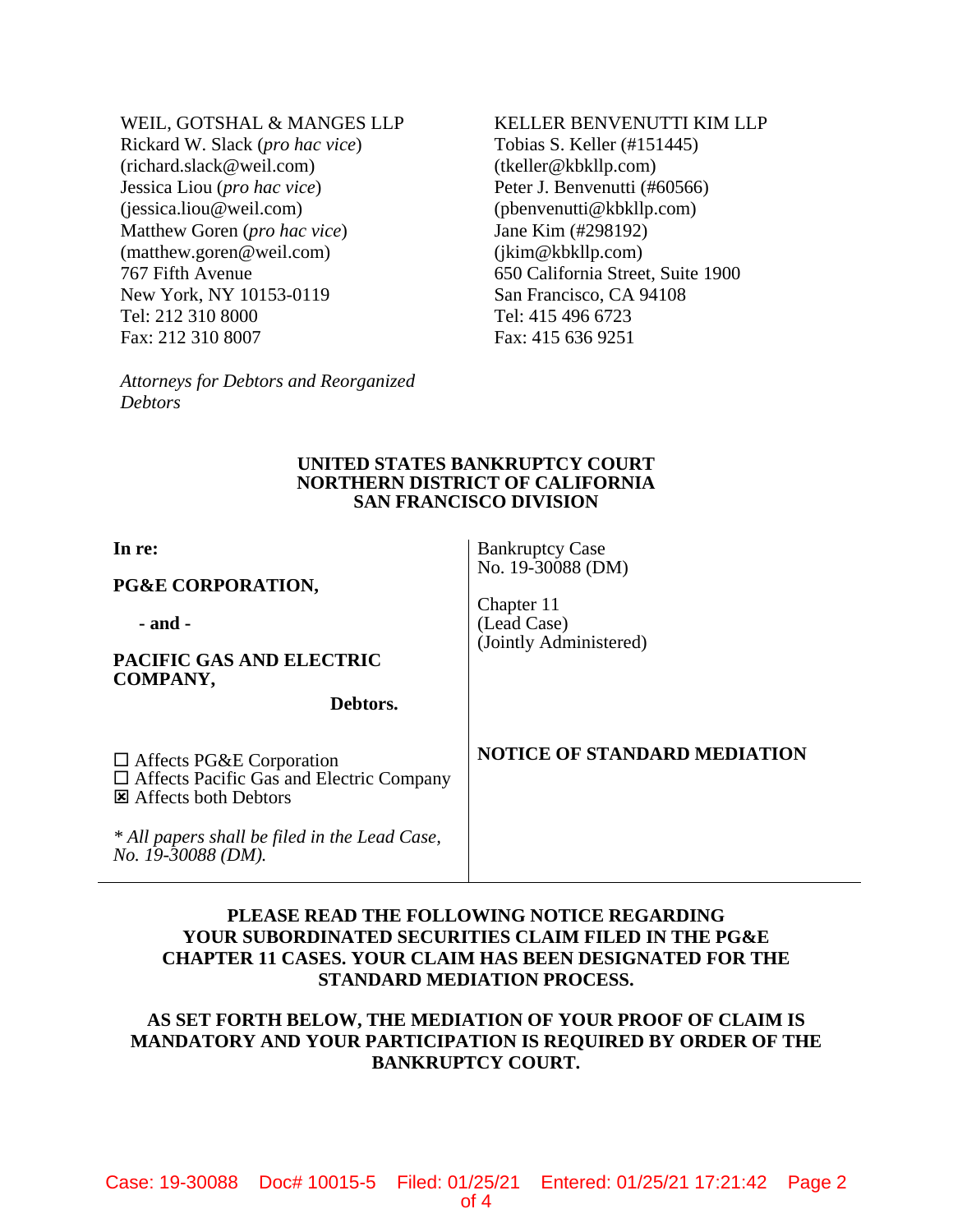Mailing Date:

Subordinated Securities Claimant(s):

Subordinated Securities Claimant Address:

Subordinated Securities Claimant E-mail (if applicable):

Subordinated Securities Proof of Claim Number(s):

Our records indicate that you filed a Subordinated Securities Claim against PG&E Corporation and/or Pacific Gas and Electric Company (together, "**PG&E**") in their chapter 11 cases in the United States Bankruptcy Court for the Northern District of California. A Subordinated Securities Claim is a claim under the federal securities laws relating to the purchase or acquisition of PG&E's publicly traded debt and/or equity securities during the period from April 29, 2015 through November 15, 2018.

As part of the Securities Claims Procedures approved by the Bankruptcy Court on January [27], 2021, PG&E has designated your filed proof(s) of claim (set forth above) for participation in the Standard Mediation Process. This allows you and PG&E to attempt to consensually resolve Subordinated Securities Claims without the cost and expense of formal litigation through mediation with an experienced mediator. A complete copy of the Securities Claims Procedures is attached for your reference.

The Mediation will be conducted via videoconference on [**DATE**], at [**TIME**] (the "**Mediation Date**"), before [**MEDIATOR**] (the "**Mediator**"). If you are unable to attend the Standard Mediation at the chosen date and/or time, you may inform the Mediator so that you, PG&E, and the Mediator may find a mutually agreeable date and time to reschedule the mediation. **The costs of the Mediator shall be paid by PG&E. You shall have no responsibility for the costs of the Mediator.** You must make arrangements, such as ensuring internet connections, to ensure you can participate in the mediation. You will receive an email with instructions on how to attend the Standard Mediation.

**You must email the Mediator and PG&E no later than twenty-one (21) days prior to the Mediation Date (i) a settlement demand, and (ii) a confidential opening statement**. You will receive an email from the Reorganized Debtors no later than seven (7) days prior to the Mediation Date containing (i) a response to the settlement demand, and (ii) a response statement setting forth PG&E's position with respect to the claim(s). If you and PG&E reach a settlement in advance of or during the Standard Mediation, the parties will enter into a settlement agreement, and the agreed amount of your settlement payment will be delivered to you promptly after the settlement agreement has been signed and returned to PG&E.

Please refer to section III.B of the Securities ADR Procedures for more information regarding the Standard Mediation Process.